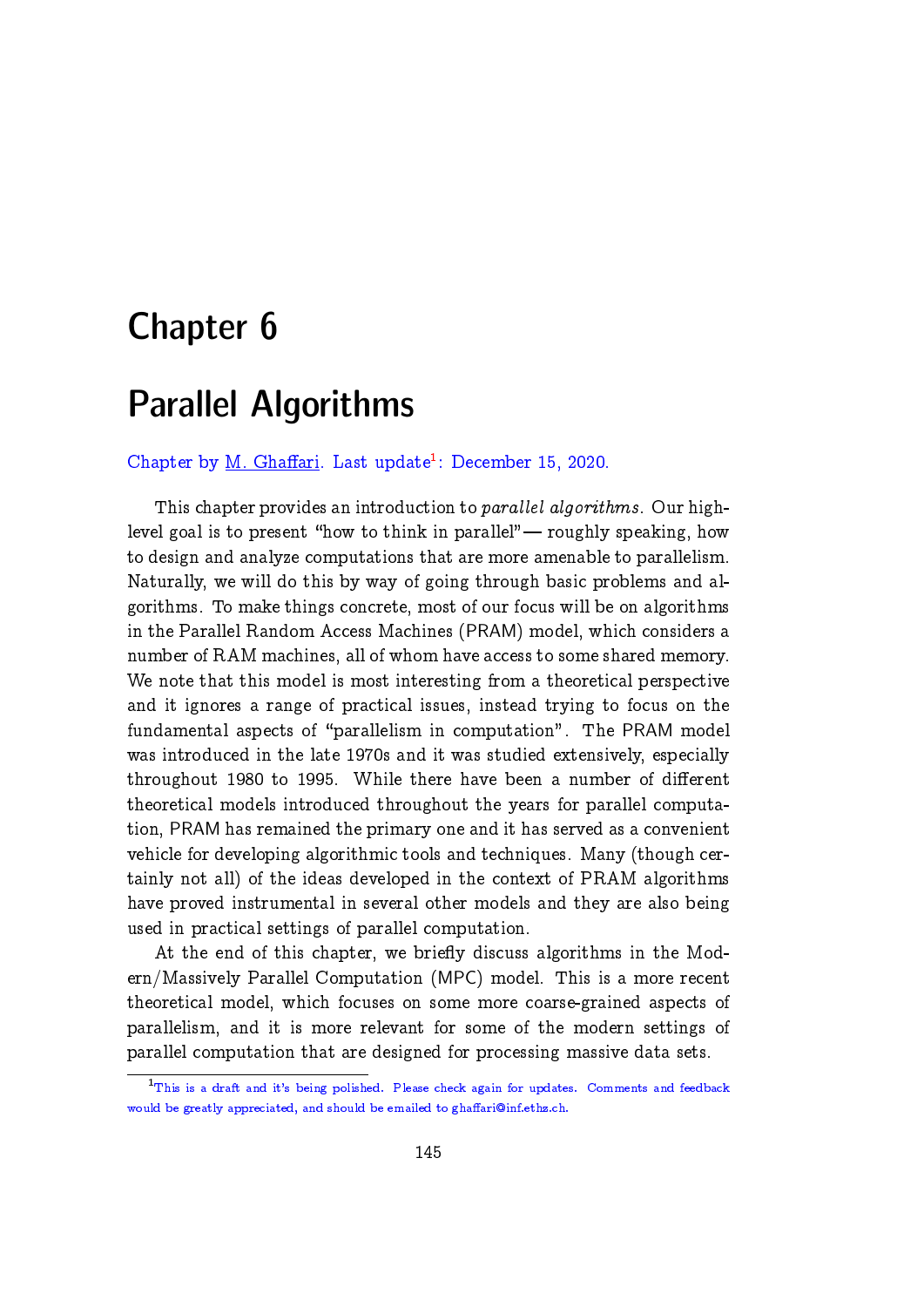Note: The material in the first six sections of this chapter are based on a compilation of several results in the PRAM model from 1980 to 1995. See the [survey of Karp and Ramachandran](https://www.sciencedirect.com/science/article/pii/B9780444880710500229) [\[KR90\]](#page-57-0) for a nice review of the results before 1990. The material in the last five sections of this chapter are based on a sampling of the recent work on MPC, starting circa 2010.

The interested reader may also want to consult a number of other sources, including: (A) a 1992 textbook of JaJa  $[JáJ92]$ , titled "An Introduction to Parallel Algorithms", (B) a 1992 textbook by Leighton [\[Lei14\]](#page-57-2) titled \Introduction to Parallel Algorithms and Architectures", (C) the lecture notes of a recent class titled [Parallel Algorithms](http://users.umiacs.umd.edu/~vishkin/PUBLICATIONS/classnotes.pdf) by Uzi Vishkin at University of Maryland, and (D) the lecture notes of a recent class titled [Algorithm Design: Parallel and Sequential](http://www.parallel-algorithms-book.com/) by Umut Acar and Guy Blelloch at Cargenie Mellon University. Finally, see our graduate level class [Massively Parallel Algorithms](https://people.inf.ethz.ch/gmohsen/MPA19/) for recent progress on algorithmic tools and techniques for MPC.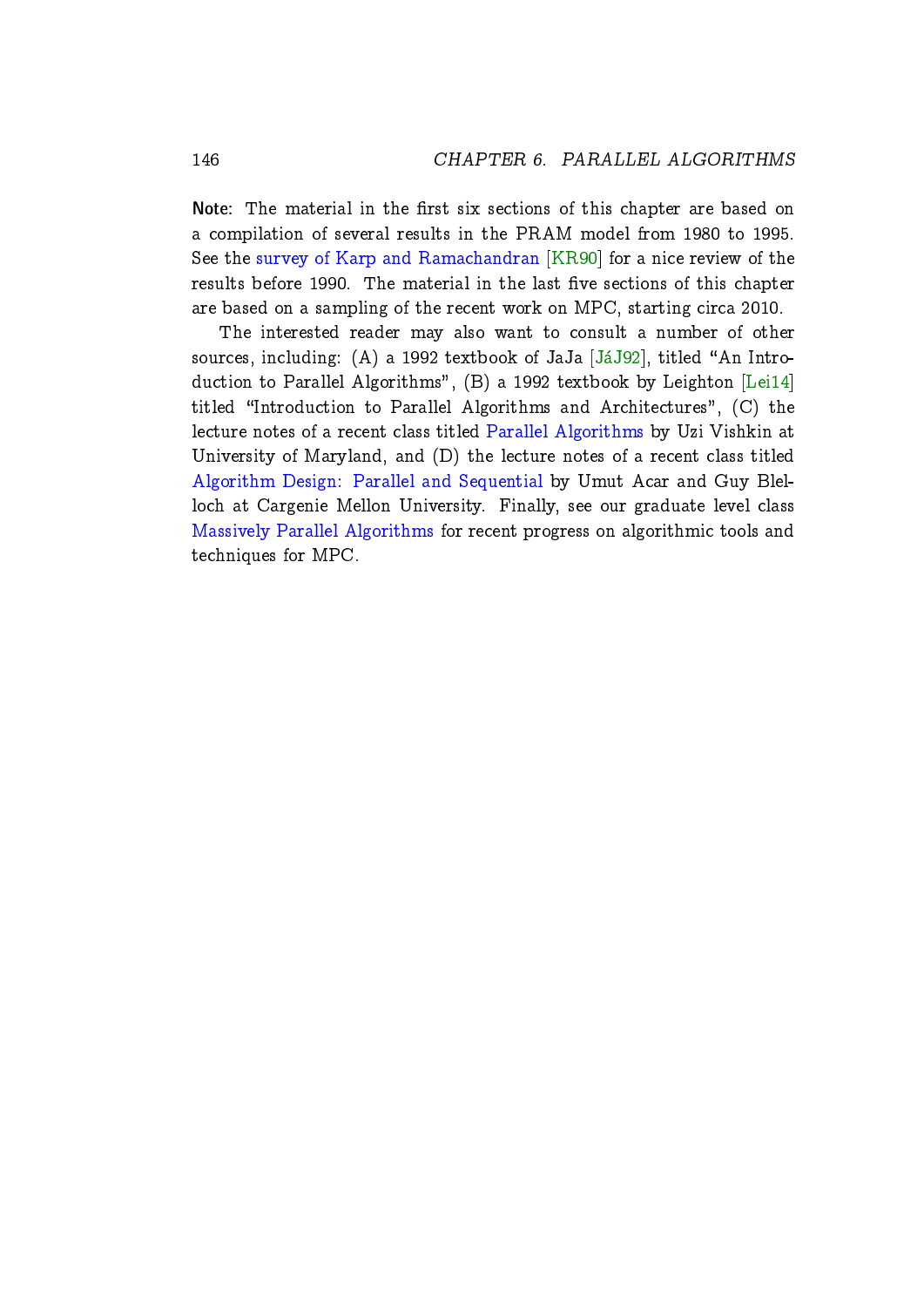# **Contents**

| 6.1 | Warm Up: Adding Two Numbers Manual Allen Marm Up: Adding Two Numbers<br>148                                                |                                                                  |
|-----|----------------------------------------------------------------------------------------------------------------------------|------------------------------------------------------------------|
| 6.2 | 150<br>Models and Basic Concepts                                                                                           |                                                                  |
|     | 6.2.1                                                                                                                      |                                                                  |
|     | 6.2.2                                                                                                                      | Parallel Random Access Machines (PRAM) 151                       |
|     | 6.2.3                                                                                                                      | Some Basic Problems 152                                          |
|     | 6.2.4                                                                                                                      | Work-Efficient Parallel Algorithms 153                           |
| 6.3 | 155                                                                                                                        |                                                                  |
|     | 6.3.1                                                                                                                      |                                                                  |
|     | 6.3.2                                                                                                                      | The Euler Tour Technique  158                                    |
| 6.4 | Merging and Sorting enterstated and service and service and service and service and service and service and service<br>162 |                                                                  |
|     | 6.4.1                                                                                                                      |                                                                  |
|     | 6.4.2                                                                                                                      |                                                                  |
| 6.5 | 169                                                                                                                        |                                                                  |
|     | 6.5.1                                                                                                                      | Basic Deterministic Algorithm 170                                |
|     | 6.5.2                                                                                                                      | Randomized Algorithm 174                                         |
| 6.6 |                                                                                                                            | 175                                                              |
|     | 6.6.1                                                                                                                      | Discussions and a Bigger Picture View 176                        |
|     | 6.6.2                                                                                                                      | Randomized Parallel Algorithm 178                                |
|     | 6.6.3                                                                                                                      | Deterministic Parallel Algorithm 182                             |
| 6.7 |                                                                                                                            | Modern/Massively Parallel Computation (MPC) Massimum 2014<br>187 |
|     | 6.7.1                                                                                                                      | Introduction and Model  187                                      |
|     | 6.7.2                                                                                                                      |                                                                  |
|     | 6.7.3                                                                                                                      | MPC: Connected Components 192                                    |
|     | 6.7.4                                                                                                                      | MPC: Maximal Matching 194                                        |
|     | 6.7.5                                                                                                                      | MPC: Maximal Independent Set  196                                |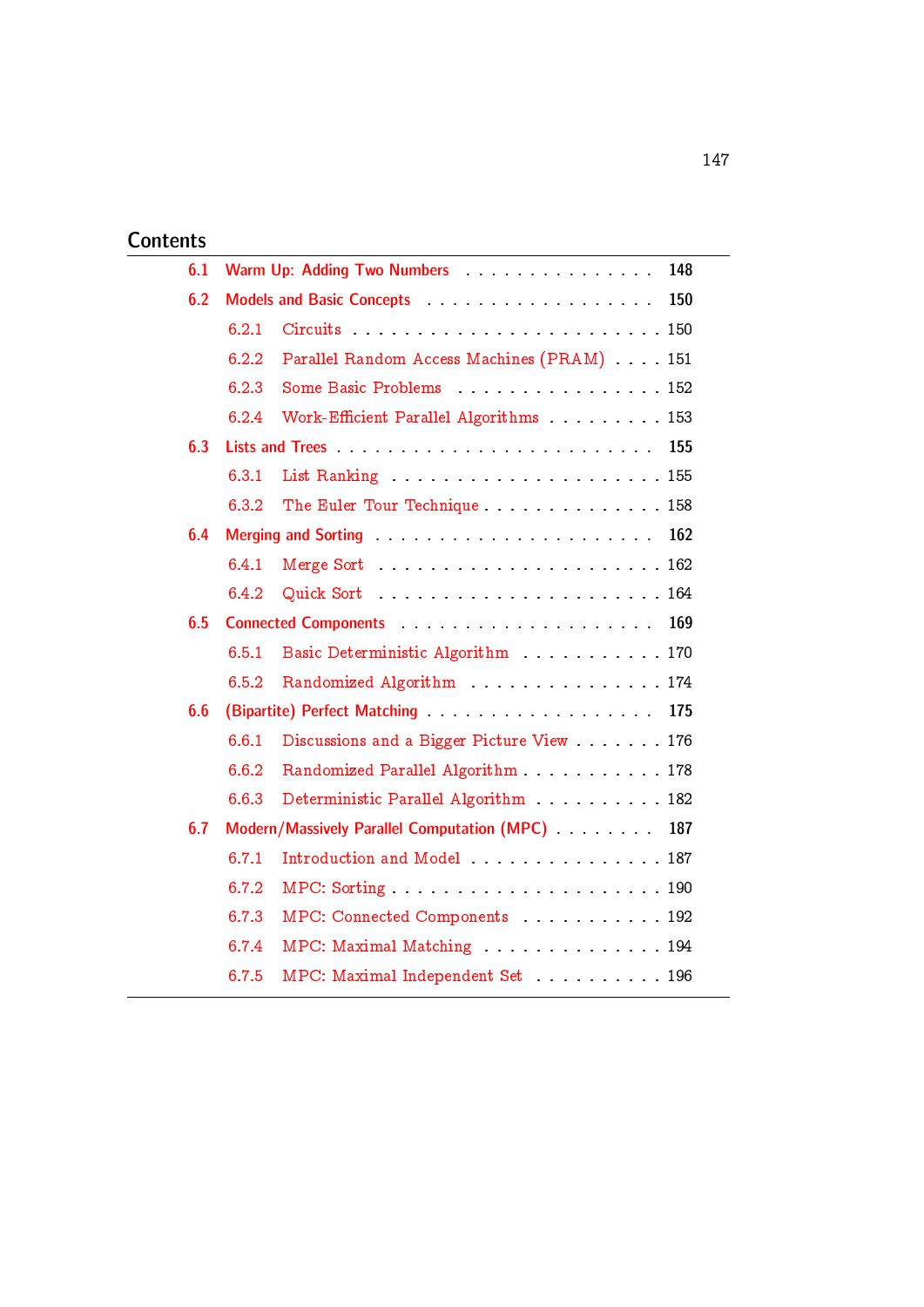### <span id="page-3-0"></span>6.1 Warm Up: Adding Two Numbers

Instead of starting our discussion with a model description, let us begin with a simple example which nicely illustrates the meaning of "parallelism" in computation". This is a computation that we learn in elementary school: adding two numbers. Suppose that we are given two n-bit binary numbers,  $a = a_n, a_{n-1}, \ldots, a_1$  and  $b = b_n, b_{n-1}, \ldots, b_1$ , where  $a_i$  and  $b_i$  denote the i<sup>th</sup> least significant bits of a and b, respectively. The goal is to output  $a + b$ , also in a binary representation.

A Basic Addition Algorithm—Carry-Ripple: A basic algorithm for computing the summation  $a + b$  is *carry-ripple*. This is probably what most of us learned in the elementary school as "the way to compute summation". In the binary case, this algorithm works as follows: We compute the output bit  $s_1$  by adding  $a_1$  and  $b_1$  (mod 2), but on the side, we also produce a carry bit  $c_1$ , which is 1 iff  $a_1+b_1 > 2$ . Then, we compute the second output bit s<sub>2</sub> based on  $a_2$ ,  $b_2$ , and  $c_1$ , and on the side also produce a carry bit  $c_2$ . The process continues similarly. We compute  $s_i$  as a (simple) function of  $a_i$ ,  $b_i$ , and  $c_{i-1}$ , and then we also compute  $c_i$  as a side-result, to be fed to the computation of the next bit of output. Notice that this process can be built as a Boolean circuit with  $O(n)$  AND, OR, and NOT gates,  $O(1)$ many for the computation of each  $s_i$  and  $c_i$ .

Parallelism? A shortcoming of the above algorithm is that computing each bit of the output needs to wait for the computation of the previous bit to be finished, and particularly for the carry bit to be determined. Even if many of your friends come to your help in computing this summation, it is not clear how to make the computation finish (significantly) faster. We next discuss an adaptation of the above algorithm, known as carry look-ahead, that is much more parallelizable.

A Parallel Addition Algorithm—Carry-Look Ahead: The only problematic part in the above process was the preparation of the carry bits. Once we can compute all the carry bits, we can complete the computation to find the output bits  $s_i$  easily from  $a_i$ ,  $b_i$ , and  $c_{i-1}$ . Moreover, the computations of different output bits  $s_i$  are then independent of each other and can be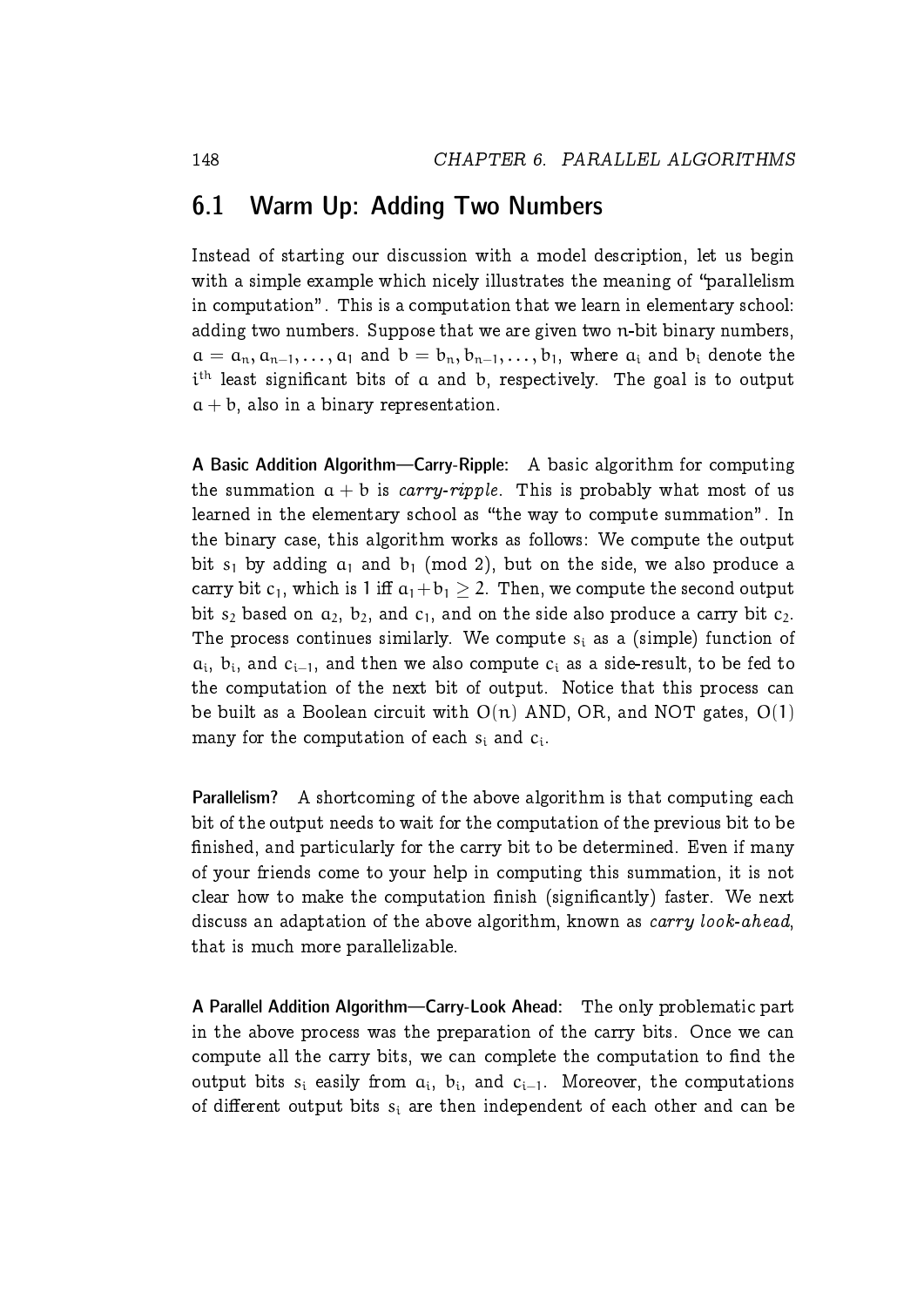performed in parallel. So, we should find a better way to compute the carry bits  $c_i$ .

Let us re-examine the possibilities for  $\mathfrak{a_i},$   $\mathfrak{b_i},$  and  $\mathfrak{c_{i-1}}$  and see what  $\mathfrak{c_i}$ should be in each case. If  $a_i = b_i = 1$ , then  $c_i = 1$ ; if  $a_i = b_i = 0$ , then  $c_i = 0$ , and if  $a_i \neq b_i$ , then  $c_i = c_{i-1}$ . Correspondingly, we can say that the carry bit is either generated (g), killed (k), or propagated (p). Given  $a_i$ and  $b_i$ , we can easily determine an  $x_i \in \{g, k, p\}$  which indicates in which of these three cases we are.

Now, let us examine the impact of two consecutive bits, in the adder, on how the carry bit gets passed on. We can write a simple  $3{\times}3$  "multiplication table" to summarize the effect. If  $x_i = k$ , then the overall effect is k regardless of  $x_{i-1}$ ; if  $x_i = q$ , then the overall effect is q regardless of  $x_{i-1}$ ; and if  $x_i = p$ , then the overall effect is the same as  $x_{i-1}$ .

Let  $y_0 = k$  and define  $y_i \in \{k, p, g\}$  as  $y_i = y_{i-1} \times x_i$ , using the above multiplication table. Here,  $y_0$  indicates that there is no carry before the first bit. Once we compute  $y_i$ , we know the carry bit  $c_i$ : in particular,  $y_i = k$  implies  $c_i = 0$ , and  $y_i = g$  means  $c_i = 1$ . Notice that we can never have  $y_i = p$  (why?).

So what remains is to compute  $y_i$  for  $i \in \{1, ..., n\}$ , given that  $x_i \in$  $\{k, p, q\}$  are known. Notice that each  $x_i$  was calculated as a function of  $a_i$ and  $b_i$ , and all in parallel. Computing  $y_i$  is a simple task for parallelism, and it is generally known as *Parallel Prefix*. We next explain a classic method for it: We build a full binary tree on top of the indices  $\{1, \ldots, n\}$ . Then, on this tree, we pass up the product of all descendants, toward the root, in  $O(log n)$  parallel steps. See the red arrows and values in [Figure 6.1.](#page-5-2) This way, each node in the binary tree knows the product of all  $\mathsf{x}_\mathfrak{i}$  in indices i that are its descendants. Then, using  $O(log n)$  extra parallel steps, each node passes to each of its children the product of all of the  $\mathsf{x}_\mathfrak{i}$  in the indices that are preceding the rightmost descendant of that child (pictorially, we are imagining the least signicant bit in the rightmost part and the most signicant part in the leftmost part). See the green arrows and values in [Figure 6.1.](#page-5-2) At the end, each leaf (index i) knows the product of all indices before itself and thus can compute  $y_i$ .

The above computation is made of  $O(log n)$  steps, where in each step all tasks can be performed in parallel. Moreover, each step involves at most  $O(n)$  computations. In fact, the total amount of computation is also  $O(n)$ (why?). This whole process for computing the summation can be built as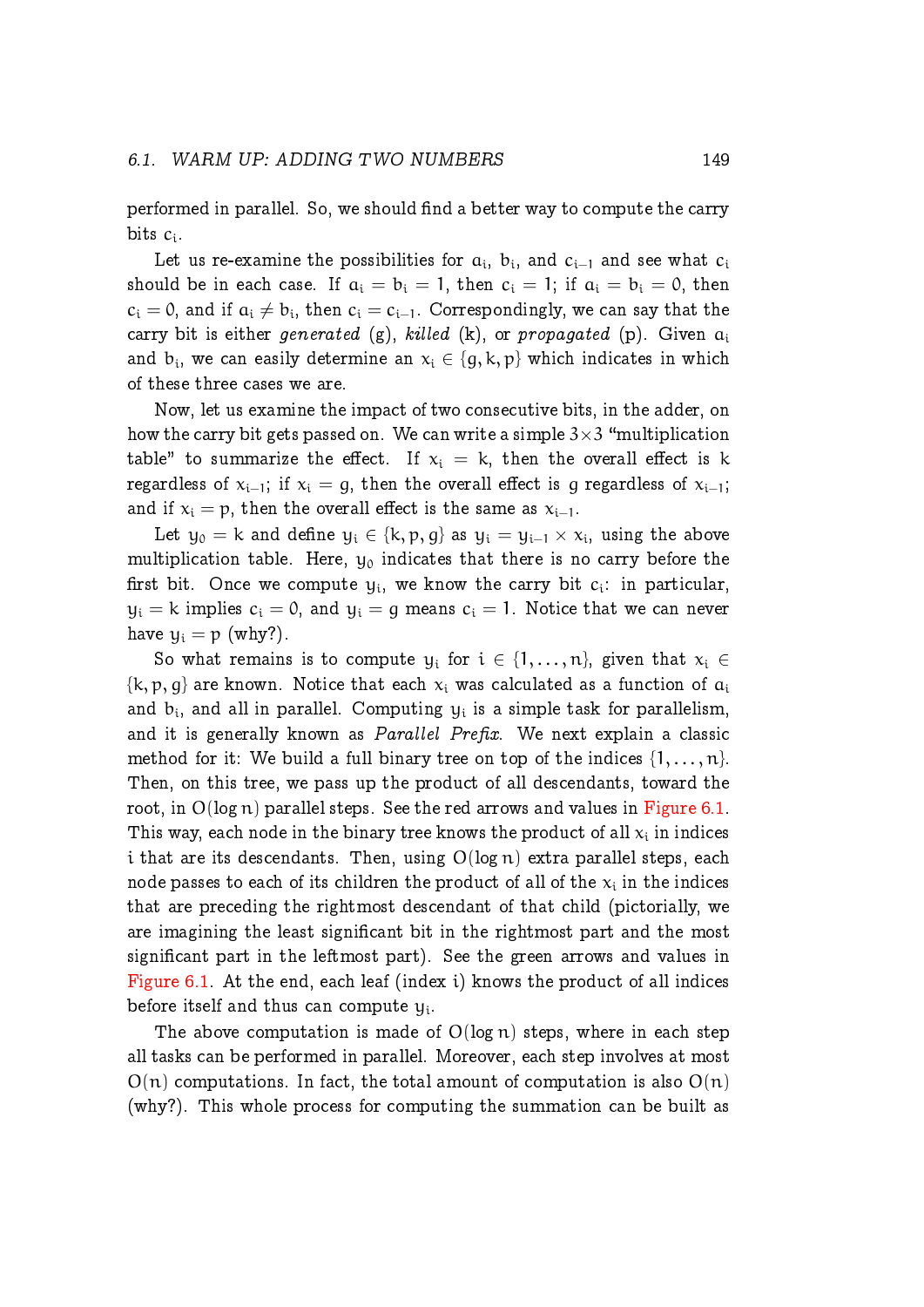

<span id="page-5-2"></span>Figure 6.1: Sending up and down the partial multiplications. Red arrows and the red text next them show the values that are sent up, in  $O(\log n)$ parallel steps. Green arrows and the text next to them show the values that are sent down, afterward, in some extra  $O(\log n)$  parallel steps.

a circuit with depth  $O(\log n)$ , composed of  $O(n)$  gates (each of the units of computation in the above process can be computed using  $O(1)$  AND, OR, and NOT gates).

# <span id="page-5-0"></span>6.2 Models and Basic Concepts

Given the above intuitive warm up, we are now ready to discuss the model that we use to study parallel algorithms. There are two closely related models which both nicely capture parallelism in computation. One is based on logic circuits and the other is PRAM. We next discuss these two models. The model descriptions here are rather brief and try to stay away from some of the detailed technicalities in the model definitions. We provide a level of formality that will suffice for the rest of the material in this chapter, and particularly for understanding the main algorithmic ideas, without getting caught up in lower order details.

### <span id="page-5-1"></span>6.2.1 Circuits

Here, we consider Boolean circuits made of AND, OR, and NOT gates, which are connected by wires. Two key measures of interest are the num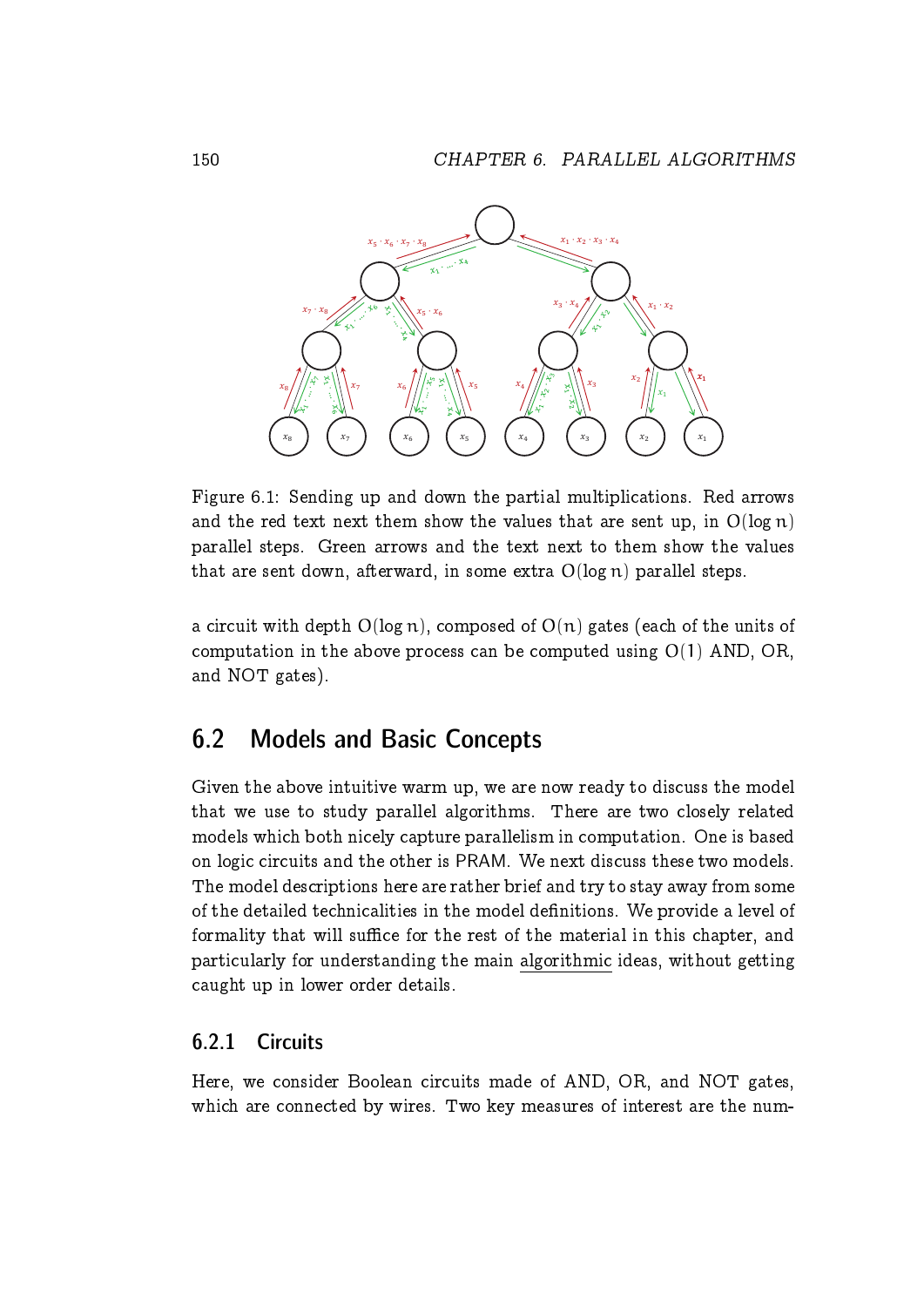ber of gates in the circuit, and the depth (the time needed for producing the output, from the time that the input is provided, if we assume that each gate operation takes one time-unit, i.e. one clock cycle in synchronous circuits). We can classify problems by the related measures of the circuits that can solve these problems. Before that, we should explain one possible distinction: There are two variations possible on the gates: we might assume that the fan-in- $-$  that is, the number of inputs to each gate-is bounded or unbounded. The class  $NC(i)$  denotes the set of all decision problems that can be decided by a Boolean circuit with  $poly(n)$  gates of at most two inputs and depth at most  $O(log<sup>i</sup> n)$ , where n denotes the input size, i.e., the number of input bits to the circuit. The class  $AC(i)$ denotes the set of all decision problems that can be decided by a Boolean circuit with  $poly(n)$  gates of potentially unbounded fan-in and depth at most  $O(log<sup>i</sup> n)$ .

<span id="page-6-1"></span>**Lemma 6.1.** For any k, we have  $NC(k) \subset AC(k) \subset NC(k+1)$ .

*Proof Sketch.* The first relation is trivial. For the second, use  $O(\log n)$ depth binary trees of bounded fan-in gates to replace unbounded fan-in  $\Box$ gates.

We define  $NC = \bigcup_i NC(i) = \bigcup_i AC(i).$ 

### <span id="page-6-0"></span>6.2.2 Parallel Random Access Machines (PRAM)

In the PRAM model, we consider p number of RAM processors, each with its own local registers, which all have access to a global memory. Time is divided into synchronous steps and in each step, each processor can do a RAM operation or it can read/write to one global memory location. The model has four variations with regard to how concurrent reads and writes to one global memory are resolved: Exclusive Read Exclusive Write (EREW), Concurrent Read Exclusive Write (CREW), Exclusive Read Concurrent Write (ERCW), and Concurrent Read Concurrent Write (CRCW). When concurrent writes on the same memory location are allowed, there are variations on how the output is determined. A simple rule is to assume that an arbitrarily chosen one of the write operations takes effect. Similar to NC, we use variants with index k—e.g.  $CRCW(k)$ —to denote decision problems that can be computed by the corresponding version of the PRAM model with poly(n) processors and in  $O(log^k n)$  time steps.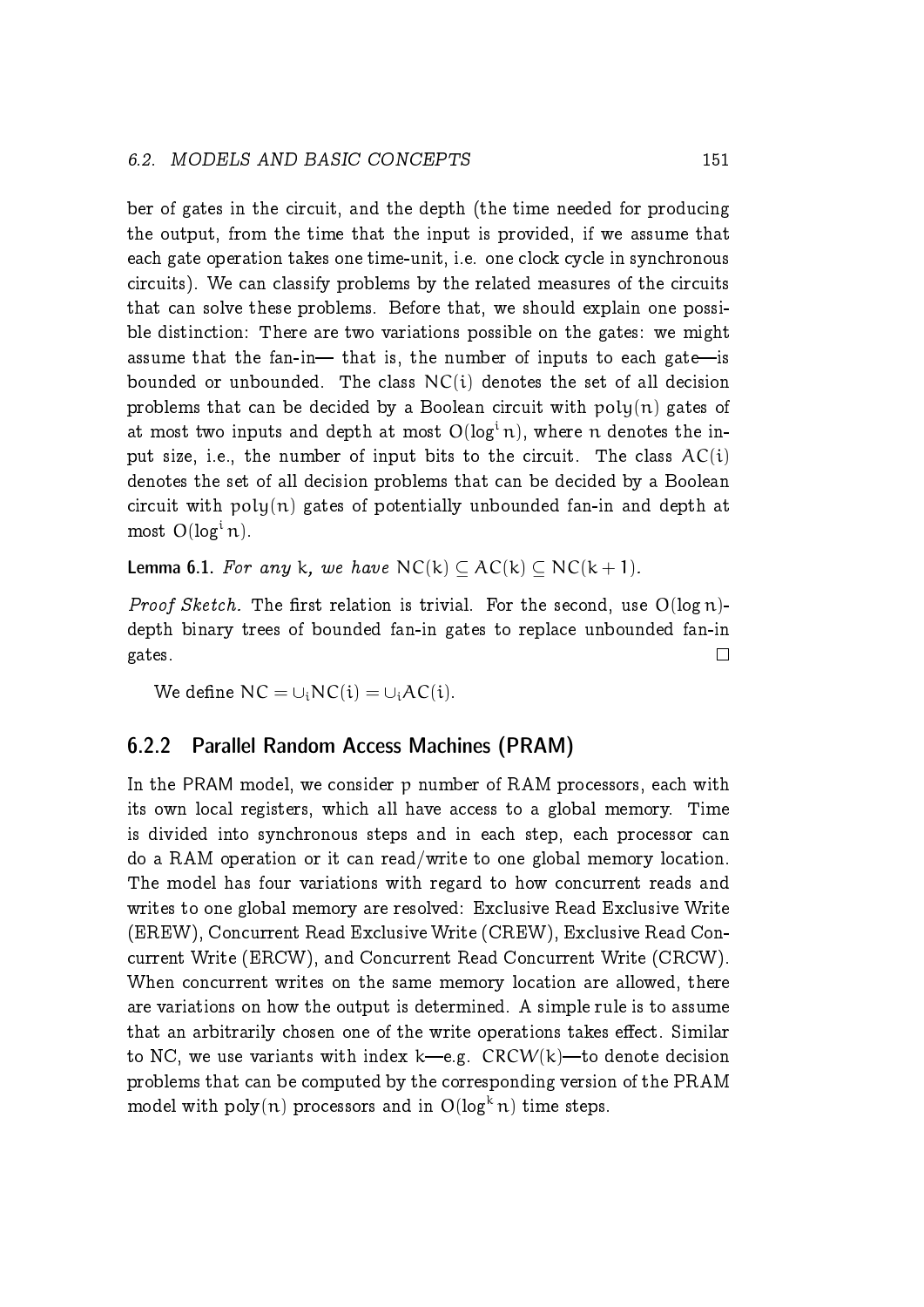**Lemma 6.2.** For any k, we have CRCW(k)  $\subset$  EREW(k + 1).

Proof. The proof is based on a binary tree idea, is similar to that of [Lemma 6.1,](#page-6-1) and is left as an exercise.  $\Box$ 

It can be seen that PRAM can simulate circuits and vice versa. And as a consequence, we see that  $NC = \bigcup_k EREW(k)$ . Thus, these two models are tightly related.

The variants mentioned above have some difference in terms of their power. For example, computing the maximum of n numbers can be done in  $O(\log n)$  time by any of the variants (and in particular, in the weakest of them, EREW), using a simple binary tree. And it is also known that computing this maximum requires  $\Omega(\log n)$  time-steps in the EREW version. However, this can be done in  $O(1)$  time-steps in the CRCW model, using  $O(n^2)$  processors, as follows: Initialize n entries in the register to be all 0. Use  $\binom{n}{2}$  $\binom{n}{2}$  processors, one responsible to compare one pair of numbers. If the  $\mathfrak{i}^{\text{th}}$  item loses the comparison (i.e., is less than some  $\mathfrak{j}^{\text{th}}$  one), write 1 in the i<sup>th</sup> entry of the register. Then, make  $\mathfrak n$  processors check the  $\mathfrak n$  register entries and if an entry is still 0, which means it did not lose a comparison, write its value in the output register.

Exercise 6.1. The Maximum, using Fewer Processors The maximum of n entries can be computed in  $O(log log n)$  time-steps, using the CRCW version of PRAM with n processors.

#### <span id="page-7-0"></span>6.2.3 Some Basic Problems

To get used to these models, we next discuss some example problems. These problems are about simple data operations in arrays and linked lists, and they will be used later as basic subroutines, in more involved computations. We use the PRAM model in these discussions.

Parallel Prefix We have already talked about the parallel prefix problem, in the context of summing two n-bit numbers. Concretely, the input is an array A of length n and we want to compute an array B of length n that contains all the prefix sums, i.e.,  $B[j] = \sum_{i=1}^{j} A[i]$ , for all  $j \in \{1, \ldots, n\}$ . An O(log n) time EREW PRAM algorithm for this follows from the binary tree idea discussed above, which uses  $O(n)$  processors, and also performs  $O(n)$ computations in total.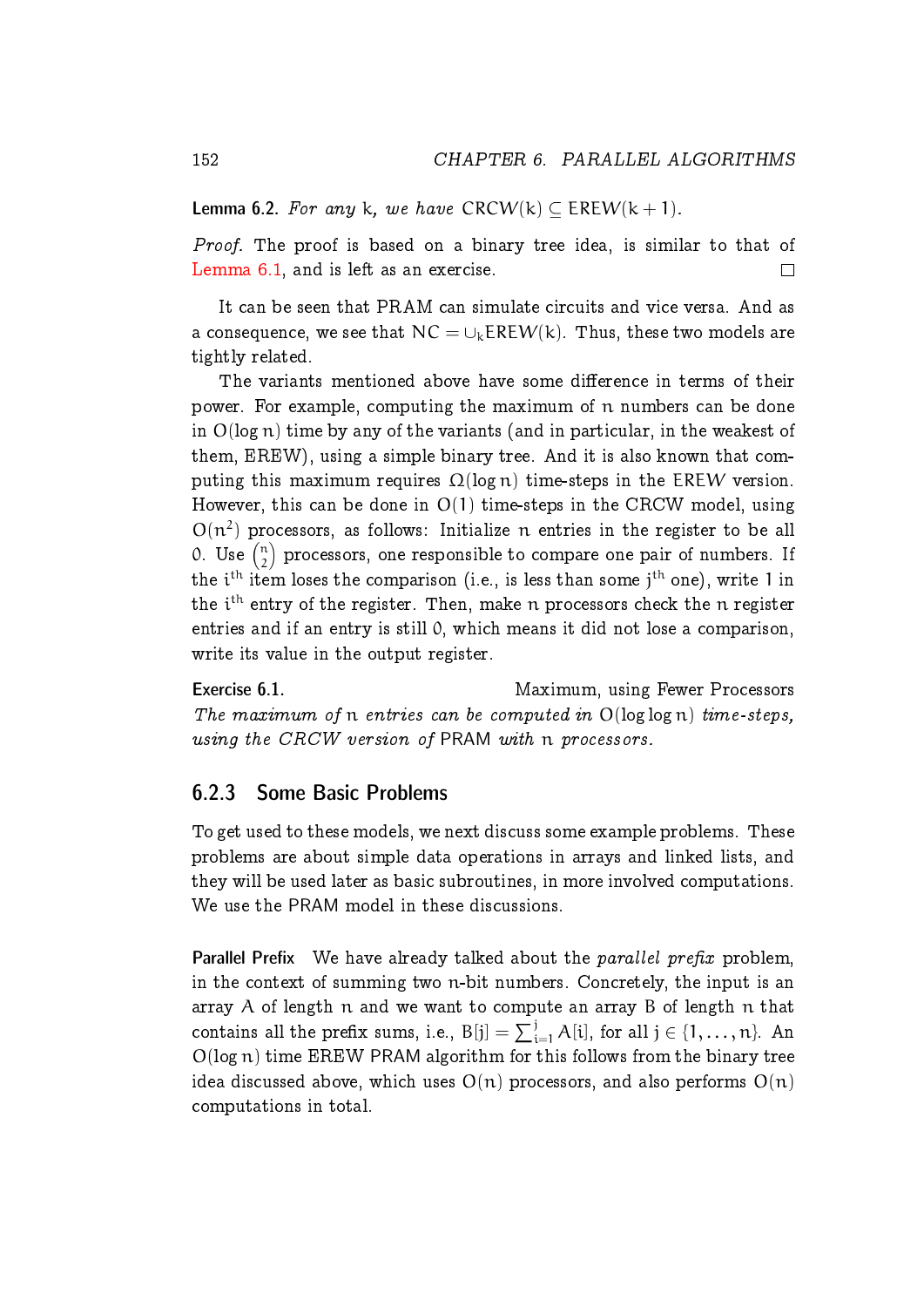#### 6.2. MODELS AND BASIC CONCEPTS 153

List Ranking We are given a linked list as input, represented by a content array  $c[1..n]$  and a successor pointer array  $s[1..n]$ . That is,  $c(i)$  gives the value of the element at location i and  $s(i)$  gives the location  $j \in \{1, \ldots, n\}$ of the successor to  $c(i)$  on the list. The desired output is to know all the suffix sums, from any starting point in the linked list to the end of it. For convenience, we assume that the last element of the list has content zero and its successor pointer points to its own location. We next describe an  $O(log n)$ -time EREW PRAM algorithm for this problem. This algorithm is based on the idea of *pointer jumping*, which gets used frequently in the design of parallel algorithms.

List Ranking via Pointer Jumping The algorithm is made of log n iterations, each of which has two steps, as follows:

- (1) In parallel, for each  $i \in \{1, \ldots, n\}$ , set  $c(i) = c(i) + c(s(i))$ .
- (2) In parallel, for each  $i \in \{1, \ldots, n\}$ , set  $s(i) = s(s(i))$ .

The operation in the second step, where we set the successor to be the successor of successor, is knows as *pointer jumping*.

**Lemma 6.3.** At the end of the above process, for each  $i \in \{1, ..., n\}$ , c(i) is equal to the summation of the values from the location of that element to the end of the linked list.

Proof Sketch. After log n iterations, for all i, the pointer s(i) points to the end of the linked list. By induction, we can show that after each iteration, c(i) is equal to the sum of the elements with rank  $r(i)$ ,  $r(i)$  –  $1, r(i) - 2, \ldots, r(s(i)) + 1$ , where the rank r(i) denotes the distance of the i<sup>th</sup> element from the end of the input linked list.  $\Box$ 

The above algorithm uses  $O(\log n)$  time and  $O(n \log n)$  computations.

#### <span id="page-8-0"></span>6.2.4 Work-Efficient Parallel Algorithms

As one can see in the context of the examples discussed above, we can view each computational process as a sequence of rounds, where each round consists of a (potentially large) number of computations (e.g., memory access or RAM operations) that are independent of each other and can be performed in parallel. In this view, we refer to the total number of rounds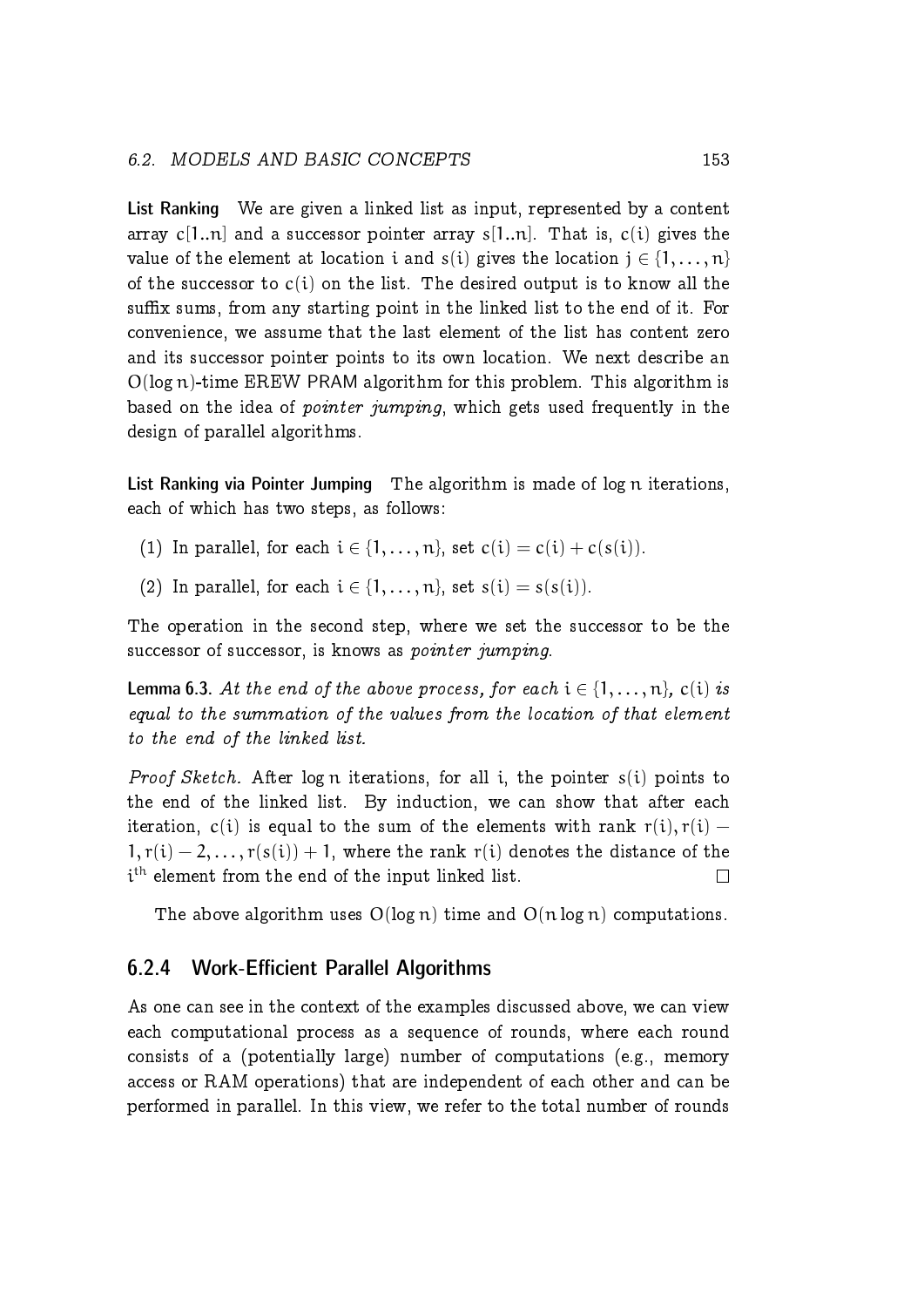as the depth of the computation and we refer to the summation of the number of computations performed over all the rounds as the total work. Naturally, our primary goal is to have a depth as small as possible, similar to the depth of the circuits. A secondary goal is to also have a small total work. Then, we can relate this depth and work to an actual time measure for our computation on parallel processing systems, depending on how many processors we have.

Theorem 6.4 (Brent's Principle). If an algorithm does  $x$  computations in total and has depth  $t$  (i.e.,  $t$  rounds or perhaps more formally a critical path of length t), then using p processors, this algorithm can be run in  $x/p + t$  time.

*Proof.* If  $x_i$  is the amount of work in the i<sup>th</sup> time-step, we can perform all of them in  $\lceil x_i/p \rceil \leq x_i/p + 1$  time, using our p processors. We get that the total time needed is at most  $\sum_{i=1}^t x_i/p+1 = x+t,$  because  $x = \sum_{i=1}^t x_i.$ 

Remark 6.1. The above principle assumes that we are able to schedule the computational task of each round on the processors in an ideal way and in particular, it is possible for each processor to determine the steps that it needs to simulate in an online fashion. We will later see that in certain cases, this can be quite non-trivial.

Exercise 6.2. The Secret of Brent's Principle on Parallel Prefix Use Brent's principle to determine the smallest number of processors that would allow us to run the Parallel Prefix algorithm which we saw above in  $O(log n)$  time. Recall that algorithm had  $O(log n)$  depth and  $O(n)$  total computation. Explain how the algorithm with this small number of processors works, that is, what each processor needs to do in each time step.

As it is clear from the above principle, to optimize the time needed by the algorithm, besides desiring a small depth, we also want a small amount of work. In the example problems discussed above, we saw a parallel algorithm for list ranking problem which uses an  $O(\log n)$  factor more computational work than its sequential counterpart. It is far more desirable if the total amount of work is proportional to the amount of work in the sequential case. We call such parallel algorithms  $work\text{-}efficient$ . Once we have a work-efficient algorithm, in some sense, there is no significant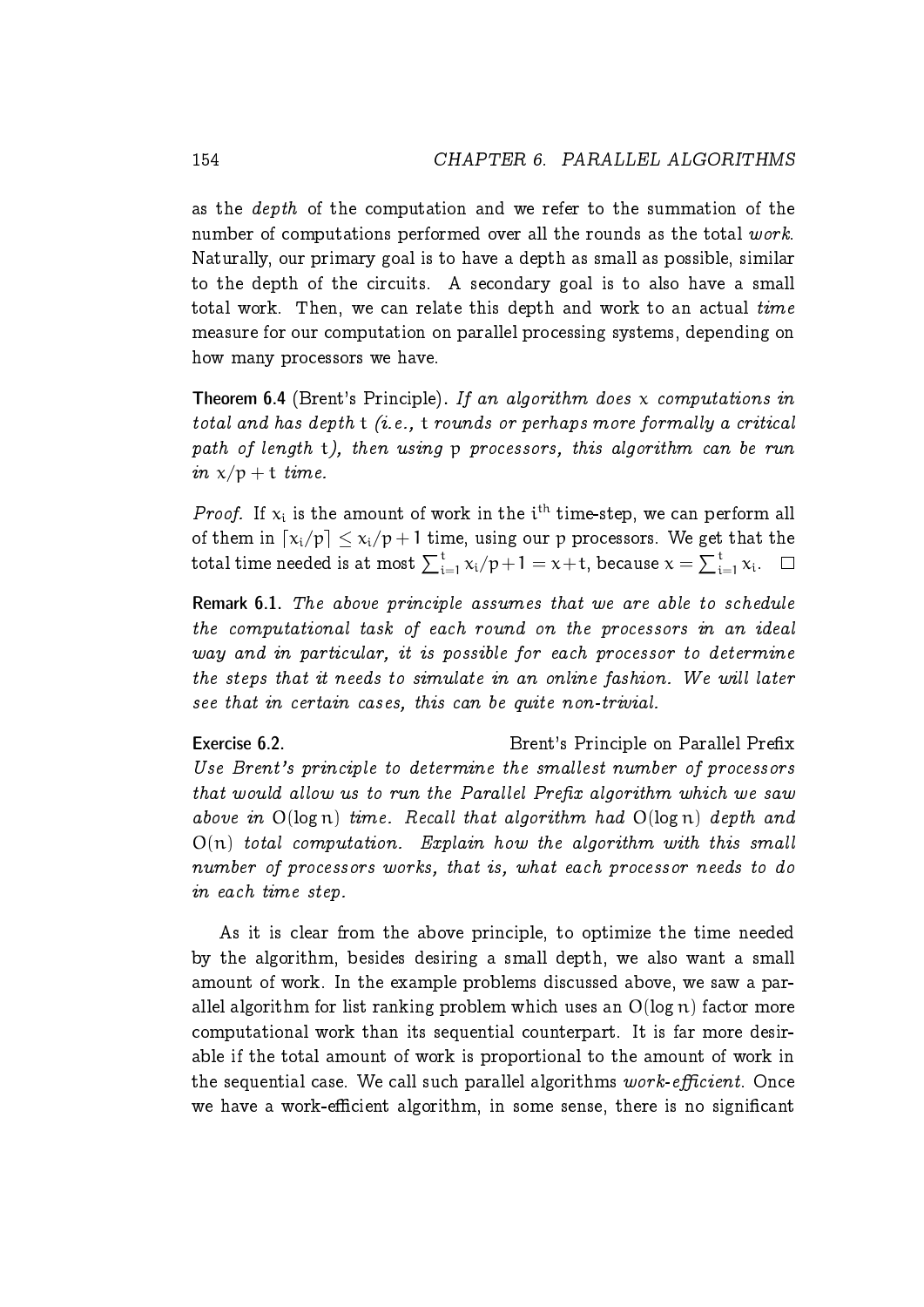loss due to the parallelism. Moreover, we can then use a small number of processors to simulate the setting with many processors, in a fully efficient way. In the next sections, when discussing various problems and parallel algorithms for them, our ultimate goal will be to obtain work-efficient or nearly work-efficient algorithms with a depth that is as small as possible.

# <span id="page-10-0"></span>6.3 Lists and Trees

#### <span id="page-10-1"></span>6.3.1 List Ranking

Previously, we saw an algorithm for list ranking with  $O(log n)$  depth and  $O(n \log n)$  computational work. We now go back to this problem and try to improve the algorithm so that it is work-efficient. That is, the goal is to obtain an  $O(\log n)$  depth algorithm with  $O(n)$  total work $^2.$  $^2.$  $^2.$ 

Intuitive Comparison of List Ranking and Parallel Prefix: Notice that in the closely related problem of parallel prefix, we already have an algorithm with  $O(\log n)$  depth and  $O(n)$  total work. In some sense, we can view the parallel prefix algorithm via binary tree as reducing the problem to computing prefix sums on the  $n/2$  elements at even positions on the array. This reduction is produced in  $O(1)$  time and with  $O(n)$  work. Moreover, once we solve this problem, we can extend the solution to the full prefix sum problem on n elements, using  $O(1)$  more time and  $O(n)$  work. What is the problem in doing a similar reduction for list ranking?

In short, the difficulty stems from the following issue: An element of the linked list does not know whether it is at an odd or even position of the list (unless we have already computed these positions, but that is actually the same as the list ranking problem). Thus, there is no clear way of structuring which elements should go to the lower level of the recursion on an ideally smaller linked list. We next explain how one can overcome this difficulty.

Outline of the Algorithm for List Ranking: Notice that we do not need exactly even positions; it suffices to construct a set  $S$  of  $cn$  elements in the list, for

<span id="page-10-2"></span> $2$ We will see an algorithm that provides bounds that are slightly weaker than this, and we will comment where the final improvement comes from to give this ideal result.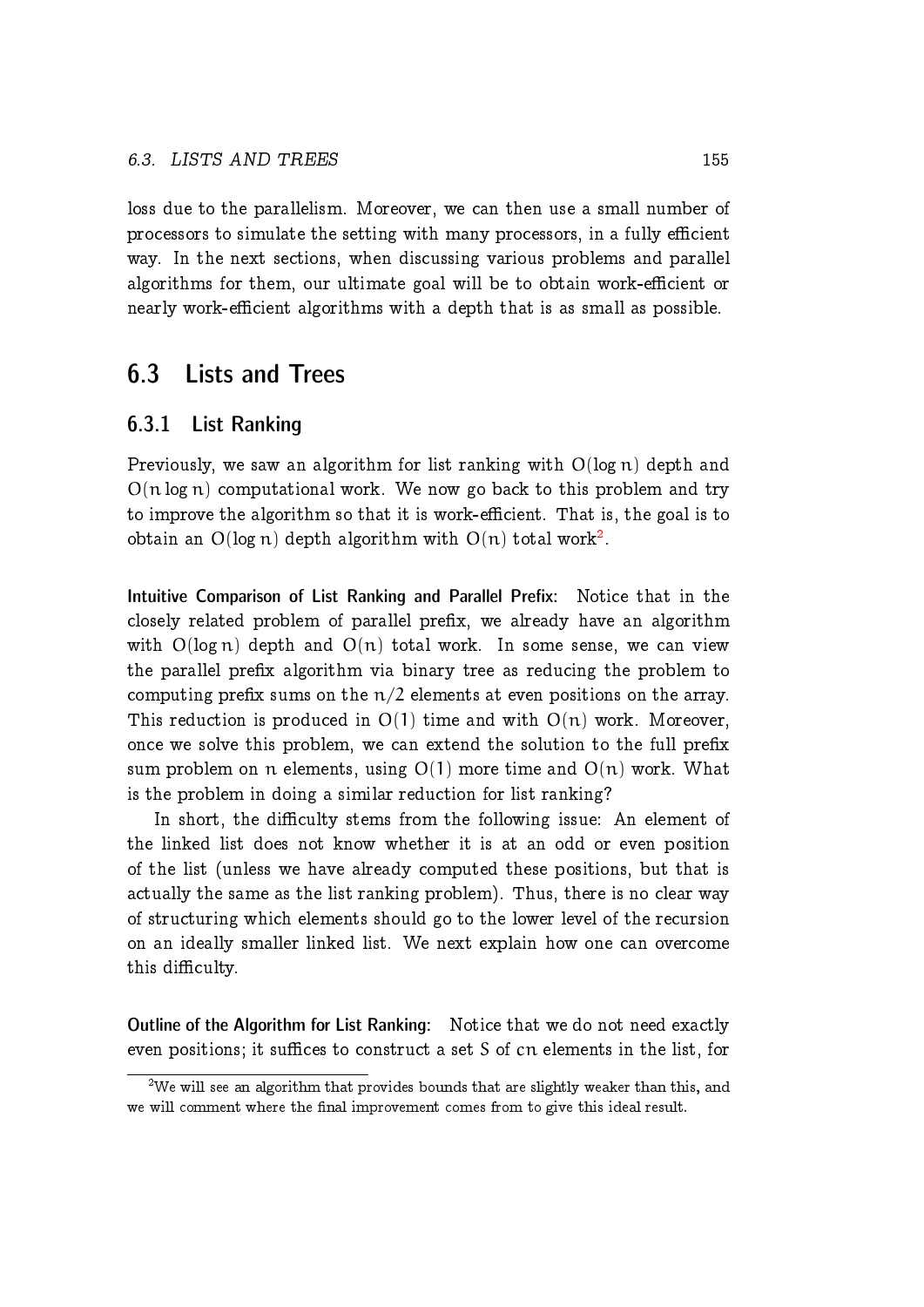some constant  $c < 1$ , such that the distance between any two consecutive members of S is small. Then, we can solve the linked list problem by recursion, as follows:

- (A) We build a contracted linked list for S, where each element in S has the first next linked-list element that is in  $S$  as its successor. The value of each element in the new linked list would be the sum of the values of the elements starting from (and including) itself and ending right before the first next element in  $S$  (i.e., its new successor).
- (B) Recursively, solve the problem for this contracted linked list, whose size is |S|.
- (C) Extend the solution to all elements, in time proportional to the maximum distance between two consecutive elements of S in the original list, and with work proportional to the length of the original list.

We can repeat the above idea, recursively. Once the recursion is applied enough that the contracted list size falls below  $n/\log n$ , we can use the basic linked list algorithm that we saw above. That would solve the instance in  $O(log(n/log n)) = O(log n)$  time and with  $O(n/log n \cdot log(n/log n)) =$  $O(n)$  total work. If we have a way of choosing S such that  $|S| < cn$  for a constant  $c < 1$ , then  $O(\log \log n)$  repetitions of link list contraction suffice. After  $O(\log \log n)$  repetitions, we reach such a case where the contracted list size falls below n/ log n.

We next discuss two remaining questions in this outline: (1) How should we choose S so that it has the desired properties,  $(2)$  How can we "compact" the linked list and build the new linked list for S, as desired in part (A) mentioned above.

Selecting S: We use a simple randomized idea to mark an *independent set* I of elements, i.e., a set such that no two elements of it are consecutive in the linked list. We will think of removing the elements of I from the list, and thus, the set S in the above discussions will simply be all elements besides those of I. Call each element of the linked list head or tail, using a fair coin toss, and independently of each other. Then, an element is in I if and only if it holds a head coin and its successor holds a tail coin. We have  $\mu = \mathbb{E}[\Pi] > \pi/8$ , because if we break all elements into  $\pi/2$  disjoint pairs of consecutive elements, each first element in a pair has at least  $1/4$  probability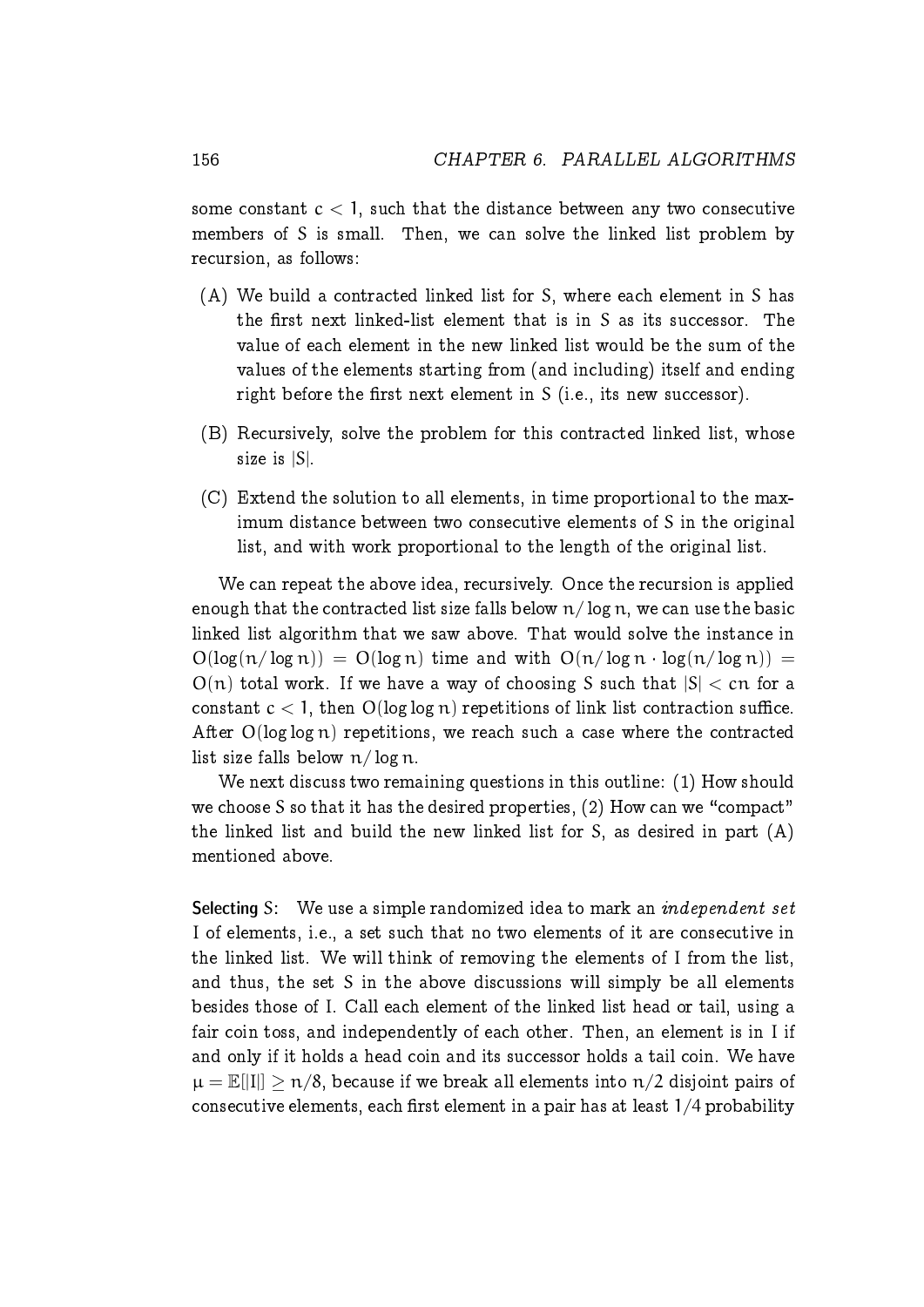#### 6.3. LISTS AND TREES 157

to be in I. Moreover, these are independent for different pairs. Thus, using the Chernoff bound, we can see that the probability that we have a  $\delta = 0.5$ relative deviation from this expectation and get  $|I| < (1 - \delta)\mu = \frac{n}{16}$  is at most  $e^{-\delta^2\mu/2}=e^{-n/64}\ll 1/n^{10}$ , for  $n$  larger than some constant. Thus, with probability at least  $1-1/n^{10}$ , we have  $|I| > n/16$ . That means  $|S| < 15n/16$ , with high probability.

Compacting the Linked List: To prepare for a recursion, we need to build a linked list of length |S|, keep its successor pointers in an array of length |S|, and provide an updated content array, for each of the new items (with content equal to the sum from that element to the right before the first next element of S in the linked list). We can solve the compaction problem, using the parallel prefix algorithm. In particular, we first want to number the items in S using distinct numbers from  $\{1, 2, \ldots, |S|\}$  (ignoring their order in the linked list). This numbering can be done using parallel prefix, by starting with 1 for each item in S and 0 for each item in I, in the array, and then computing the parallel prefix on the array that keeps the items. We emphasize that the numbering does not need to be monotonic in the linked list; we just need a way of getting distinct numbers for distinct elements.

Once we have these numbers in  $\{1, 2, \ldots, |S|\}$ , it takes a few simple operations to effectively remove the elements of I and set the appropriate content and successor arrays for those in S. In particular, since I is an independent set, for each element  $s \in S$ , the successor of S in the new linked list is either its previous successor (in case that one is in S) or the successor of its previous successor. This successor can be found in  $O(1)$  depth, for all elements of S in parallel, using  $O(|S|)$  total computation. Similarly, we can prepare the content for the new linked list: corresponding to the previous two cases, this new content is either just the previous content or the summation of previous content of s and its successor.

**Overall Complexity:** The above approach via parallel prefix requires  $O(n)$ work and O(log n) depth, for just one level of compaction. Over all the  $O(log log n)$  compaction levels until we reach size  $n/log n$ , we use  $O(n)$ computational work (why?) and  $O(log n \cdot log log n)$  depth. While this algorithm is work-efficient, this depth bound is an  $O(\log \log n)$  factor away from the ideal bound. There are known methods for reducing the depth complexity to  $O(\log n)$ . Below, we briefly comment on one. For the rest of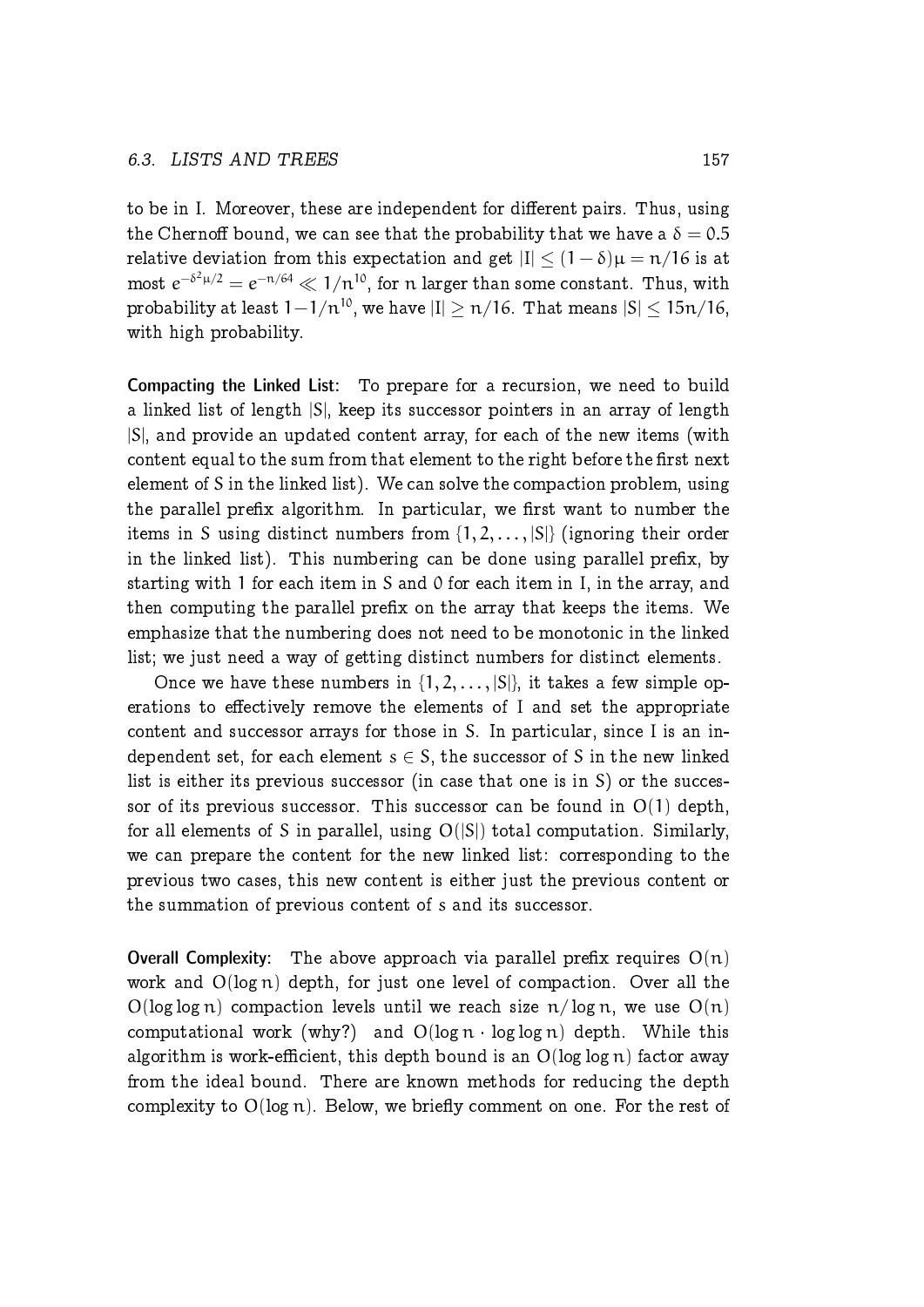this chapter, we will frequently make use of the list ranking problem as a subroutine, and we will assume that we have a list ranking algorithm with the ideal bounds, i.e.,  $O(\log n)$  depth and  $O(n)$  work.

Known Improvement\* We next briefly comment on one, but we note that this is an optional part of the material for this chapter. One particular list ranking algorithm with depth  $O(log n)$  and  $O(n)$  work follows from the above outline, but where we use a better parallel prefix algorithm due to Cole and Vishkin  $[CV89]$ . That parallel prefix algorithm has  $O(\log n / \log \log n)$  depth, and thus, applying it  $O(\log \log n)$  times —as we needed above — requires  $O(log n)$  depth. In a very rough sense, the idea in that faster parallel prefix algorithm is to do a pre-computation and build a look-up table, which can be used to quickly infer partial sums, on a few bits. To simplify the intuition, suppose that our elements have only  $O(1)$  bits (this assumption is not necessary but without it the process requires a more complex description). The method prepares for every possibility of  $L = \Theta(\log^{0.5} n)$  consecutive elements, by building a look-up table that stores the partial sum for each of the possible cases, given that all of this needs  $o(n)$  work. Once the input is provided, we perform a certain fast look-up operation to find the relevant sum for each portion of length L, using just  $O(1)$  computational depth. This enables us to effectively reduce the problem size by an L factor, with  $O(1)$  computational depth. Since  $O(log_{L} n) = O(log n / log log n)$  repetitions suffice and each repetition has depth  $O(1)$ , we get a depth of  $O(\log n / \log \log n)$  for parallel prefix. Though, we do not discuss that method further here, as it requires a lengthy description.

#### <span id="page-13-0"></span>6.3.2 The Euler Tour Technique

In this section, we see a technique that leads to work-efficient algorithms with O(log n) depth for a number of problems related to tree structures. This includes problems such as rooting the tree in a given root node r, computing the pre-order or post-order number of each vertex, the depth of each vertex, and the number of the descendants of each vertex.

**Input Format:** Suppose that the we are given a tree  $T = (V, E)$  with  $|V| = n$ as an input. This tree input is provided as the adjacency lists of its vertices.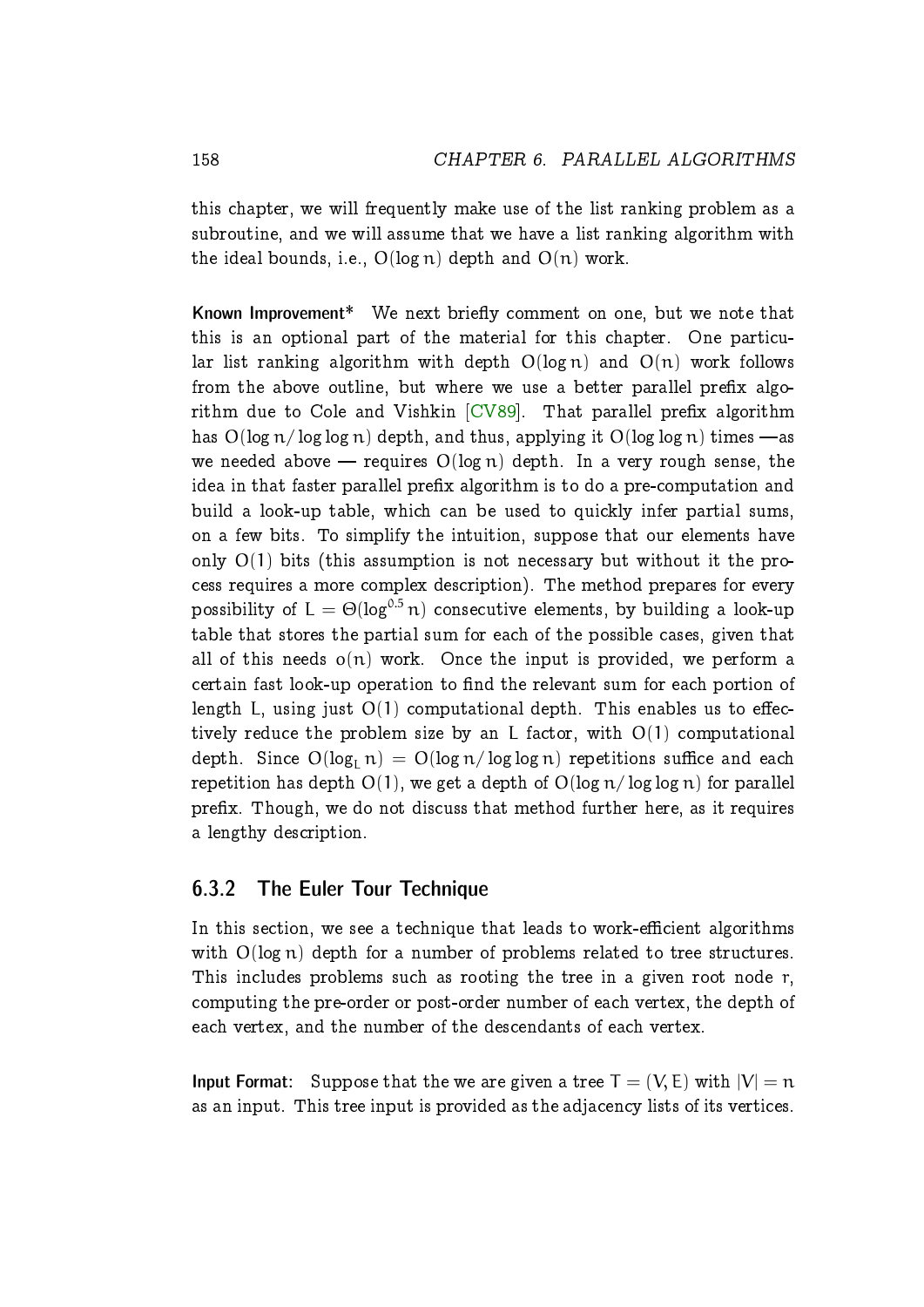More precisely, for each vertex  $v \in V$ , the vertices adjacent to v are given in a linked list  $L[v] = \langle u_0, u_1, u_2, \dots, u_{d-1} \rangle$ , where d is the degree of the vertex  $\nu$ . Here, the order of the vertices in the list can be chosen arbitrarily.

Exercise 6.3. **Exercise 6.3. adjacency matrix to adjacency lists** Suppose that instead of adjacency lists, the graph is input as an  $n \times n$ binary adjacency matrix where the entry at location  $(i, j)$  is 1 if the i<sup>th</sup> and the j<sup>th</sup> nodes are adjacent, and 0 otherwise. Devise an algorithm with  $O(log n)$  depth and  $O(n^2)$  work that transforms this adjacency matrix to adjacency linked lists, one for each vertex.

First Problem — Rooting the Tree and Determining Parents: Besides the tree  $T = (V, E)$  provided as input by its adjacency linked lists, suppose that we are also given a root vertex  $r \in V$ . The objective is to root the tree such that each node  $v \neq r$  knows its parent parent(v), i.e., the neighbor that is strictly closer to the root r.

Defining an Eulerian Tour Consider a directed variant  $T' = (V, E')$  of the tree  $T = (V, E)$  where we replace each edge  $e = \{u, v\} \in E$  with two directed arcs  $\langle u, v \rangle$  and  $\langle v, u \rangle$ , in the opposite direction of each other. Then, the directed graph  $\mathsf{T}'$  has an Eulerian tour, i.e., a directed cycle that goes through each arc exactly once (why?). Moreover, we can define such a tour easily, by identifying for each arc  $<$   $\mathfrak{u}, \mathfrak{v}> \in$   $\mathsf{E}'$  the successor arc  $<$   $\mathfrak{v}, \mathfrak{w}>$ that the cycle should take after arriving at node v through arc  $\langle u, v \rangle$ . In particular, given the adjacency lists  $L[v]$  which are provided in the problem, we define the successor pointers as follows: for each  $i \in \{0, ..., d - 1\}$ where  ${\rm d}$  denotes the degree of  ${\rm v},$  set  ${\rm s}(<{\rm u}_{\rm i}, {\rm v}>)=<{\rm v}, {\rm u}_{({\rm i}+1) \textit{mod} \textit{d}}>.$  That is, intuitively, we turn the adjacency list  $L[\nu]$  into a cyclic order and the successor of each incoming arc from a neighbor is the outgoing arc to the next neighbor, in this cyclic order. One can also define predecessor pointers similarly, by setting  $p( $v, u_i >$ ) =  $u_{(i-1) \mod d}, v >$ .$ 

Determining Parents using the Eulerian Tour: Break the Eulerian cycle into a path by effectively removing the last incoming arc  $\lt u_{d(r)-1}$ , r  $>$  of the root node r (and setting the successor of its predecessor to be NULL), where  $d(r)$ denotes the degree of r. We next want a numbering  $\eta : E' \to \{1, \ldots, 2n-2\}$ of the arcs in the cycle, such that it is monotonically increasing along the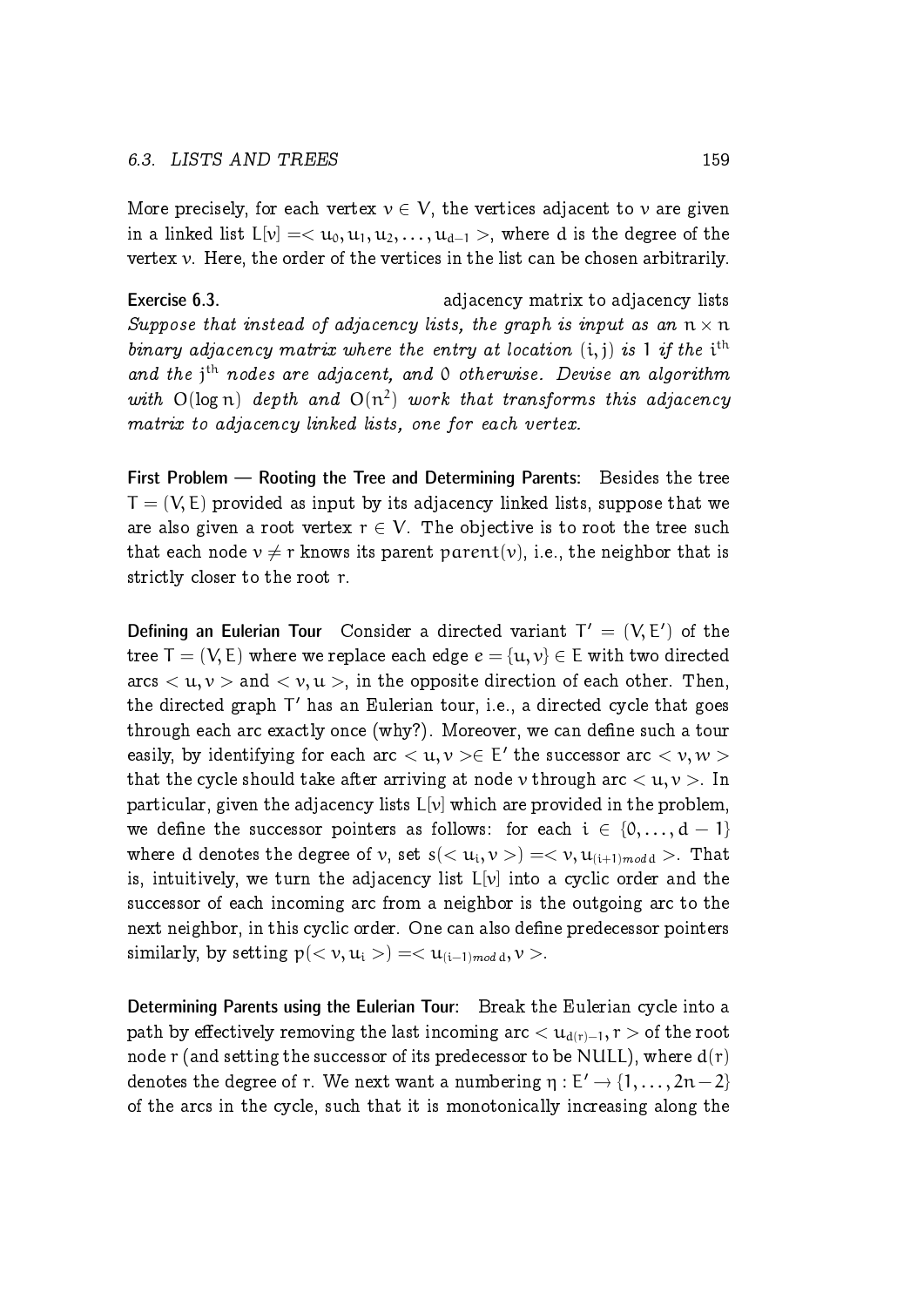successor pointers of the arcs of the Eulerian cycle. We can compute such a numbering using an instance of the *list ranking* problem: we put the content of each arc to be 1 and then we compute all the partial prefix sums of these contents, according to the linked list of successor pointers. This can be done using a parallel algorithm with  $O(log n)$  depth and  $O(n)$ total computation work, as we saw in the previous section. Given this numbering, it is now easy to identify the parents. For each node  $\nu$  and each edge  $\{v, u\} \in E$ , either v is the parent of u or node u is the parent of v. If  $\eta$ ( $\lt v, u >$ )  $\lt \eta$ ( $\lt u, v >$ ) that is, if the Eulerian path traverses first from  $v$  to  $u$  and then, sometime later, from  $u$  to  $v$ —then node  $v$  is the parent of node u. Otherwise, u is the parent of  $\nu$ . We can check the condition for all edges  $\{v, u\} \in E$  in parallel. Thus, after having the numbering  $\eta$ , with  $O(1)$  depth and  $O(n)$  work, we can determine the parent parent(v) of each node v.

Exercise 6.4. Brent's Principle on Rooting a Tree Explain how to compute the parents for all nodes, using  $O(n/\log n)$ processors and in  $O(log n)$  time. In particular, what should each processor do in each time step? You can assume that internal parts of the prefix computation on the linked list already works with  $O(n/\log n)$ processors and in  $O(log n)$  time.

Second Problem — Computing a Pre-Oder Numbering of Vertices: Consider a Depth First Search traversal of the vertices (according to the adjacency lists, which actually happens to coincide with how we defined the Eulerian path). Our objective is to compute a pre-oder numbering pre :  $V \rightarrow$  ${0, \ldots, n-1}$  of the vertices. That is, in this numbering, for each node  $\nu$ , first  $\nu$  appears, then a pre-order numbering of the subtree rooted in the first child of  $\nu$ , then a pre-order numbering of the subtree rooted the second child of  $\nu$ , etc.

Using the Eulerian tour technique, we can solve the problem easily, as follows: After having identified the parents as above, we now define a new weight for the arcs. We set  $w(<$  parent $(v), v>) = 1$  and  $w(<$  $v,$  parent(v)  $>$ ) = 0. Notice that the former are forward arcs in the DFS and the latter are backward arcs. Then, we compute all the prefix sums of these weights, on the linked list provided by our Eulerian path (i.e., maintained by the sucessor pointers). Hence, each arc knows the number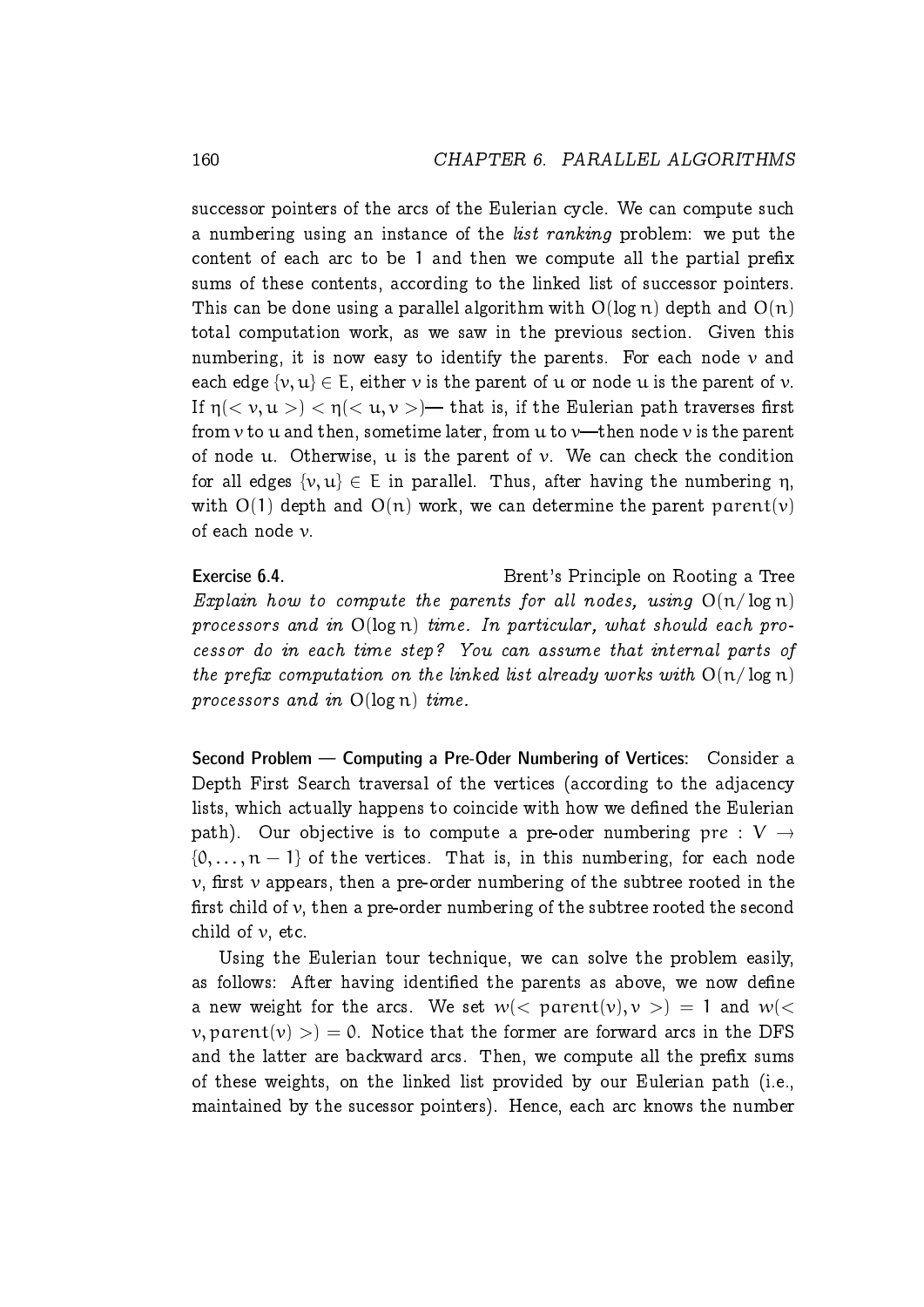of forward arcs before it (and including itself), in the Eulerian path. Set  $pre(r) = 0$  for the root node r. For each node  $v \neq r$ , set  $pre(v)$  to be the prefix sum on the arc  $\langle$  parent(v), v  $>$ , i.e., the total number of forward arcs before and including this arc. This gives exactly our desired pre-order numbering (why?).

Exercise 6.5. Post-order Numbering Modify the above approach so that it provides a post-order numbering post :  $V \rightarrow \{0, \ldots, n-1\}$  of the vertices. That is, for each node v, we have a post-order numbering of the subtree rooted in the first child of  $v$ , then a post-order numbering of the subtree rooted in the second child of v, etc, followed by node v itself. In particular, you should have  $post(r) = n-1$ . Argue that the algorithm provides the correct ordering, and explain why it has  $O(log n)$  depth and  $O(n)$  computation.

Third Problem — Computing the Depth of Vertices: The objective is to determine for each node  $\nu$  the length of the shortest path connecting the root to node v. Hence,  $depth(r) = 0$  and for each node v, we have  $depth(v) = depth(parent(v)) + 1.$ 

The solution is similar to the method for computing a pre-order numbering, with one exception in defining the weight of the backward arcs. In particular, we set  $w(*parent(v)*, v>) = 1$  and  $w(*v*, parent(v)) = -1$ . Then, we define the depth of each node  $\nu$  to be the prefix sum of the arc  $\langle$  parent(v),  $\nu$   $>$ , on the linked list provided by the successor pointers. Notice that the prefix sum on the arc  $\langle$  parent $(v), v \rangle$  is exactly the number of forward arcs from the root r until reaching  $v$ , on the shortest path connecting r to v. Concretely, for all the other forward arcs the appear before  $\nu$  on the Eulerian path, if they are not on this shortest path connecting r to  $\nu$ , their contribution to the sum gets canceled when the path traverses the same edge backward.

### Exercise 6.6. Number of Descendants Devise a parallel algorithm with  $O(log n)$  depth and  $O(n)$  total computation that computes for each node v the number of its descendants, i.e., the total number of nodes in the subtree rooted at node v.

Exercise 6.7. Sum of Descendant Leaves Suppose that each leaf node u is given a number  $b(u)$ . Devise a parallel algorithm with  $O(log n)$  depth and  $O(n)$  total computation that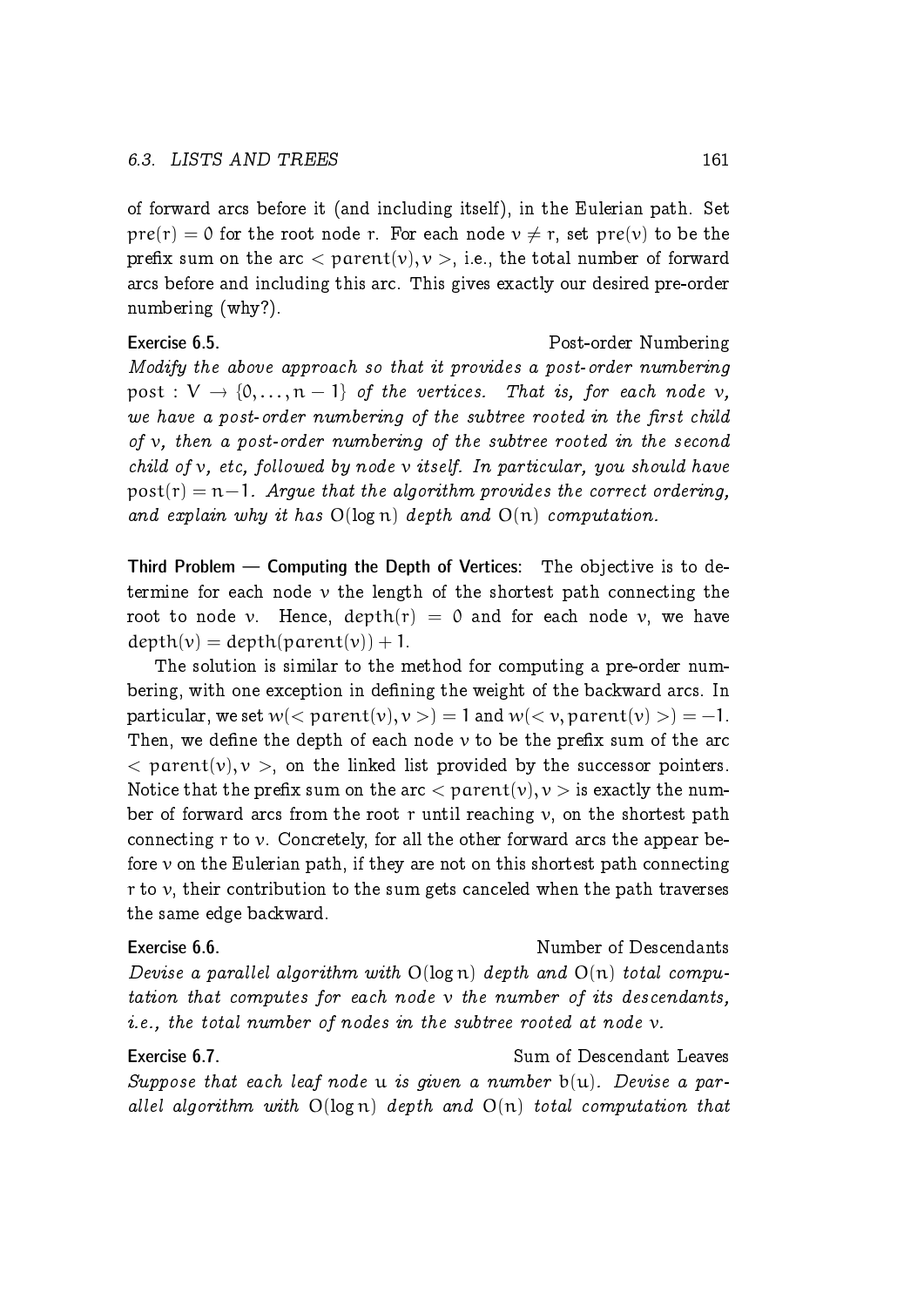computes for each node v the summations of the  $b(u)$  values over all the leaves u that are descendants of v.

# <span id="page-17-0"></span>6.4 Merging and Sorting

#### <span id="page-17-1"></span>6.4.1 Merge Sort

Recall the merge sort algorithm: we break the input of n items into two parts of size at most  $\lceil n/2 \rceil$ , sort each of them separately, and then we merge the resulting two sorted arrays of length  $\lceil n/2 \rceil$  into a sorted array of length n. Clearly, the work in sorting the two parts are independent of each other, and thus, can be performed in parallel. The main step that we need to investigate closer, from the perspective of parallelism, is the merging step.

Basic Merge Problem: Consider two sorted arrays  $A[1..n/2]$  and  $B[1..n/2]$ , each of length  $n/2$ , that contain comparable items (for simplicity, suppose that no two items are equal). How can we merge these two arrays into a sorted array  $C[1..n]$  of length n?

Basic Merging Algorithm: For each item  $x \in A \cup B$ , it suffices to know the number k of items in  $A \cup B$  that are smaller than this item x. Then, we would set  $C[k+1] = x$ . In particular, we use  $n/2$  binary searches, one for each item  $A[i]$ , so that this item (formally the processor simulating this item's action) knows the number *j* of items in B that are smaller than  $A[i]$ . Then, there are exactly  $(i - 1) + j$  items that are smaller than A[i] and we should set  $C[i+j] = A[i]$ . The  $n/2$  binary searches can be done in  $O(\log n)$ depth, using  $O(n \log n)$  work, in total. We can then do something similar for items of B so that each of them also knows the number of items in A that are smaller than it, and then goes to the appropriate place in C.

Parallel Merge Sort via Basic Merging: If we use the above basic merging algorithm for each step of the merge, we get a sorting algorithm with depth  $\sum_{i=1}^{\log n} \log(n/2^i) = \sum_{i=1}^{\log n} (\log n - i) = O(\log^2 n)$ . Furthermore, the total work is  $\sum_{i=1}^{\log n} 2^i \cdot O(\frac{n}{2^i})$  $\frac{n}{2^i}$  log( $\frac{n}{2^i}$  $(\frac{n}{2^i})$ ) =  $\sum_{i=1}^{\log n} O(n(\log n - i)) = O(n \log^2 n).$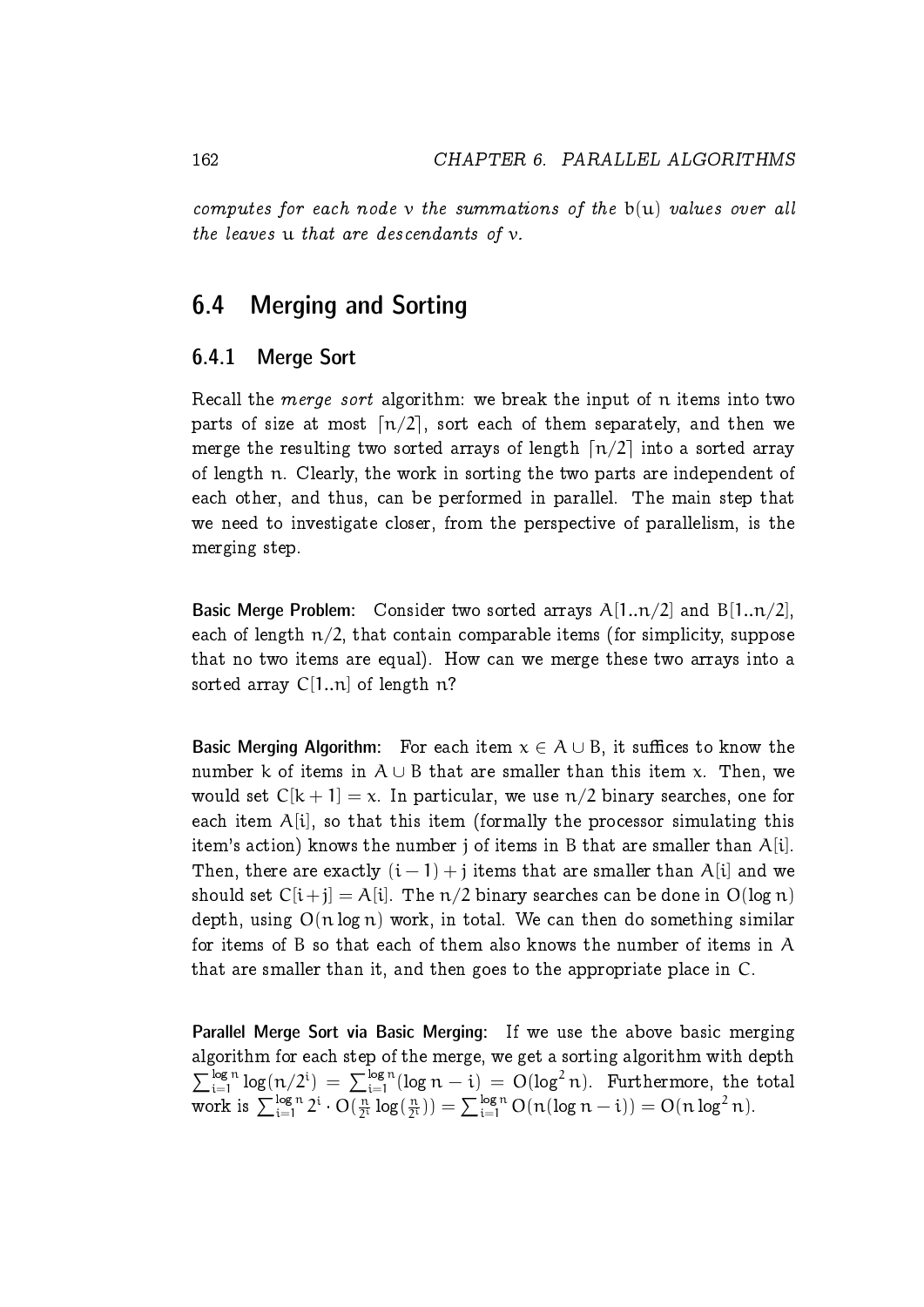Ideal Bounds? It would be much more desirable if we could have a sorting algorithm with depth  $O(\log n)$  and total work  $O(n \log n)$ . The total work would be similar to sequential comparison-based algorithms and we would get that work-efficiency with only an  $O(log n)$  depth. Below, we discuss a method that gets us almost there. Concretely, it achieves these bounds up to an  $O(\log \log n)$  factor. We also comment briefly how that factor can be removed. The general methodology that we will explain is quite useful and similar ideas get used frequently for improving the bounds of basic algorithms, by first solving a properly chosen subset of the problem.

**Improved Merging Algorithm** Consider two sorted arrays  $A[1..n]$  and  $B[1..m]$ . The generality of allowing n and m to be different will be useful, as we create a recursive algorithm. First, we choose  $\sqrt{n}$  evenly spaced-out fenceposts  $A[\alpha_1],A[\alpha_2],\ldots,A[\alpha_{\sqrt{n}}]$  where  $\alpha_i\,=\,(i-1)\sqrt{n}.$  Similarly, we choose  $\sqrt{m}$  evenly spaced-out fenceposts  $B[\beta_1], B[\beta_2], \ldots, B[\beta_{\sqrt{m}}]$  where  $\beta_i = (i-1)\sqrt{m}$ . We perform all the  $\sqrt{nm}$  pairwise comparisons between these fenceposts using  $\sqrt{nm} = O(n + m)$  processors.

Then, use the same number of processors so that in  $O(1)$  time in the CREW model, we find for each  $\alpha_i$  the j such that  $B[\beta_j] \leq A[\alpha_i] \leq B[\beta_{j+1}]$ (how?). Here, for the sake of simplicitly of notation, suppose  $B[0] = -\infty$ and  $B[m+1] = +\infty$ , so that  $\beta_j$  is well-defined. In parallel, compare  $A[\alpha_i]$  to  $\overline{B}$ all  $\sqrt{\mathfrak{m}}$  elements in  $\mathrm{B}[\beta_j..\beta_{j+1}]$ . Then, we know the exact rank of each  $\alpha_i$  in the merge of A and B. We can use these  $\alpha_i$  fenceposts to break the problem into  $\sqrt{\overline{n}}$  many subproblems, each about merging  $\sqrt{\overline{n}}$  elements of A with some number of elements of B. The total number of elements of B, among different subproblems, remains m but there is no guarantee on their size being smaller and it is possible that one of them is as large as m. Regardless, we get the following recursion about the depth:  $T(n) = O(1) + T(\sqrt{n}).$ Thus, after  $O(\log \log n)$  recursions, the problem boils down to finding one items placement in another array of length m: a problem that can be solved using m processors in  $O(1)$  time, in the CREW model.

Parallel Merge Sort via Improved Merging: As a corollary, we can merge two sorted arrays of length  $n/2$  with each other, forming a sorted array of length n, in  $O(\log \log n)$  time and using  $O(n \log \log n)$  computation. Plugging this into the merge sort outline provides a merge sort algorithm with  $O(log n log log n)$  depth and  $O(n log n log log n)$  computation.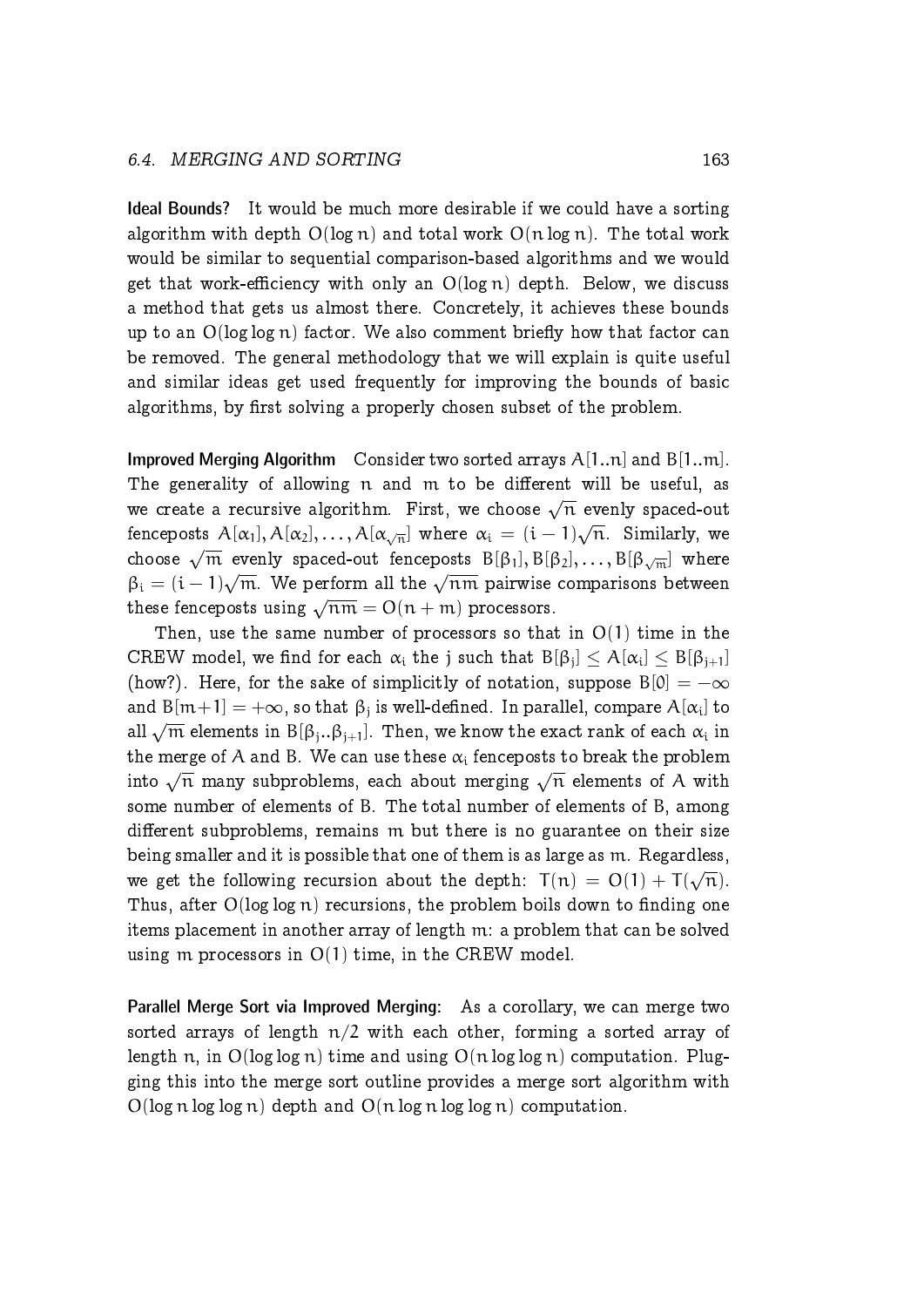Further Improvement\* There is a method that removes the log log n factor from the time and computation complexity of the above process, by "pipelining" the merges. This was presented by Richard Cole  $[Col88]$ . In a rough sense, partial merge results of one level are used to obtain partial merge results for the higher level, in a way that there is  $O(1)$  time delay between each two consecutive levels. Since the method is detailed, we do not discuss it here.

#### <span id="page-19-0"></span>6.4.2 Quick Sort

Let us recall quick sort: pick a random index  $i \in \{1, \ldots, n\}$  of the array A[1..n], break the array into two parts of B[1..j] and B'[1..( $\mathfrak{n}-\mathfrak{j})$ ] by comparing all elements to  $A[i]$ , and putting the smaller ones in B. Then, we recurse on each of B and B' separately. What are the performances of this algorithm, if we turn it into a parallel algorithm?

Basic Quick Sort: The main operation is to compare all elements with  $A[i]$ and building B and B'. We can easily compare each  $\mathcal{A}[\mathsf{k}]$  with  $\mathcal{A}[\mathsf{i}]$ . But even if we know  $A[k] < A[i]$  which implies we should write  $A[k]$  somewhere in B, to know exactly where, we need some more care. Suppose for each k, the bit  $b(k) \in \{0, 1\}$  indicates whether  $A[k] \leq A[i]$  or not (1 in the former case). Then, a parallel prefix sum in A on content  $b(k)$  can determine for each k such that  $A[k] \leq A[i]$  the number  $x(k)$  of indices  $k' \leq k$  such that  $A[k'] \leq A[i]$ . Then, we should write  $B[x(k)] = A[k]$ . A similar operation can be used for B' by setting  $\mathrm{b}(\mathrm{k})=1$  iff  $\mathrm{A}[\mathrm{k}]>\mathrm{A}[\mathrm{i}]$ . These parallel prefix subproblems can be solved with  $O(\log n)$  depth and  $O(n)$  work, using what we saw previously in this chapter. This is the amount of work and depth that we use for performing one level of quick sort. What remains is to analyze the number of recursion levels.

We claim that this is  $O(log n)$ , with high probability-e.g., with probability  $1-1/n^3$ . Let us call a level of quick sort, on an  $\mathfrak n$  length arrary, success if the random index  $i \in [n/4, 3n/4]$ , and fail otherwise. Then, the probability of success is at least  $1/2$ . In one branch of the recursion, once we have  $log_{4/3} n$  successes, the array size is 1 and we are done with that branch of recursion (why?). Now, what is the probability that we have a branch of length 20 log n but still less than  $\log_{4/3} n < 2.5 \log n$ successes? Notice that each step of a branch is a success with proba-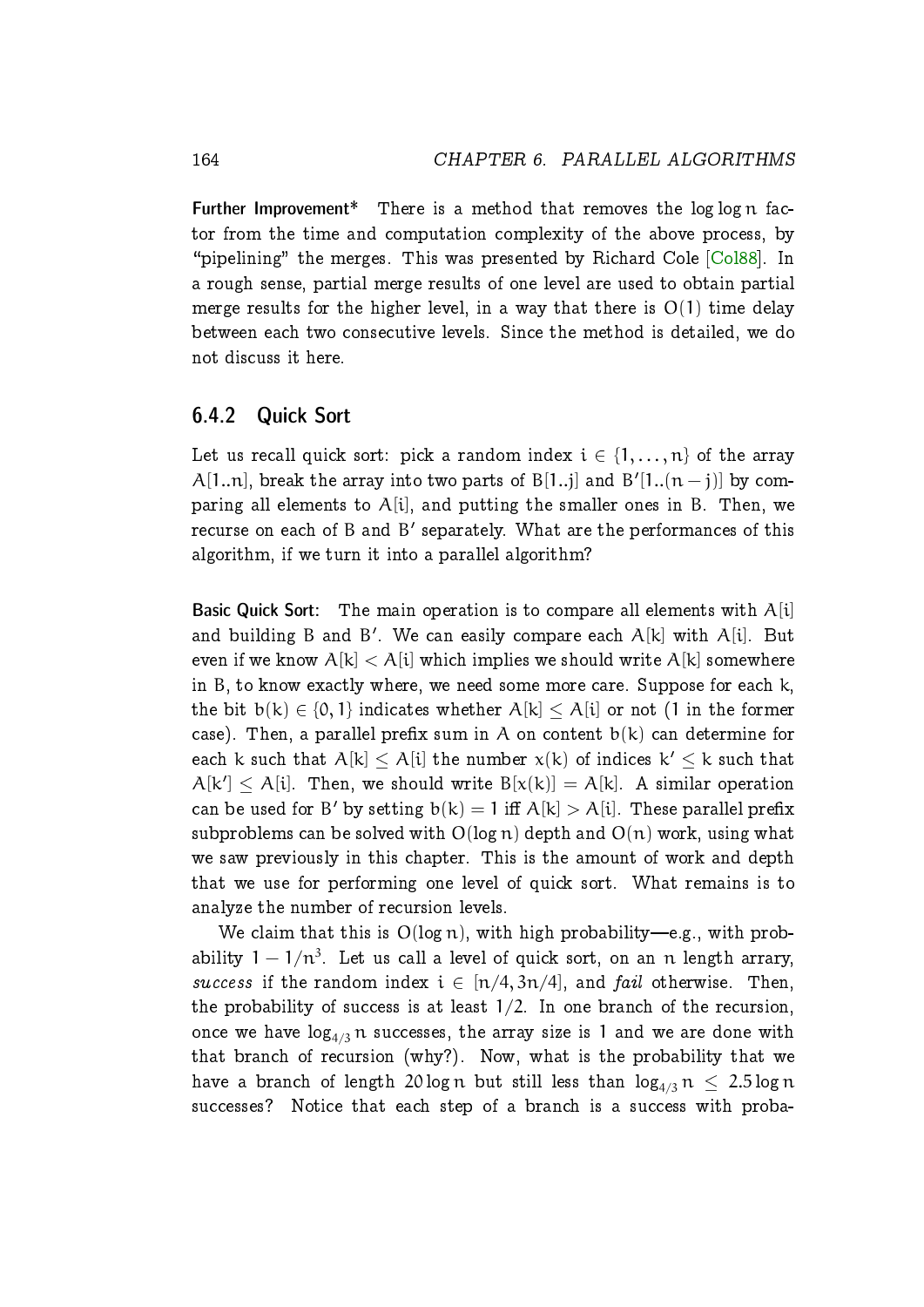bility at least  $1/2$ . Thus, in a branch of length  $20 \log n$ , we expect at least  $\mu = 10 \log n$  success. Using a Chernoff bound, we can see that the probability that we have a  $\delta = 0.75$  relative deviation from this expectation and the number of successes is below  $(1 - \delta)\mu = 2.5 \log n$  is at  ${\rm most\,\,}e^{-\delta^2\mu/2}=e^{-(0.75)^2\cdot 10\log n/2}=e^{-2.8125\log n}< 2^{-4\log n}=1/n^4.~~{\rm Thus,~the}$ number of recursion levels before we have at least  $log_{4/3} n$  successes is at most 50 logn, with probability at least  $1 - 1/n^4$ . A union bound over all branches suffices to show that all branches of recursion finish within 50 log  $\mathfrak n$  repetitions, with probability at least  $1-1/\mathfrak n^3.$  Now, given that we have  $O(\log n)$  recursion levels, each implemented in  $O(\log n)$  depth and  $O(n)$  work, the overall complexities are  $O(log^2 n)$  depth and  $O(n \log n)$ computational work.

**Ideal Bounds?** While the total work is as desired—e.g., similar to the best possible sequential comparison-based sorting algorithms— the depth has room for improvement. The main shortcoming comes from the somewhat inefficient splitting: we perform an  $O(log n)$  depth computation but we break the size of the (worst branch of the) problem only by a constant factor.

Improved Quick Sort using Multiple Pivots—Outline: Next, we present an outline of an improved parallel quick sort algorithm. The base idea is to use multiple pivots, so that the effort of having  $O(log n)$  depth needed to send each element to the appropriate branch of the problem is balanced with a more signicant in the reduction of the problem (i.e., much than the constant factor reduction that we had above).

- (A) Pick  $\sqrt{n}$  pivot indices in  $\{1, ...n\}$  at random (with replacement).
- (B) Sort these  $\sqrt{n}$  pivots in O(log n) depth and using O(n) total work (how? hint: we can perform all the pairwise comparisons simultaneously and then use parallel prefix on the results to know the number of pivots smaller than each pivot).
- (C) Use these sorted pivot elements as splitters, and insert each element in the appropriate one of the  $\sqrt{n+1}$  branches — between two consecutive splitters or alternatively, before the smallest or after the largest  $$ in  $O(\log n)$  depth of computation and  $O(n \log n)$  total work. Notice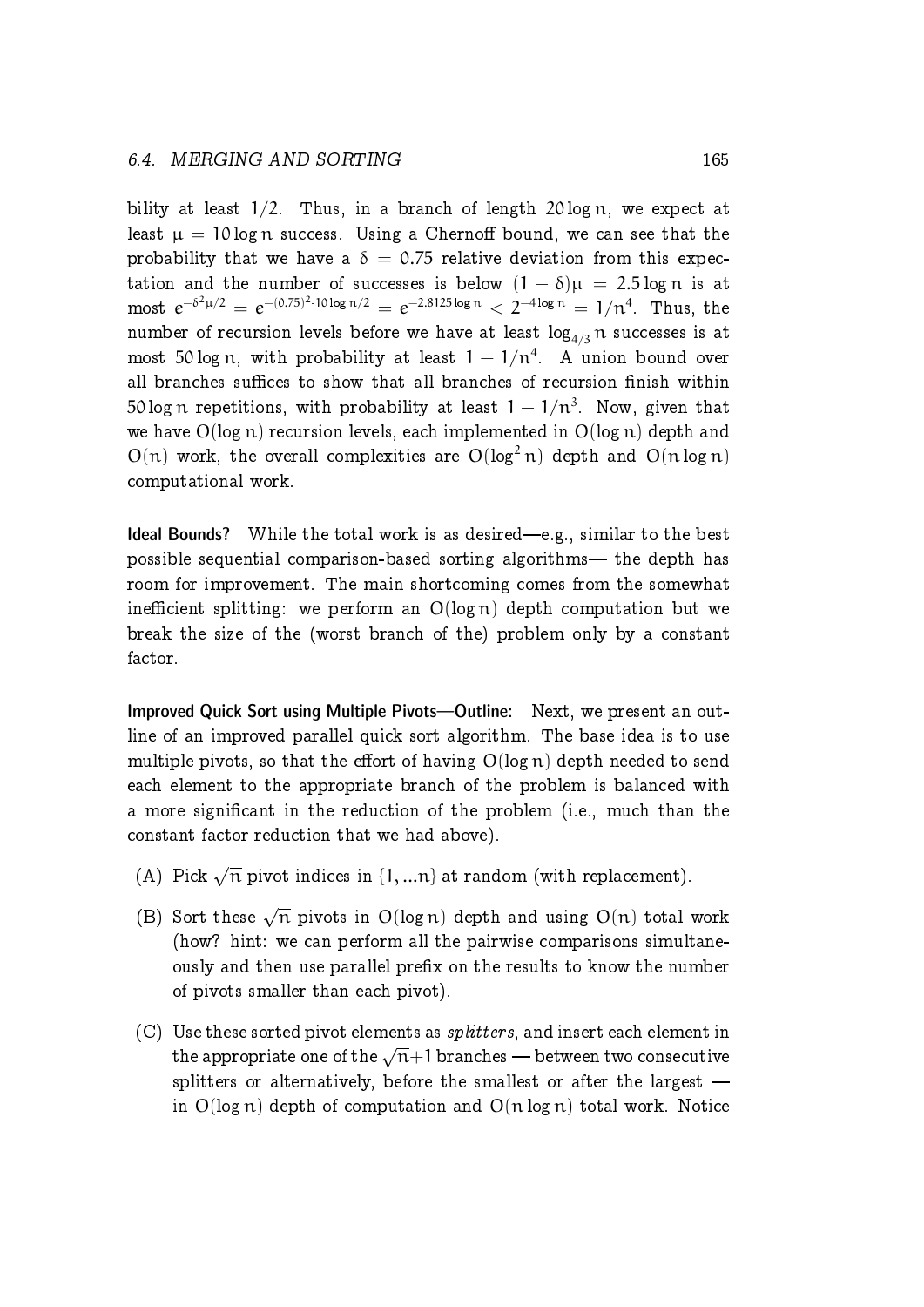that two things need to be done: (1) Identifying for each element the subproblem in which this element should proceed  $-$  this can be done using n separate binary searches, one for each element, searching in between the sorted splitters. (2) Creating an array for the subproblem between each two splitters, which contains all the elements in that  $\text{subproblem}^3.$  $\text{subproblem}^3.$  $\text{subproblem}^3.$  This second part can also be done using  $\text{O}(\log n)$  depth  $O(n \log n)$  work and is left as [Exercise 6.8](#page-21-1) presented below.

(D) Recurse on each subproblem between two consecutive splitters. In this recursion, once a subproblem size reaches  $O(log n)$ —where n is the size of the original sort problem— solve it in  $O(log n)$  time and with  $O(log<sup>2</sup> n)$  work, by a brute force deterministic algorithm (how? hint: simultaneously for all i, compare element i with all the other elements j, and compute the number of them that are smaller than element i).

<span id="page-21-1"></span>Exercise 6.8. Generating Arrays for Subproblems Suppose that we are given an array of length n and each element in it is tagged with a number in  $\{1, 2, \ldots, \sqrt{n}\}$ , which indicates the index of its subproblem. Devise an algorithm that in  $O(log n)$  depth and using  $O(n \log n)$  work, creates one array  $A_i$  for each of the subproblems  $i \in \{1, \ldots, \sqrt{n}\}$ , holding all the elements tagged with number i. Each element should be in exactly one array and the summation of the lengths of the arrays should be n.

Hint: First, think about creating linked lists instead of arrays. In particular, imagine a balanced binary tree on the n elements, where each node keeps a number of linked lists, one for each of the subproblems present in its descendants. Then, when you pass up the linked lists, from the children of one node  $\nu$  to the node  $\nu$  itself, you can merge these linked lists in  $O(1)$  depth.

Intuition of the Analysis: Intuitively, we expect each of the branches to have size roughly  $\sqrt{\text{n}}$ . Thus, if we use  $\textsf{T}(\textup{n})$  to denote the depth of the sorting algorithm on arrays of length n, we intuitively have the following recursion:  $T(n) = O(\log n) + T(\sqrt{n})$ . Hence,  $T(n) = O(\log n + \log n/2 + \log n/4 + \log n)$ 

<span id="page-21-0"></span> $3$ We do not want arrays of length n here, for each subproblem, as that would incur  $O(n\sqrt{n})$  work for the recursions, even to find the non-empty entries. Each array should be of size exactly the same as the number of the elements in the recursion.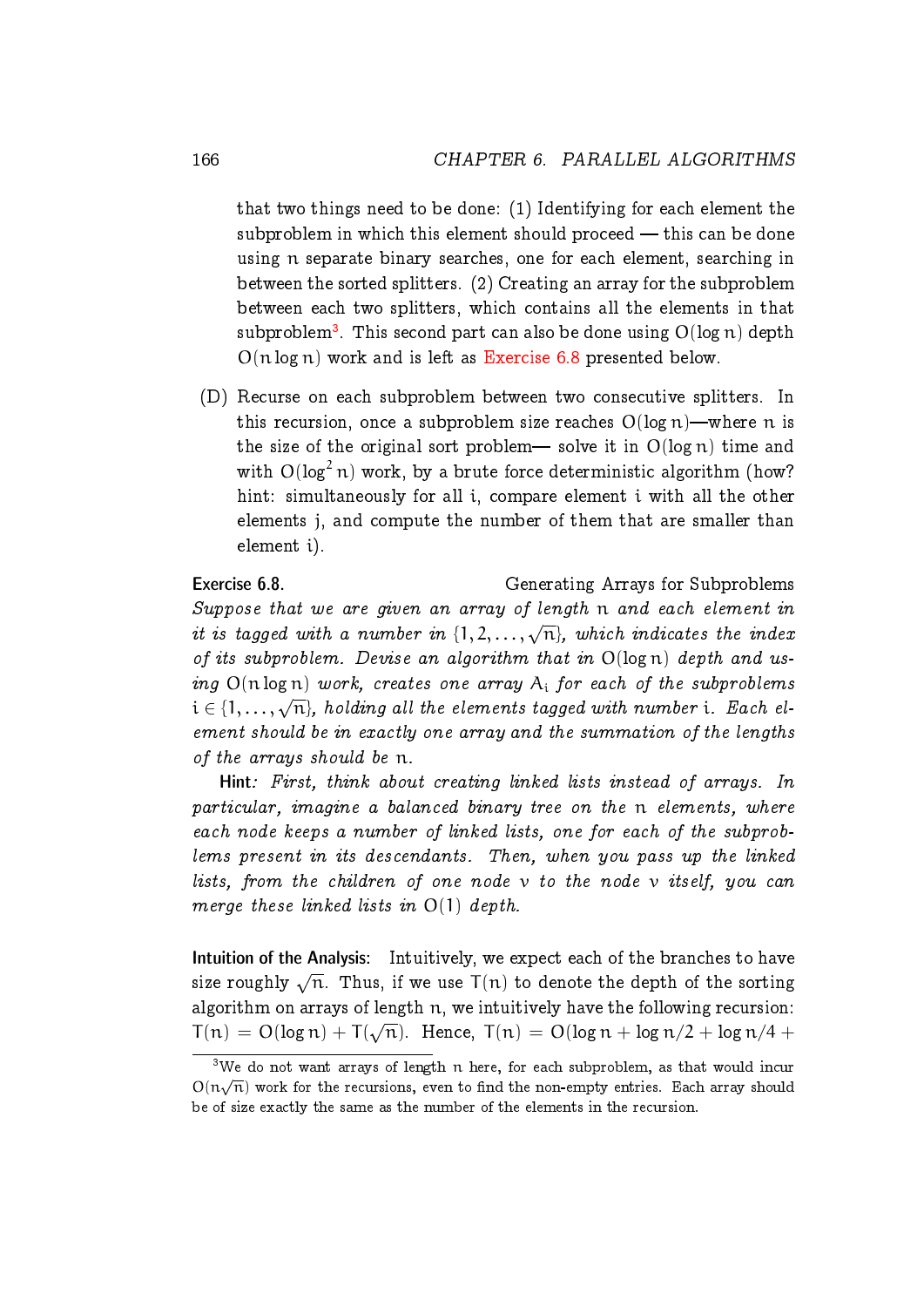$\ldots$ ) = O(log n). Similarly, the work per element for finding its subbranch follows a recursion as  $W(n) = O(\log n) + W(\sqrt{n}) = O(\log n)$ . This is a total of  $O(n \log n)$  over all elements. The extra work for comparing the pivots is  $O((\sqrt{n})^2) + \sqrt{n} \cdot O((n^{1/4})^2) + \cdots = O(n \log n)$ . Thus, intuitively, we expect the above algorithm to provide the desired bounds of  $O(\log n)$ depth and  $O(n \log n)$  work. However, one has to be cautions that doing such an argument based on just expectations is not a proper analysis, and such intuition can deceive us into making incorrect claims; the subtlety is that the computation has many branches and, something could go wrong in one of them, even if the expected behavior of each is as desired. In the following, we turn the above intuition into a formal analysis, by providing a probabilistic analysis for each branch of the recursion and then taking all the branches into account, using a simple union bound.

Analysis: We first analyze the depth of the computation, throughout the recursion. Let us classify the problem based on the size: we say the problem size is in class  $\mathfrak i$  if its size is in  $[n^{(2/3)^{\mathfrak i+1}},n^{(2/3)^{\mathfrak i}}].$  Notice that when we start with a problem in class i—whose size is at most  $n^{(2/3)^i}$ —for one subproblem, the expected size is at most  $\sqrt{n^{(2/3)^{i}}} = n^{(2/3)^{i} \cdot 1/2}$ . We say this branch of recursion fails at this point in class i if the size of the subproblem is at least  $n^{(2/3)^{i} \cdot 2/3} \gg n^{(2/3)^{i} \cdot 1/2}$ . Notice that in this case, the problem fails to move to class  $i + 1$  and remains in class i (temporarily). We next upper bound the probability of this failure and also use that to upper bound the probability of failing many times at a level i. These are then used to argue that, with high probability, we do not remain within each level too many times and thus we can upper bound the computational depth of the recursion.

#### **Lemma 6.5.** The probability of failing is at most  $exp(-\Theta(n^{(2/3)^{i} \cdot 1/6}))$ .

*Proof.* Consider the time we start with a problem in class  $i$ —whose size is at most  $\eta = \mathfrak{n}^{(2/3)^{\mathfrak i}},$  and let us focus on one of the subproblems created there. We want to argue that with probability at least  $1 - exp(-\Theta(n^{(2/3)^i \cdot 1/6}))$ , this one subproblem will have size at most  $\eta' = n^{(2/3)^{i+1}}.$  Consider the pivot that defines the beginning of the interval given to this subproblem, and then  $\eta'$  elements after that pivotr. The probability that none of these η' elements is chosen as a pivot is at most  $(1-\frac{\eta'}{n})$  $(\frac{\eta'}{\eta})^{\sqrt{\eta}} \leq \exp(-\eta'/\sqrt{\eta}).$ Noting that  $\eta'/\sqrt{\eta} = \Theta(\eta^{(2/3)^{i-1/6}})$ , we conclude that with probability at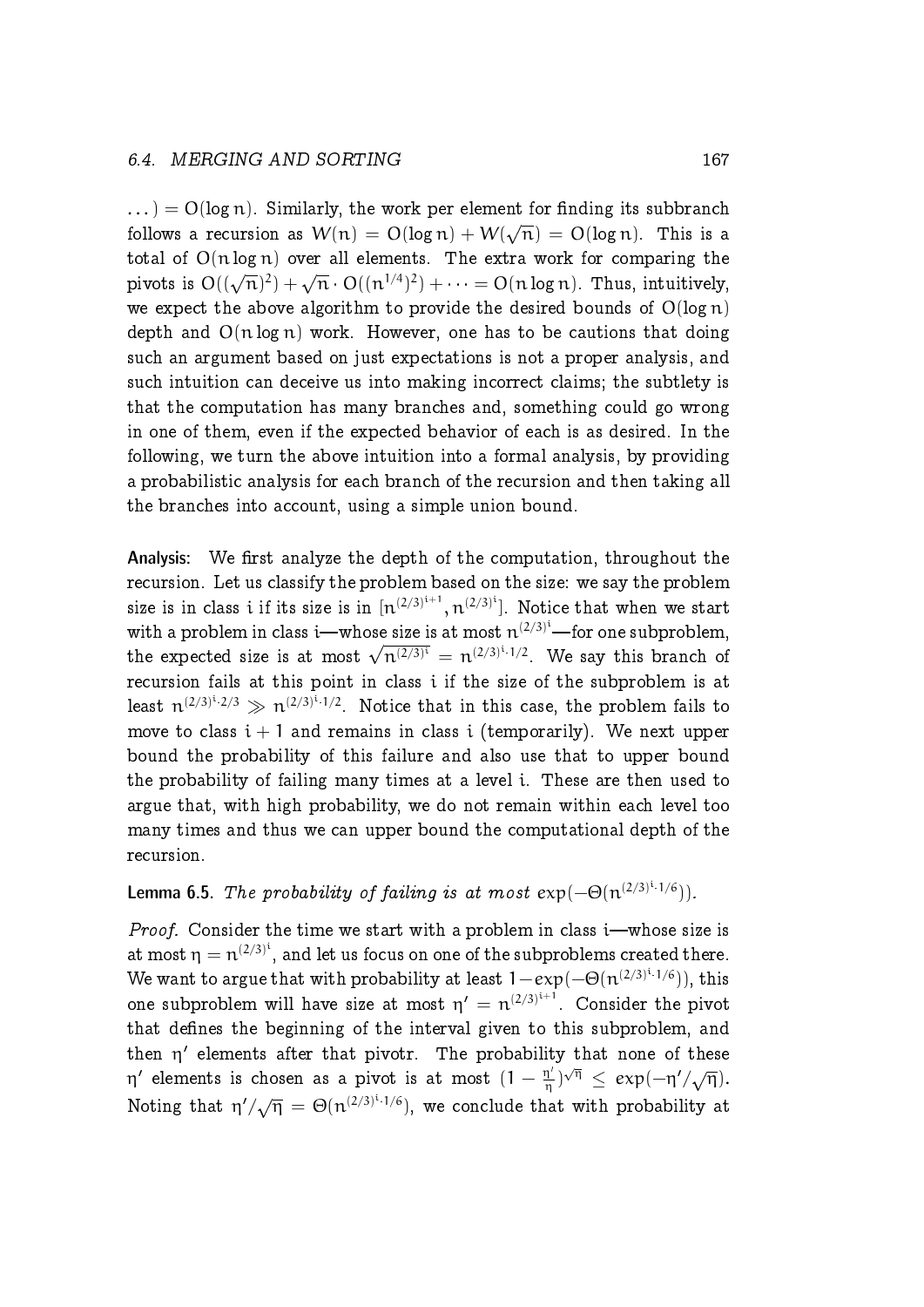least  $1{-}e{\rm x}p(-\Theta(n^{(2/3)^i\cdot1/6})),$  the number of elements between the two pivots of the subproblem that we are focusing on is at most  $\eta' = n^{(2/3)^{i+1}}.$  That is, the probability of failing in class  $\mathfrak i$  is at most  $\exp(-\Theta(\mathfrak n^{(2/3)^{\mathfrak i}\cdot 1/6})).$  $\Box$ 

**Lemma 6.6.** Define  $d_i = (1.49)^i$ . So long as  $n^{(2/3)^i} = \Omega(\log n)$ , the probability of having at least  $d_i$  consecutive failures at class i before moving to class  $i + 1$  is at most  $1/n^3$ .

Proof. Left as exercise.

Notice that one step of recursion where we are at a class i has depth  $O\big(\log(n^{(2/3)^i})\big)$ . This is in terms of the number of dependent computational steps. Hence, we can bound the total depth to be  $O(log n)$ , with high probability, as follows:

<span id="page-23-0"></span>**Lemma 6.7.** With probability  $1 - 1/n^2$ , the depth of each branch of recursion is  $O(log n)$ .

*Proof.* Consider one branch of recursion. With probability  $1 - 1/n^3$ , we have at most  $\rm d_{i} = (1.49)^{i}$  subproblems along this branch that are in class  $i.$ Each of these has a computation with  $\mathrm{O}\big(\log(\mathfrak{n}^{(2/3)^{i}})\big)$  depth. Thus, overall, the computation depth of this branch is  $\sum_{i=1} O\Big(\log(n^{(2/3)^i})\Big) \cdot (1.49)^i =$  $\sum_{i=1}$  log n  $\cdot$  (1.49/1.5)<sup>i</sup> = O(log n). A union bound over all the at most n branches of the recursion shows that with probability  $1 - 1/n^2$ , all branches have depth at most  $O(\log n)$ .  $\Box$ 

**Lemma 6.8.** With probability  $1 - 1/n^2$ , the total work over all branches is  $O(n \log n)$ .

Proof. We can charge the work in each step of recursion to the elements in that step in a way that when dealing with a problem of size  $x$ , each element gets charged  $O(log x)$  work. Notice that this is similar to the depth of computation, in that step. Hence, the total charged work for each element is asymptotically upper bounded by the depth of the corresponding recursion branch. Hence, from [Lemma 6.7,](#page-23-0) we can conclude that the total work over all branches is  $O(n \log n)$ , with high probability.  $\Box$ 

#### Exercise 6.9. Selection

Devise a randomized parallel algorithm that given an array of length  $\mathfrak n$ , finds the  $\mathsf k^{\mathsf {th}}$  smallest elements of this array, with probability at least  $1-1/n^5$ . Ideally, your algorithm should have  $O(log n)$  depth and  $O(n)$ work.

 $\Box$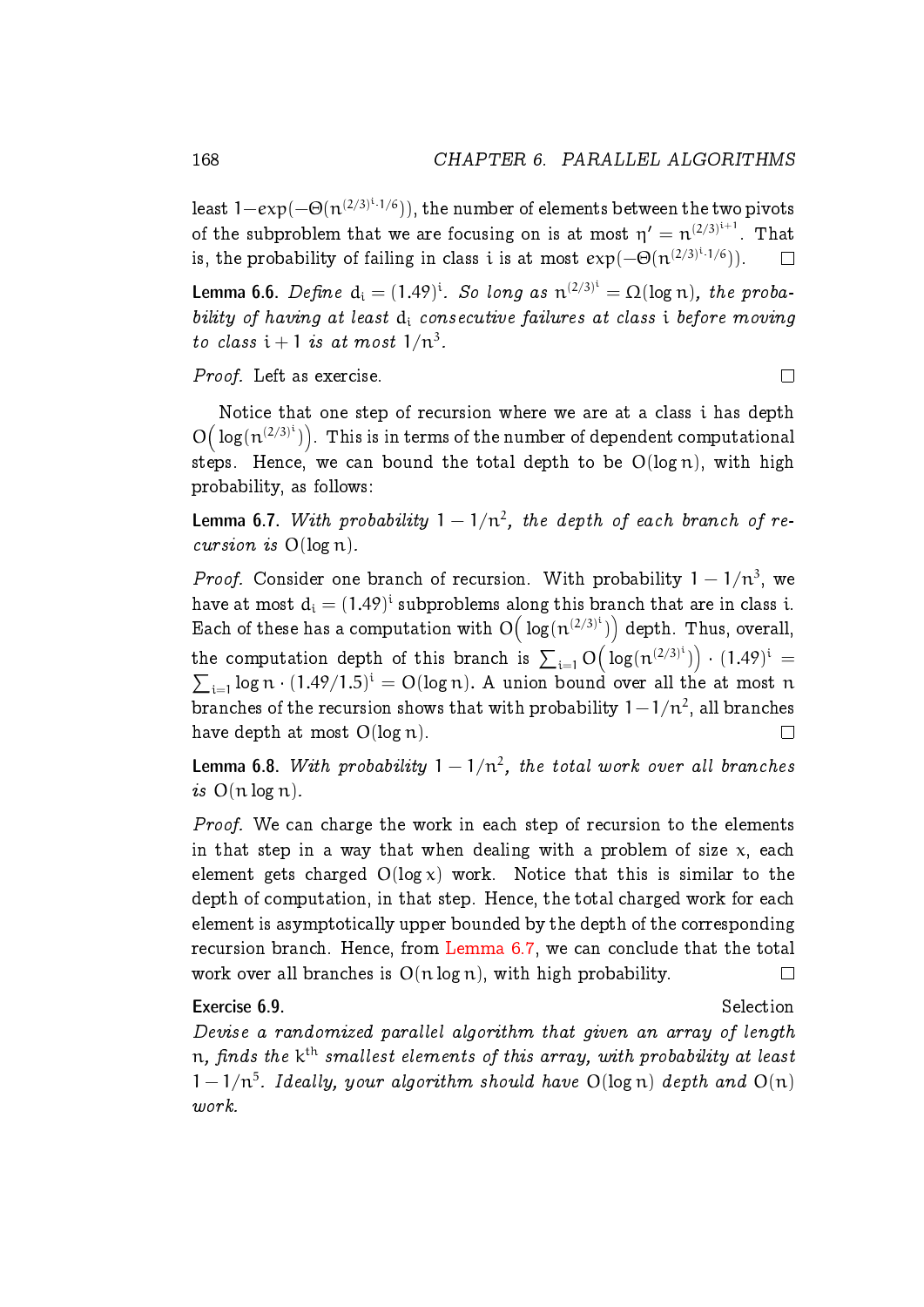#### 6.5. CONNECTED COMPONENTS 169

Exercise 6.10. Permutation Devise a randomized parallel algorithm that given an array  $A[1..n] = \langle$  $1, 2, \ldots, n > i$  it produces a random permutation of the elements and writes them in some array  $A'[1..n]$ . Your algorithm should terminate with  $O(log n)$  depth and  $O(n)$  work, with probability at least  $1 - 1/n^5$ .

Exercise 6.11. Sampling without replacement Devise a randomized parallel algorithm that given an array of length n, picks exactly k elements of the array uniformly at random, without replacement. Your algorithm should terminate with  $O(\log n)$  depth and  $O(n)$  work, with probability at least  $1 - 1/n^5$ .

# <span id="page-24-0"></span>6.5 Connected Components

Next, we discuss an algorithm that given an undirected graph  $G = (V, E)$ , with  $V = \{1, 2, ..., n\}$  and  $m = |E|$ , it identifies the connected components of G. As for the the input format, we assume that the graph G is provided as a set of adjacency linked lists  $L(v)$ , one for each vertex  $v \in V$ . The output is a component identifier for each component; i.e., for each vertex  $v \in V$ , we will output an identifier  $D(v)$  such that  $D(v) = D(u)$  if and only if  $u$  and  $v$  are in the same connected component of  $G$ .

**Exercise 6.12. Exercise 6.12. adjacency linked lists to adjacency lists** Explain how-using the algorithms that we have discussed in the previous sections—we can transform the adjacency linked lists  $L(v)$ ,  $\forall v \in V$ , to adjacency lists stored as arrays  $A(v)$ , one for each  $v \in V$ , with length  $deg(v)$ , which denotes the degree of node v. Here, the i<sup>th</sup> entry in the array  $A(v)$  should be the i<sup>th</sup> neighbor of v, in its adjacency linked list. What is the depth and total computational work of your solution?

**Exercise 6.13. Exercise 6.13. adjacency linked lists to array of edges** Explain how—using the algorithms that we have discussed in the previous sections—we can transform the adjacency linked lists  $L(v)$ ,  $\forall v \in V$ , to one array AE[1..m] of edges where each AE[i] indicates one of the edges  $\{v, u\} \in E$ . What is the depth and total computational work of your solution?

Exercise 6.14. **Exercise 6.14. array of edges to adjacency linked lists** Explain how—using the algorithms that we have discussed in the previ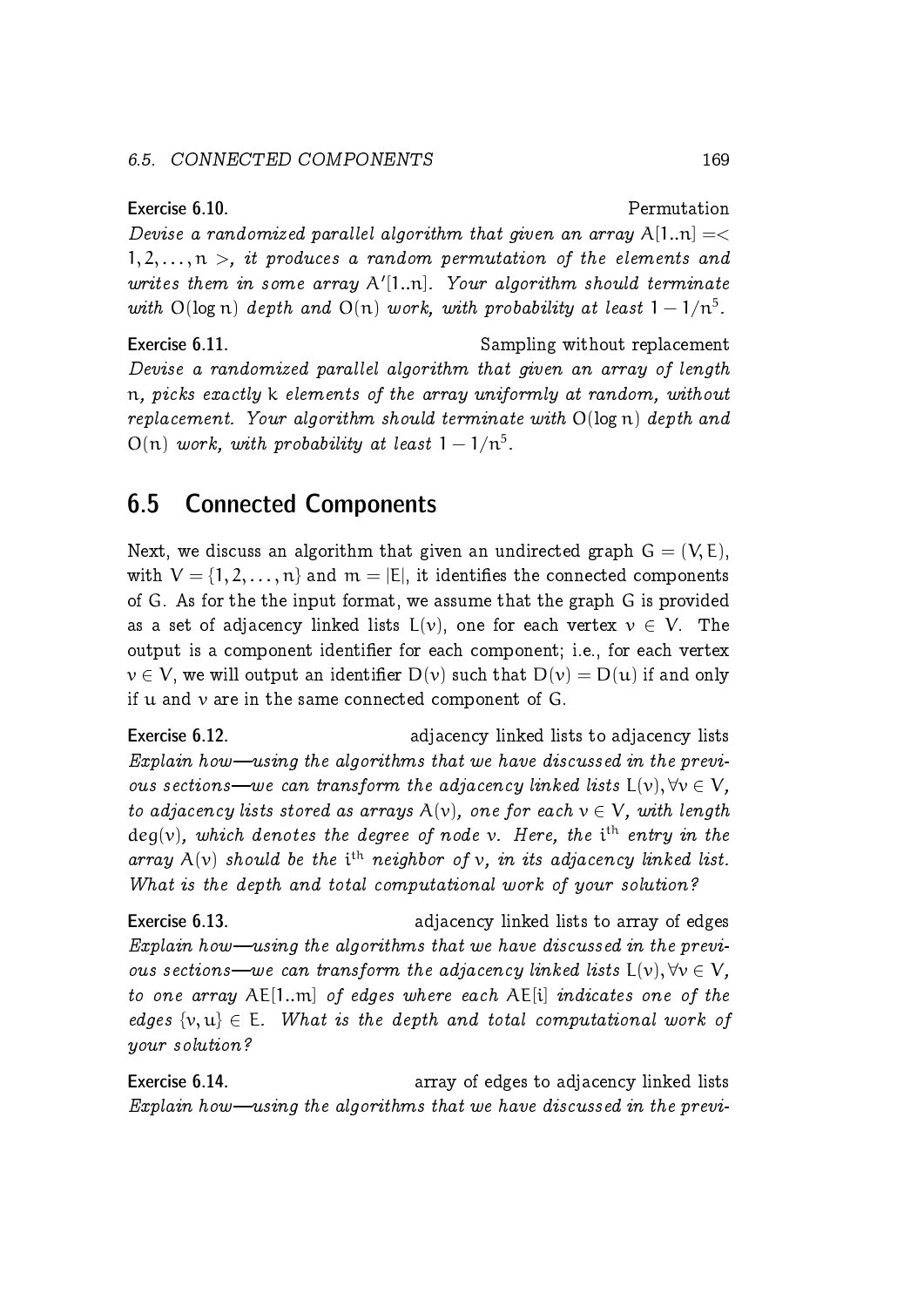ous sections—we can transform an array  $A \in [1..m]$  of edges where each AE[i] indicates one of the edges  $\{v, u\} \in E$  to the adjacency linked lists  $L(\nu)$ , one for each  $\nu \in V$ . What is the depth and total computational work of your solution?

Remark 6.2. Notice that isolated vertices  $-$  *i.e.*, those that do not have any edge – can be identified using  $O(1)$  depth and  $O(n)$  work. Moreover, we can remove them from the set  $V$ , by renumbering  $V$  and then E, using  $O(log n)$  depth and  $O(m)$  work, by an application of parallel  $prefix$  (how?). Hence, for the rest of this section, we focus on graphs where G has no isolated vertices. Thus, we can assume  $m > n/2$ , which allows us to write  $O(m)$  instead of  $O(m + n)$ , when discussing the amount of work in certain steps.

Roadmap: Throughout the rest of this section, we work with the ARBI-TRARY CRCW variant of the PRAM model, which allows concurrent reads and concurrent writes. In the case of multiple simultaneous writes to the same register, we assume that an arbitrarily chosen one of these writes takes effect. In this section, we first see a deterministic algorithm that solves the connected components problem, with  $O(log^2 n)$  depth and  $O(m log^2 n)$ work. We also then comment on how a more involved variant of that approach leads to  $O(log n)$  depth and using  $O(m \log n)$  work. Instead of covering that deterministic algorithm, we discuss a much simpler randomized algorithm that leads to the same  $O(log n)$  depth and  $O(m log n)$  work bounds, with high probability.

#### <span id="page-25-0"></span>6.5.1 Basic Deterministic Algorithm

Algorithm Outline: The algorithm is made of log n iterations. At the beginning of each iteration i, all nodes are in (vertex-disjoint) fragments  $F_1$ ,  $F_2$ ,  $\dots$ ,  $\boldsymbol{\mathsf{F}}_{\textup{n}_i}$ . For instance, at the beginning of the first iteration, we have  $\boldsymbol{\mathsf{n}}_1=\boldsymbol{\mathsf{n}}$ fragments, each being simply one of the nodes of the graph. Throughout the iterations, we gradually merge more and more of these fragments with each other, forming new fragments, while maintaining the property that, at all times, all nodes of each fragment  $F_i$  belong to the same connected component of G.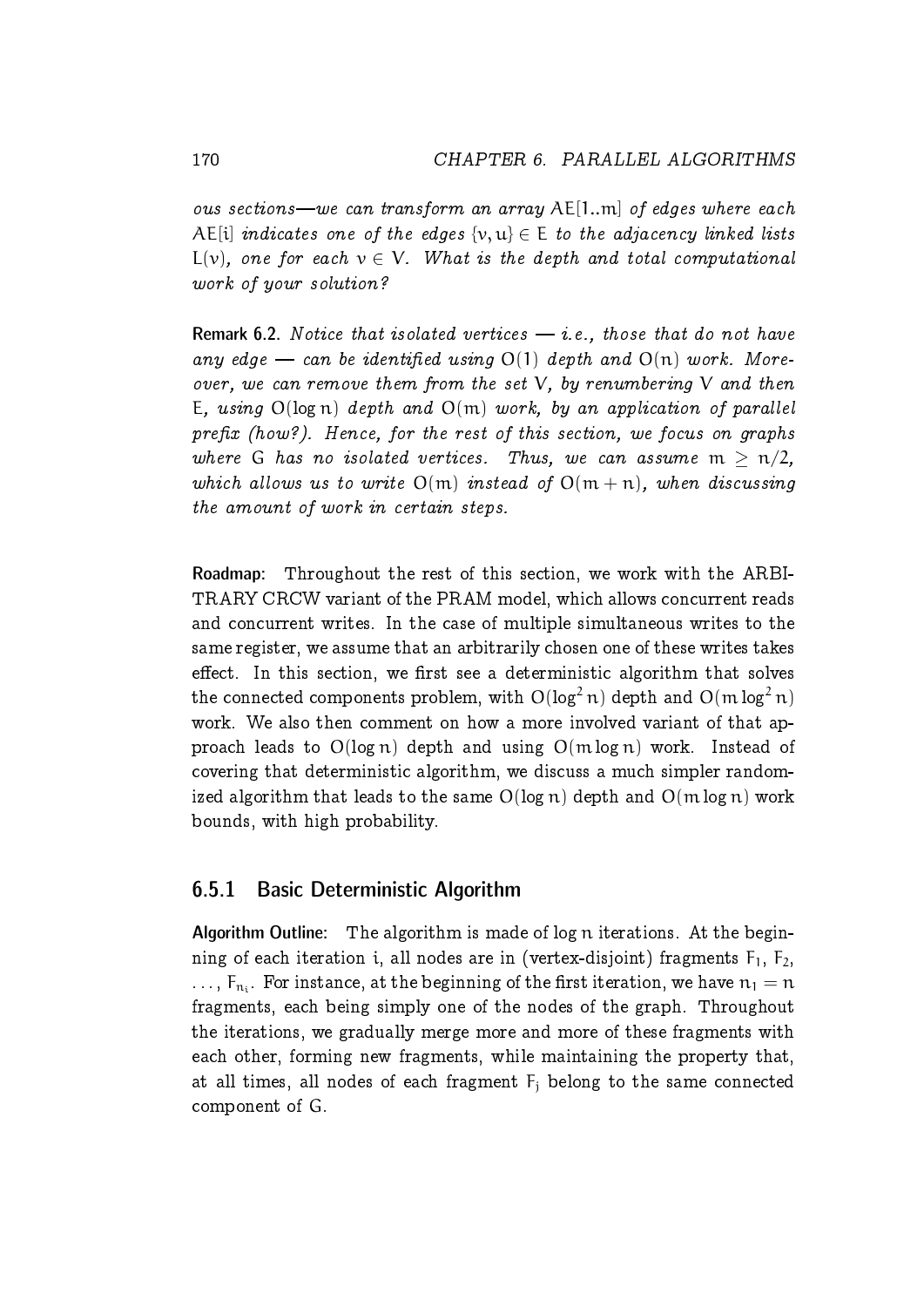#### 6.5. CONNECTED COMPONENTS 171

Maintaining Fragments as Stars: Moreover, each  $\mathsf{F}_\mathsf{j}$  is maintained as a  $star$ with one root node and a number of leaf nodes. Each node  $\nu$  has a pointer  $D(v)$ . For each root node r, this pointer is a self-loop and we have  $D(r) = r$ . For each leaf node v, the pointer  $D(v)$  is equal to the root node r of the corresponding star fragment. We will refer to this common value  $D(v)$ , which is the identifier of the root node, as the identifier of the fragment. In the beginning of the first iteration, where each fragment is simply a singleton node, each node is the root of it fragment and has a self-loop pointer to itself. A key property of these star shape structures is that, given any two nodes  $v, u \in V$ , it is easy to check whether they are in the same fragment or not: we just need to test whether  $D(v) = D(u)$ .

Merge Proposals: During each iteration, we merge some of the fragments which are in the same connected component with each other. For each fragment  $F_j$  rooted in a node  $r_j$ , we would like to identify the minimum root node  $r_k$  such that there is an edge  $e = (v, u) \in E$  from some node v with  $D(v) = r_i$  to some node u with  $D(u) = r_k$ . In such a case, we say that the fragment  $F_j$  proposes to merge with fragment  $F_k$ . Moreover, we remember this as  $p(r_i) = r_k$ . If for a fragment  $F_i$  there is no such edge e connecting it to other fragments, then we remember a self-loop as its proposal, i.e., we set  $p(r_j) = r_j$ . We can compute all of these minimums simultaneously, one per fragment, in  $O(log n)$  depth and  $O(m)$  work. We next phrase this as an exercise, broken into small concrete steps.

Exercise 6.15. Minimum neighbor per fragment Explain how we can identify the minimum neighbors as desired above, simultaneously for all the fragments, using  $O(log n)$  depth and  $O(m)$ work. You can do this in three steps, as outlined below:

- (A) First, create an array for the edges incident on the nodes of each fragment, in a manner that the sum of the lengths of these arrays over all fragments is at most 2m. This should be doable using  $O(log n)$  depth and  $O(m + n log n)$  work (how? hint: think about the idea in [Exercise 6.8\)](#page-21-1).
- (B) Then, explain how to discard the entries of the array of each fragment that do not connect to other fragments. Moreover, for entries that are not discarded, add to them the identifier of the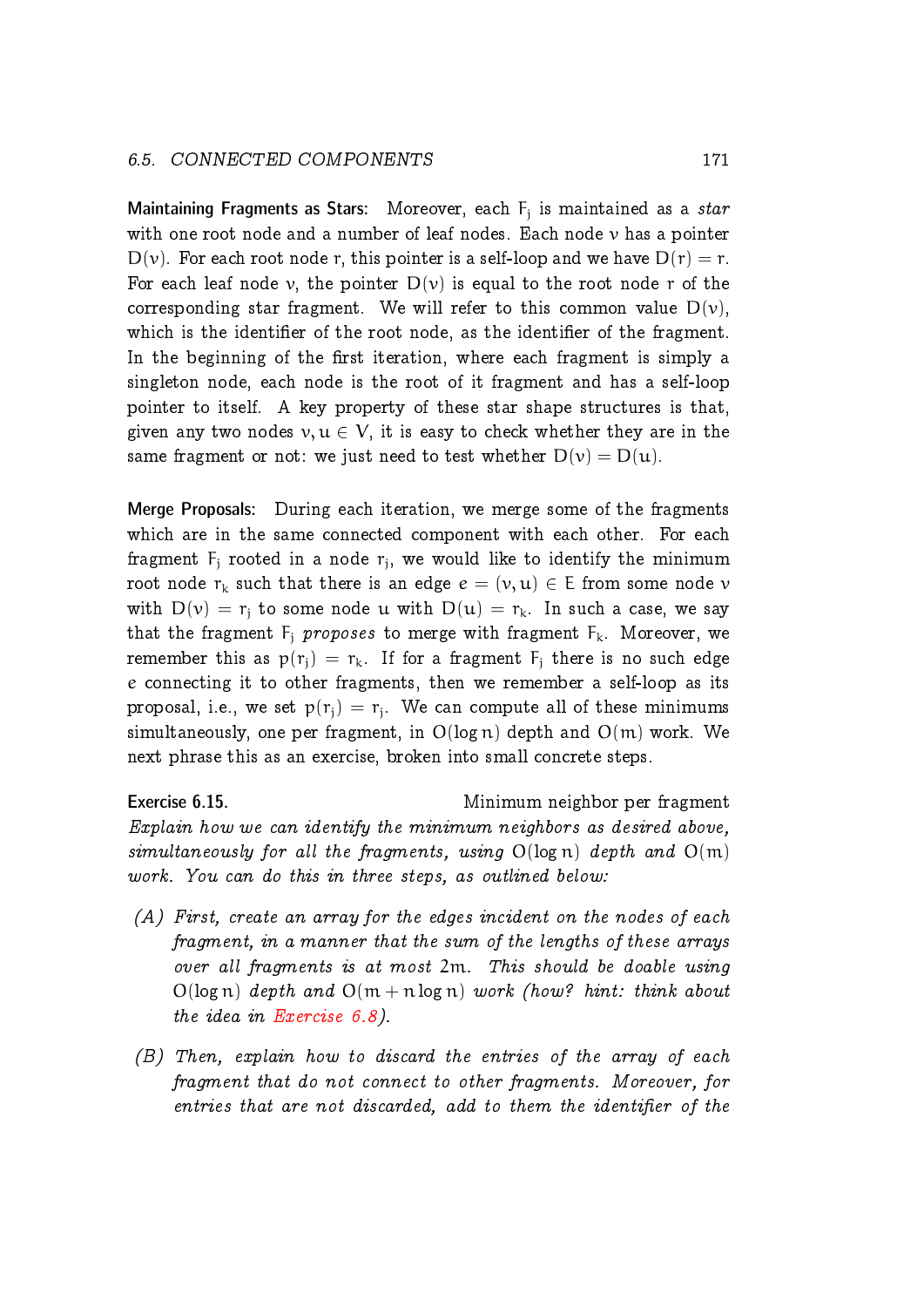root node of the other endpoint's fragment. These two operations should be doable using  $O(1)$  depth and  $O(m)$  work.

 $(C)$  Finally, explain how we can compute the minimum among the entries that are not discarded, simultaneously for all fragments, using  $O(log n)$  depth and  $O(m)$  work.

Now, the set of proposed merge edges, declared by pointers  $p(r_i)$ , one for each root  $r_j$ , determine a  $pseudo\emph{-}forest$   ${\cal P}$  among the nodes of the graph. In a *pseudo-forest*, each connected component is a *pseudo-tree*, which is simply a tree plus one extra edge that creates one cycle. In our particular case, we have even more structure: the arcs are oriented and each node has out-degree exactly one. This implies that each connected component is a (directed) tree plus one cycle-creating arc. Given that we defined the proposed arcs to be those to the minimum neighboring fragment, we get some additional nice property about the cycles:

**Lemma 6.9.** Each cycle in  $P$  is either a self-loop or it contains exactly two arcs.

*Proof.* Left as an exercise, with the hint that each fragment  $F_i$  proposes the neighboring fragment  $F_k$  with the minimum identifier. Thus, we cannot have a cycle of length 3 or higher in the proposals (why?).  $\Box$ 

Transforming Pseudo-Trees to Stars: The pseudo-forest obtained with the merge edges is great in that it has all of its vertices from the same connected component of G. However, it does not have the nice star-shape that we assumed, which facilitated our job for figuring out which edges are going to other fragments. To prepare for the next iteration, we would like to transform each pseudo-tree in  $\mathcal P$  into a star shape, where all nodes of each fragment point to the root of that fragment and the root points to itself.

For each root node r, remove its self-loop in its fragment and instead set  $D(r) = p(r)$ , i.e., the root of the proposed fragment with which the fragment of r wants to merge. Then, we do log n repetitions of pointer-jumping, similar to what we saw in [Section 6.2.3.](#page-7-0) In particular, for log  $n$ repetitions, for each node v, set  $D(v) = D(D(v))$ . It can be seen that after these, the pointer  $D(v)$  of each node is to one of the at most two nodes in the cycle of P containing  $\nu$  (why?). As a final step, set  $D(\nu) =$  $\min\{D(v), p(D(v))\}$ , so that all nodes of the same component of P point to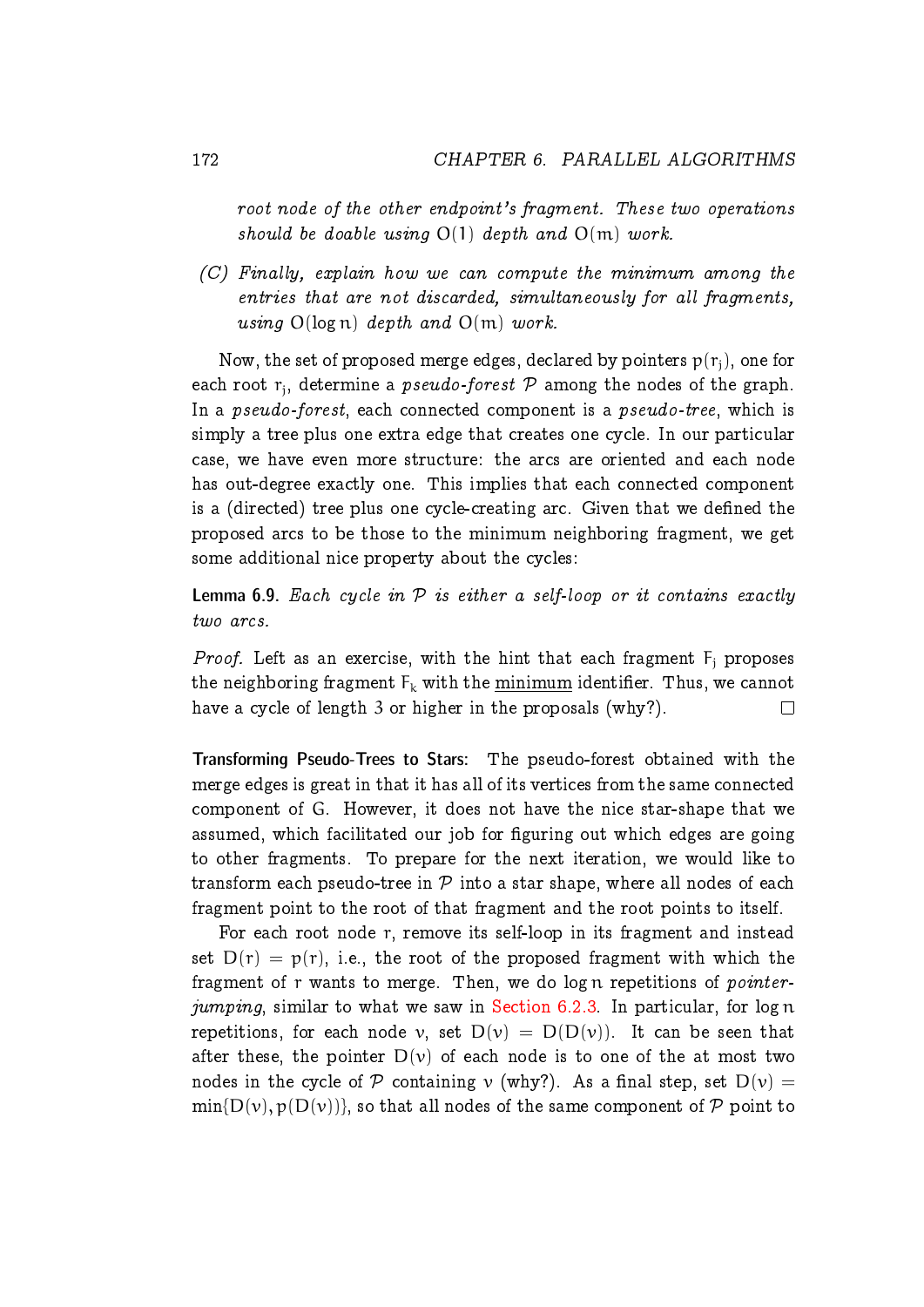#### 6.5. CONNECTED COMPONENTS 173

the same root node. This provides us the desired star shapes. In particular, again each fragment (which is basically a shrunk version of the a component of  $P$ ) is a star-shape where all nodes point to one root node.

This part of transforming pseudo-trees to star shapes is basically  $O(\log n)$ pointer jumping iterations  $-$  plus one final step of taking the minimum of two pointers — and thus it uses  $O(log n)$  depth and  $O(n log n)$  work.

Analysis: First, we argue that  $log n$  iterations suffice to reach a setting where each fragment is exactly one of the connected components of the graph G—more formally, the nodes of the fragment are the nodes of one connected component of G. It is clear that we can never merge nodes from two different connected component of G. Let us focus on one connected component  $C$  of G. During each iteration, so long as the nodes of  $C$  are in two or more fragments, each of the fragments of  $C$  merges with at least one other fragment of  $C$ . Hence, the number of fragments shrinks by a 2 factor. Thus, after at most log n iterations,  $C$  has exactly one fragment.

As for the complexity analysis, each iteration uses  $O(log n)$  depth  $$ mainly to find the proposal edges and also to shrink pseudo-trees to stars  $-$  and  $O(m \log n)$  work. Hence, over all the log n iterations, we have  $O(log<sup>2</sup> n)$  depth and  $O(m log<sup>2</sup> n)$  work. There is a (deterministic) algorithm that follows the same general approach, but uses only  $O(1)$  repetitions of pointer jumping per iteration, and achieves  $O(log n)$  depth and  $O(m log n)$ work. See [JáJ92, Section 5.1.3]. Though, that algorithm requires more elaborate merge structures, in terms of what merges are allowed at each time step and why these restricted merges suffice for reaching connected components. Next, in [Section 6.5.2,](#page-29-0) we see a much simpler randomized algorithm that achieves  $O(log n)$  depth and  $O(m log n)$  work.

Exercise 6.16. Minimum as Identier

Prove that at the end of the above algorithm, each component will have its identifier equal to the minimum identifier among the nodes of that component.

Exercise 6.17. The Exercise 6.17. Modify the above algorithm so that it outputs a maximal spanning forest of the graph G. In particular, for each connected component C of G, you should output a tree  $T \subset G$  that spans all vertices of C. The output format for T should be adjacency linked lists.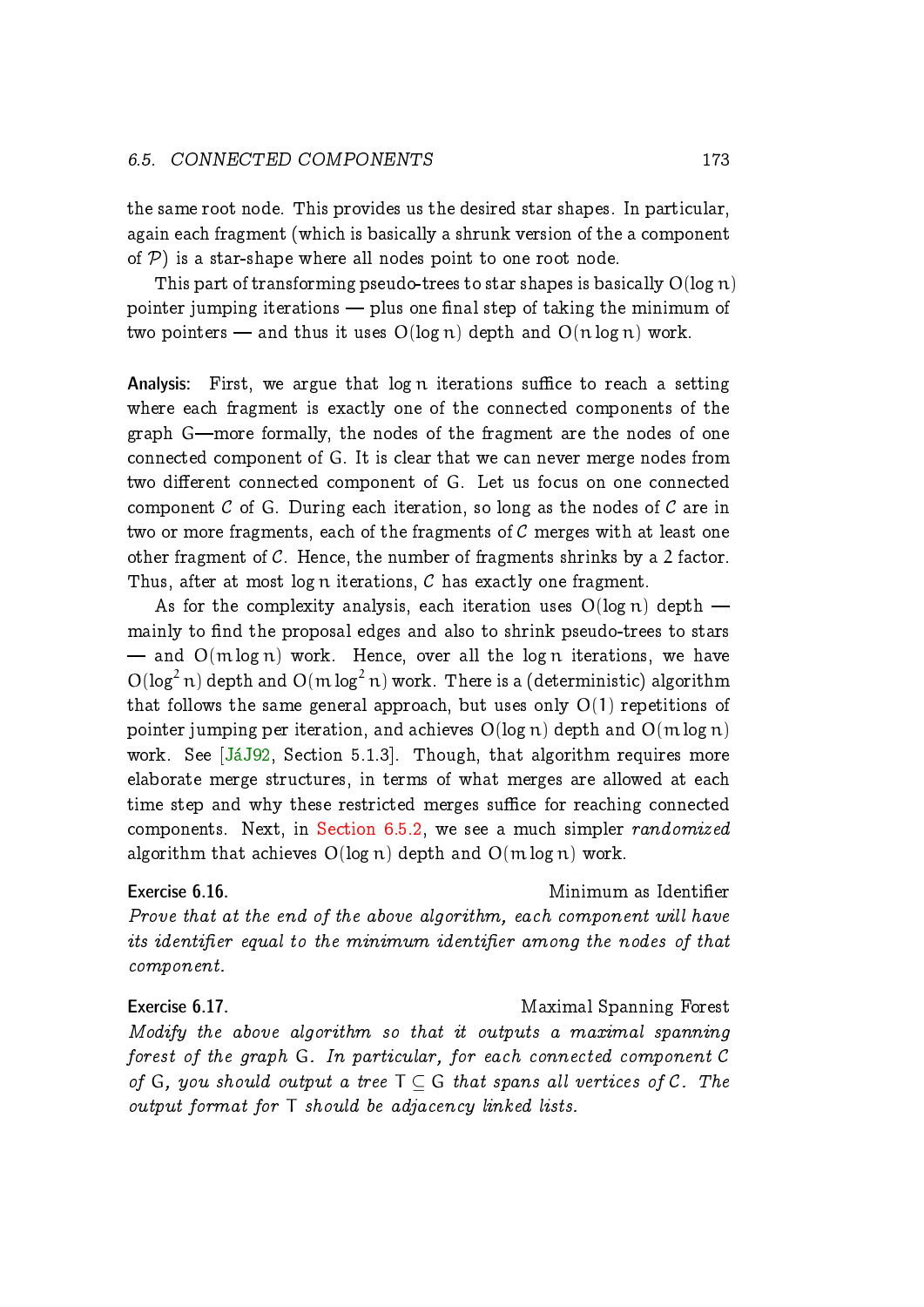#### <span id="page-29-0"></span>6.5.2 Randomized Algorithm

We now discuss how to overcome the need for the time-consuming fragment shrinkage steps. Recall that previously, in each iteration of fragment merging, we used  $O(\log n)$  repetitions of pointer jumping to reduce the height of each fragment and turn it into a star. The need for these  $O(log n)$  iterations comes from the possibility that the edges that we choose for a merge in one iteration can form long chains. We next explain how to overcome this, using a simple randomization idea. Before that, let us relax how we computed the proposal edges.

Proposed Merge Edges: In the algorithm discussed above, we computed for each fragment  $F_i$  the minimum identifier neighboring fragment  $F_k$ , and as a result, we recorded  $p(r_i) = r_k$ , as a proposed edge for a merge. For the new algorithm, we will not need to rely on this minimum, and we can do with just any neighboring fragment. For each edge  $(v, u) \in E$  such that  $D(v) \neq D(u)$ , write  $p(D(v)) = D(u)$ . This is done in  $O(1)$  depth and  $O(m)$ work, in the ARBITRARY CRCW version of the PRAM model. Notice that  $O(m)$  writes are trying to take place at the same time, many of them competing for the same register  $p(D(v))$ . We will not assume anything particular about which one succeeds; we just use the ARBITRARY CRCW version which guarantees that one of these writes will take effect for each register and thus, there will be some proposed edge for each fragment that is not alone in its component. Of course, this still does not overcome the challenge that these proposal pointers can form long chains (or more formally, deep psuedo-trees) and thus shrinking them to stars would require many repetitions of pointer jumping.

Randomization to Overcome Long Chains: Faced with this chaining issue, we can call a simple randomized idea to the rescue. It is worth noting that this idea is similar in spirit to what we saw in [Section 6.3.1.](#page-10-1) For each fragment, we toss a HEAD/TAIL coin. We then accept a proposed merge edge only if it points from a TAIL fragment to a HEAD fragment. The great positive of this choice is that, now, only HEAD fragments can have others merge it, and the depth of the resulting merge is  $O(1)$  (why?). Hence, only  $O(1)$ iterations of pointer jumping suffice to turn each new fragment into a star shape. The potential negative is that, we did not use all of the proposed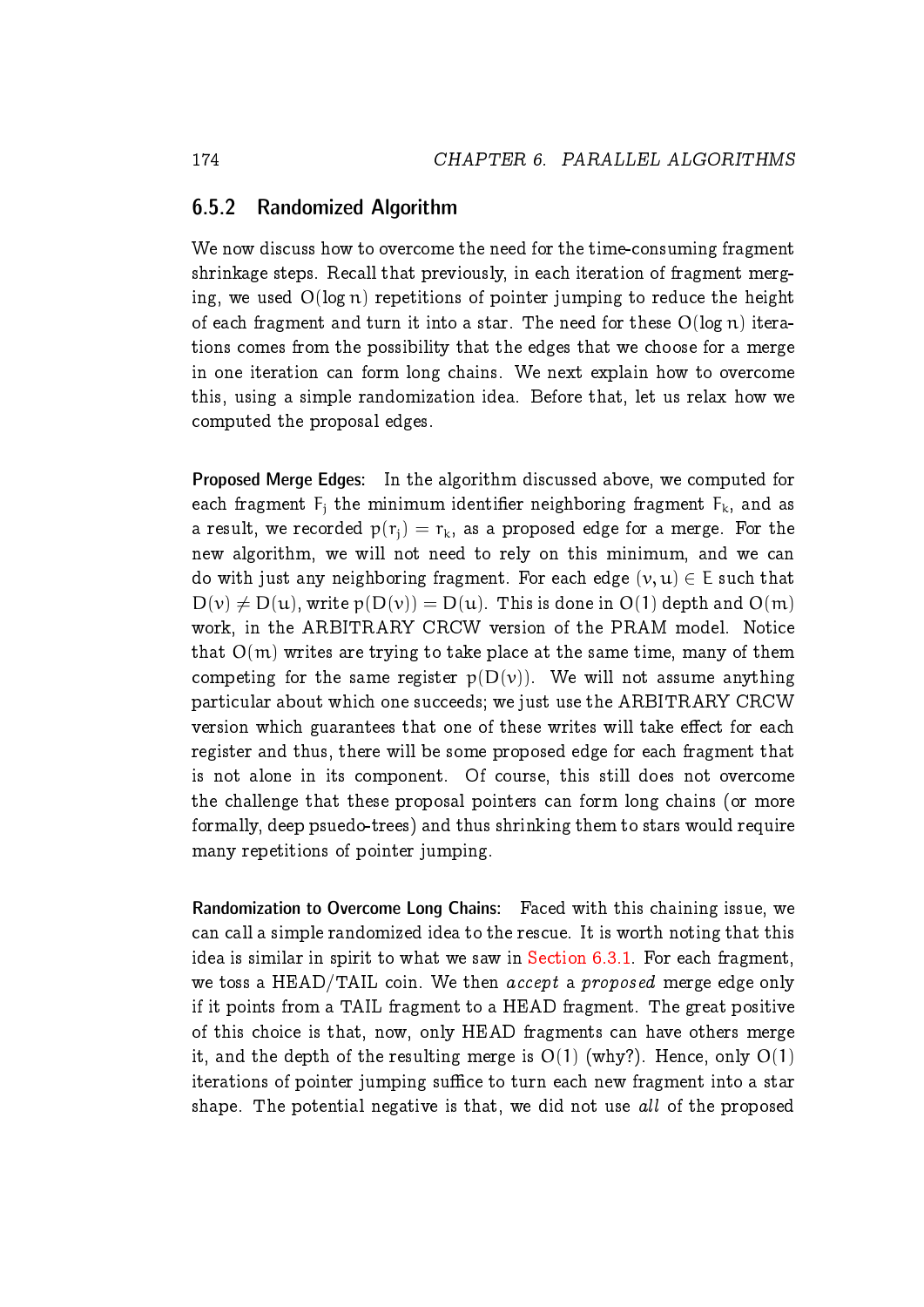merge edges. We next argue that still  $O(log n)$  iterations of merging should suffice, with high probability.

<span id="page-30-1"></span>**Lemma 6.10.** In each iteration i where  $n_i \geq 2$ , the expected number  $n_{i+1}$ of new fragments is at most  $7/8$  of the number  $n_i$  of the old fragments.

*Proof.* Suppose that  $n_i > 2$ . Each fragment will have one proposed edge. Each proposed edge gets accepted with probability at least 1/4 (why?). Hence, we expect at least  $n_i/4$  accepted proposed merges. Noting that an edge might be proposed from both endpoint, we conclude that the number of fragments should reduce by at least  $n_i/8$ , in expectation. Hence,  $\mathbb{E}[\mathfrak{n}_{\mathfrak{i}+1}] \leq \frac{7}{8}$  $\frac{7}{8} \cdot n_i$ .  $\Box$ 

**Lemma 6.11.** After  $L = 20 \log n$  iterations, the number of fragments  $n_L =$ 1, with probability at least  $1 - 1/n^2$ .

*Proof.* Define  $z_i = n_i - 1$  to be the excess number of fragments in one component. We first show that  $\mathbb{E}[z_L] \leq 1/n^2$ . With a slight adjustment to the argument of [Lemma 6.10,](#page-30-1) we can write  $\mathbb{E}[z_{\mathfrak{i}+1}] \leq z_{\mathfrak{i}} - \frac{1}{8}$  $\frac{1}{8} \cdot n_i \leq \frac{7}{8}$  $\frac{7}{8} \cdot z_i$ , where the expectation is over the random events of iteration i. Hence, considering the random events in two consecutive iterations i and  $i+1$  (and given that the random events of different iterations are independent), we can write

$$
\mathbb{E}[z_{i+2}] = \sum_{\zeta} \mathbb{E}[z_{i+2}|z_{i+1} = \zeta] \cdot \Pr[z_{i+1} = \zeta]
$$
  

$$
\leq \sum_{\zeta} \frac{7}{8} \cdot \zeta \cdot \Pr[z_{i+1} = \zeta] = \frac{7}{8} \mathbb{E}[z_{i+1}]
$$
  

$$
\leq (7/8)^2 z_i.
$$

Repeating the same kind of argument over different iterations of the algorithm, we get that  $\mathbb{E}[z_L] \leq (7/8)^{L-1} z_1 \leq \frac{1}{n^3}(n-1) \leq 1/n^2$ . Now, since  $\mathbb{E}[z_L] \leq 1/n^2$ , by Markov's inequality, we get that  $\Pr[z_L \geq 1] \leq 1/n^2$ . Since  $z_\mathsf{L}$  must be an integer, that means, with probability at least  $1-1/n^2$ , we have  $z_L = 0$  and thus  $n_L = 1$ .  $\Box$ 

# <span id="page-30-0"></span>6.6 (Bipartite) Perfect Matching

In this section, we discuss parallel algorithms for the problem of computing a perfect matching. For the sake of simplicity, we limit the discussion to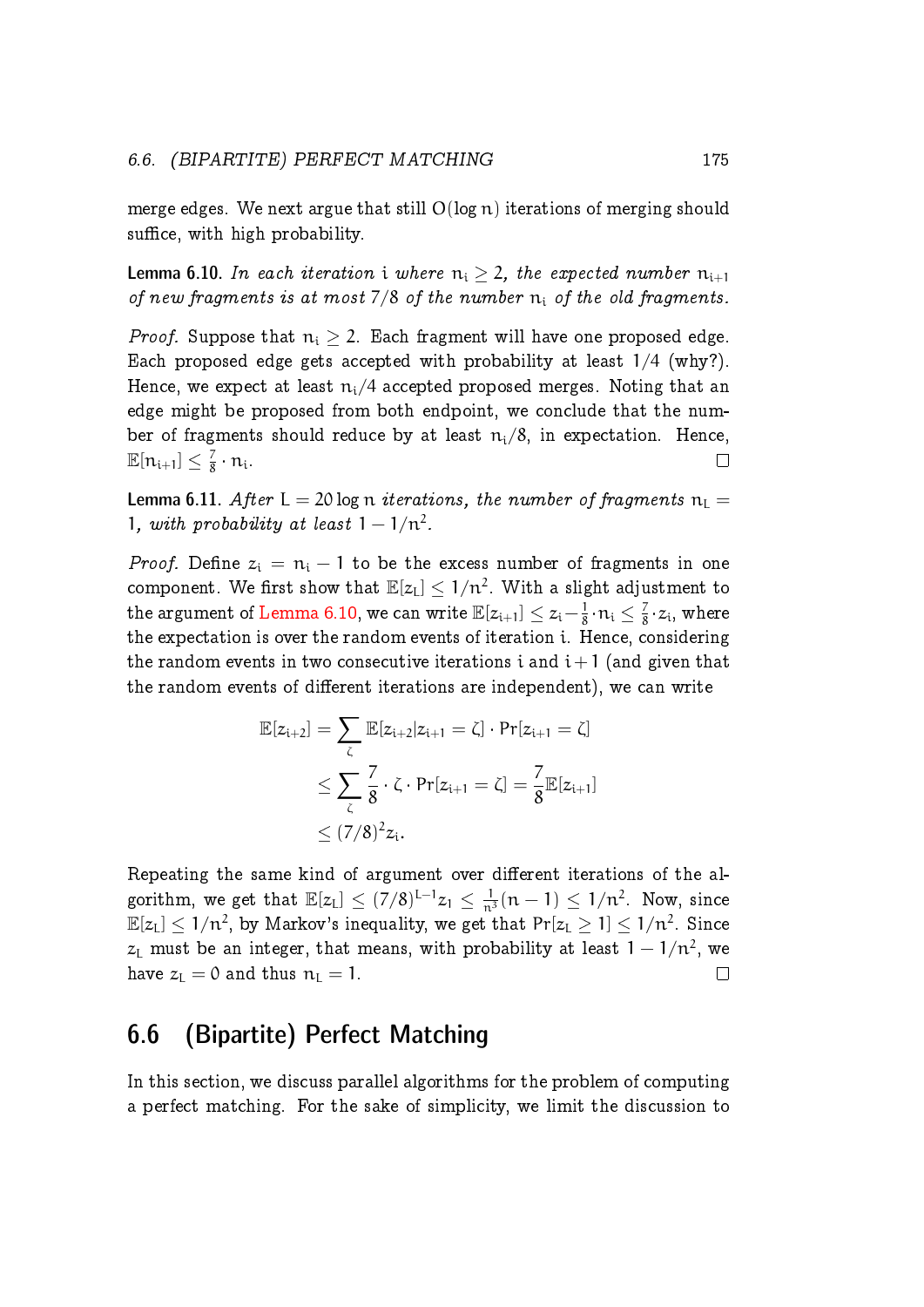bipartite graphs. Before starting the discussion about perfect matching, let us discuss a bigger picture view of the parallel algorithms that we have seen so far, and how what we are about to see compares with them.

#### <span id="page-31-0"></span>6.6.1 Discussions and a Bigger Picture View

A Bigger Picture View: In the previous subsections, we discussed parallel algorithms for several problems. In all of these, the target was to obtain an algorithm with a small depth  $-e.g., O(log n)$  — which is also work $efficient$ , meaning that its total computational work is asymptotically the same (or close to) the sequential variant, e.g.,  $O(n \log n)$  work for sorting. While such low-depth work-efficient algorithms are the ultimate goal for all problems, for many problems, the current state of the art is far from that. For these harder problems, the primary objective is to first obtain a small depth algorithm  $-i.e., O(log<sup>k</sup> n)$  for as small as possible constant  $k > 0$  — while allowing the total work to be any polynomial in n. Recall from [Section 6.2](#page-5-0) that this exactly corresponds to the circuit complexity of the problem, e.g.,  $NC(k)$  is the class of decision problems on n-bit inputs that are solvable using circuits of depth  $O(log^{k} n)$  and size poly $(n)$ . A natural generalization is to randomized algorithms (and randomized circuits), which have access to random bits. We say a decision problem is in RNC(k') if there is a randomized circuit with depth  $O(\log^k n)$  and size  $poly(n)$  which outputs the correct solution with probability at least  $2/3$ . Notice that this probability can be easily amplified to any other desirable value, by repetition (how?). Again, we define RNC =  $\cup_k RNC(k)$ . Clearly, we have NC  $\subset$  RNC. A fundamental and important question in the theory of computation, and particularly circuit complexity and the theory of parallel computation, is whether  $RNC = NC$ . That is,

does every decision problem that admits a poly-logarithmic depth polynomial work randomized parallel algorithm also admit a polylogarithmic depth polynomial work deterministic parallel algorithm?

More generally, we can also consider search problems. Again, our goal is to find parallel algorithms with depth poly(log n) depth and poly(n) work. This is what we will consider as an efficient parallel algorithm.

Finding a perfect matching problem is a concrete instance for which we have known efficient randomized parallel algorithms for a long while,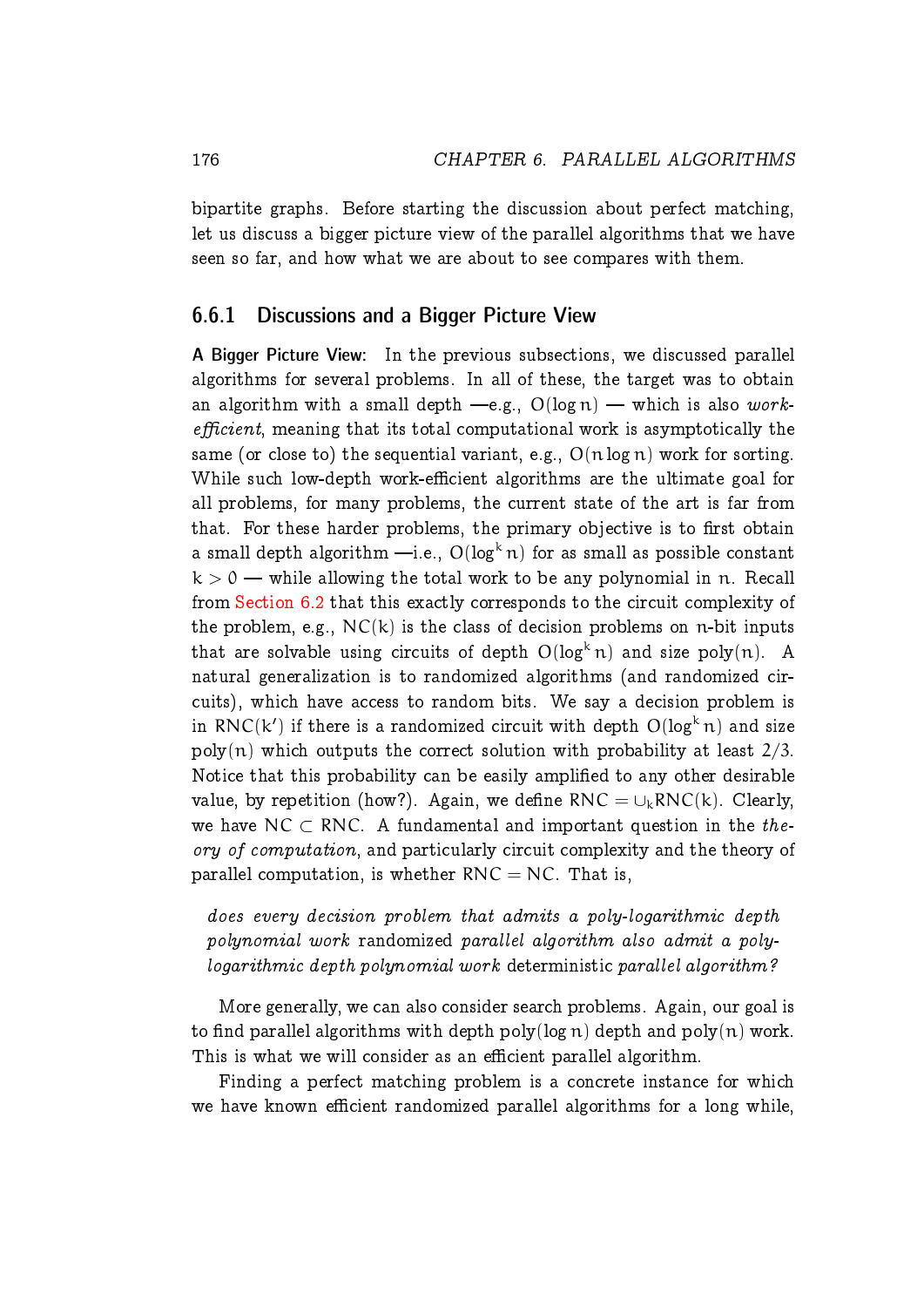since the marvelous work of  $[MVV87]$ , and we still do not have an efficient deterministic parallel algorithm for it $^4$  $^4$ . However, recent years witnessed breakthrough progress on this problems [\[FGT16,](#page-56-2) [ST17\]](#page-57-4), leading to a polylogarithmic depth deterministic algorithm with a quasi-polynomial amount of work, i.e.,  $\mathfrak{n}^{\log^{O(1)}n}.$  At the moment, it seems quite reasonable to hope that we will see an efficient deterministic parallel algorithm for perfect matching in the near future.

In this section, we discuss developements on this topic. We start with an efficient randomized parallel algorithm for computing a perfect matching in bipartite graphs; this is a result from the 1980s. Then, we discuss the recent results that provide a deterministic parallel algorithm that almost achieves a similar efficiency— it also has  $poly(log n)$  depth but it uses quasi-polynomial work,  $\mathfrak{n}^{\text{O(log}\,\mathfrak{n})}$  to be concrete.

Before discussing matching, let us remark about parallel algorithms for matrix computations.

<span id="page-32-1"></span>**Remark 6.3.** There is a randomized parallel algorithm that, using  $O(log^2 n)$ depth and  $\tilde{O}(n^{3.5}k)$  computation, can compute the determinant, inverse, and adjoint of any  $n \times n$  matrix with k-bit integer entries. Recall that the adjoint of a matrix A is an  $n \times n$  matrix whose entry  $(i, j)$ is  $(-1)^{i+j}$ det $(A_{ji})$ , where  $A_{ji}$  denotes the submatrix of A resulted from removing its  $j<sup>th</sup>$  row and  $i<sup>th</sup>$  column.

Comment: The above remark states the best known bounds for matrix operations, and for this chapter, you do not need to know how that algorithm works. In fact, to prepare the discussions of this section, it suffices that you know that we can perform the above computation using polylogarithmic depth and polynomial work. For this more relaxed goal, the algorithms are much simpler. In particular, think about how you would compute the multiplication of two  $n \times n$  matrices, using  $O(n^3)$  work and O(log n) depth. Inverse, determinant, and adjoin can be computed based on this parallel building block of matrix multiplication, when added to other classic algorithms.

<span id="page-32-0"></span><sup>4</sup>Formally, this is not exactly about RNC vs NC, as we are talking about a search problem—finding a perfect matching—and not a decision problem.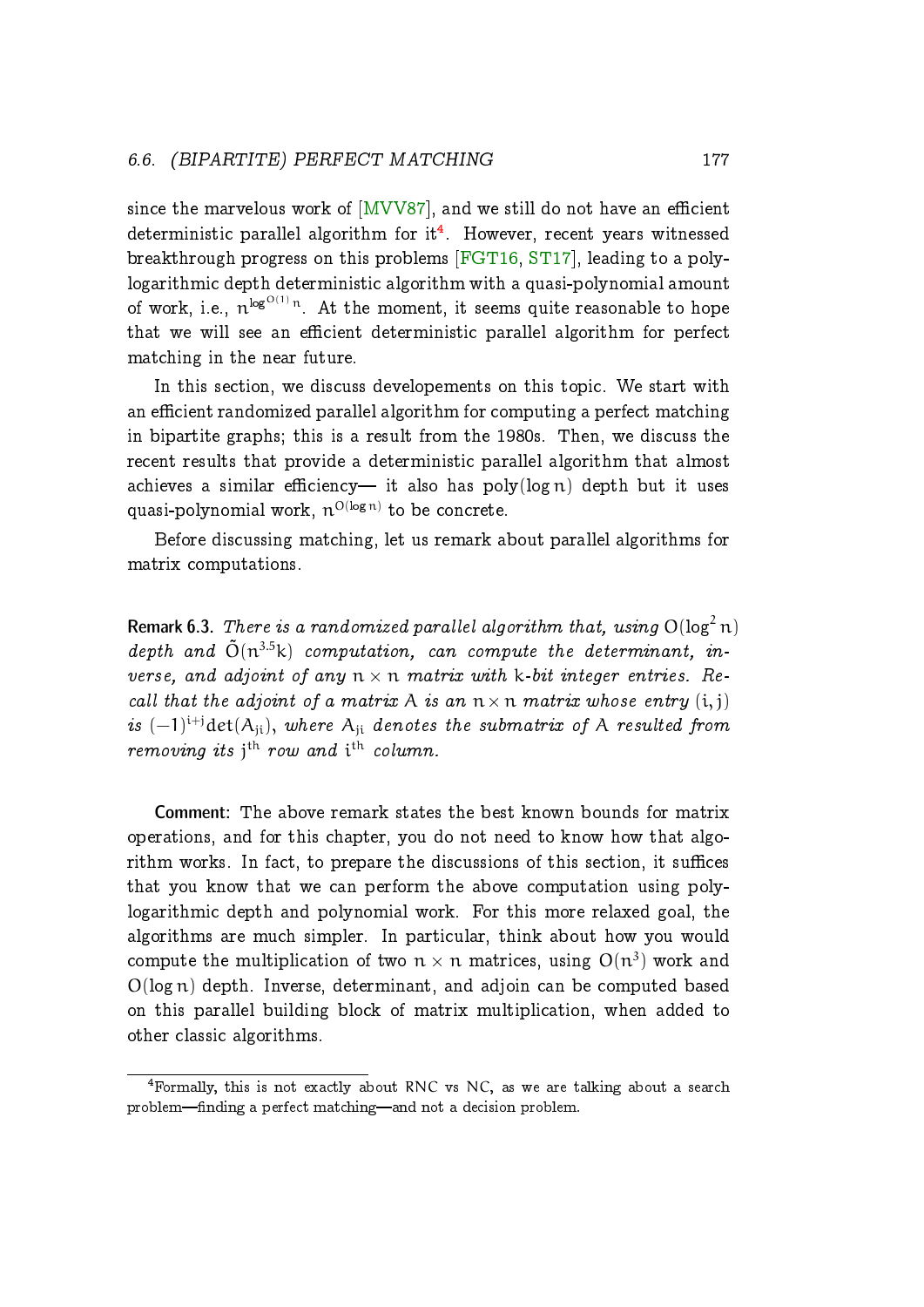#### <span id="page-33-0"></span>6.6.2 Randomized Parallel Algorithm

The Bipartite Perfect Matching Problem: Let  $G = (V, U, E)$ , where  $V =$  $\{\nu_1,\nu_2,\ldots,\nu_n\}$  and  $\mathsf{U}=\{\mathfrak{u}_1,\mathfrak{u}_2,\ldots,\mathfrak{u}_n\}$  and  $\mathsf{E}\subseteq \mathsf{V}\times \mathsf{U},$  be our input bipartite graph. Our goal is to compute a perfect matching M, which is a set of n edges no two of which share an endpoint, and thus we have exactly edge in M incident on each node of the graph.

Intuitive Discussions Recall from [Section 5.3](#page--1-0) that the question of whether G has a perfect matching or not can be solved by computing the determinant of a certain  $n \times n$  matrix (what matrix?). Thanks to the remark above, computing the determinant can be done with polylogarithmic depth and polynomial work. But we are interested in one step further: we want to compute a perfect matching.

Coming from the viewpoint of centralized algorithms, a natural idea for computing a perfect matching would be as follows: remove each edge e, and see if the resulting graph still has a perfect matching. If not, that edge belongs to the perfect matching. If yes, we can discard that edge without any concern and just search for a perfect matching without it. One could think that we can parallelize this idea by checking different edges in parallel. However, this will not work, at least not in general. If the graph has many perfect matching, machines checking edge  $e_1$  could decide to drop it, because  $G \setminus \{e_1\}$  has a perfect matching, and machines checking edge  $e_2$  could decide to drop it because  $G \setminus \{e_2\}$  has a perfect matching, but actually each perfect matching has one of these two and thus, now that we have decided to drop both, we lost the perfect matching. Of course, the situation can be far more complex, with many edges having such a situation. But there is still some scenario in which this idea would work: if the graph has a unique perfect matching! (why?) Our goal would be to try to mimic such a setting in general graphs. In particular, we will use weights on the edges so that the minimum-weight perfect matching is unique. Then, finding that unique matching will be doable, very much similar to computing the determinant as we discussed above.

<span id="page-33-1"></span>To materialize this idea, we first discuss the *isolation lemma*, which is a beautiful abstract result about how the minimum of set weight behaves under random weight assignment to elements. Then, we use this isolation lemma to obtain our randomized parallel perfect matching algorithm.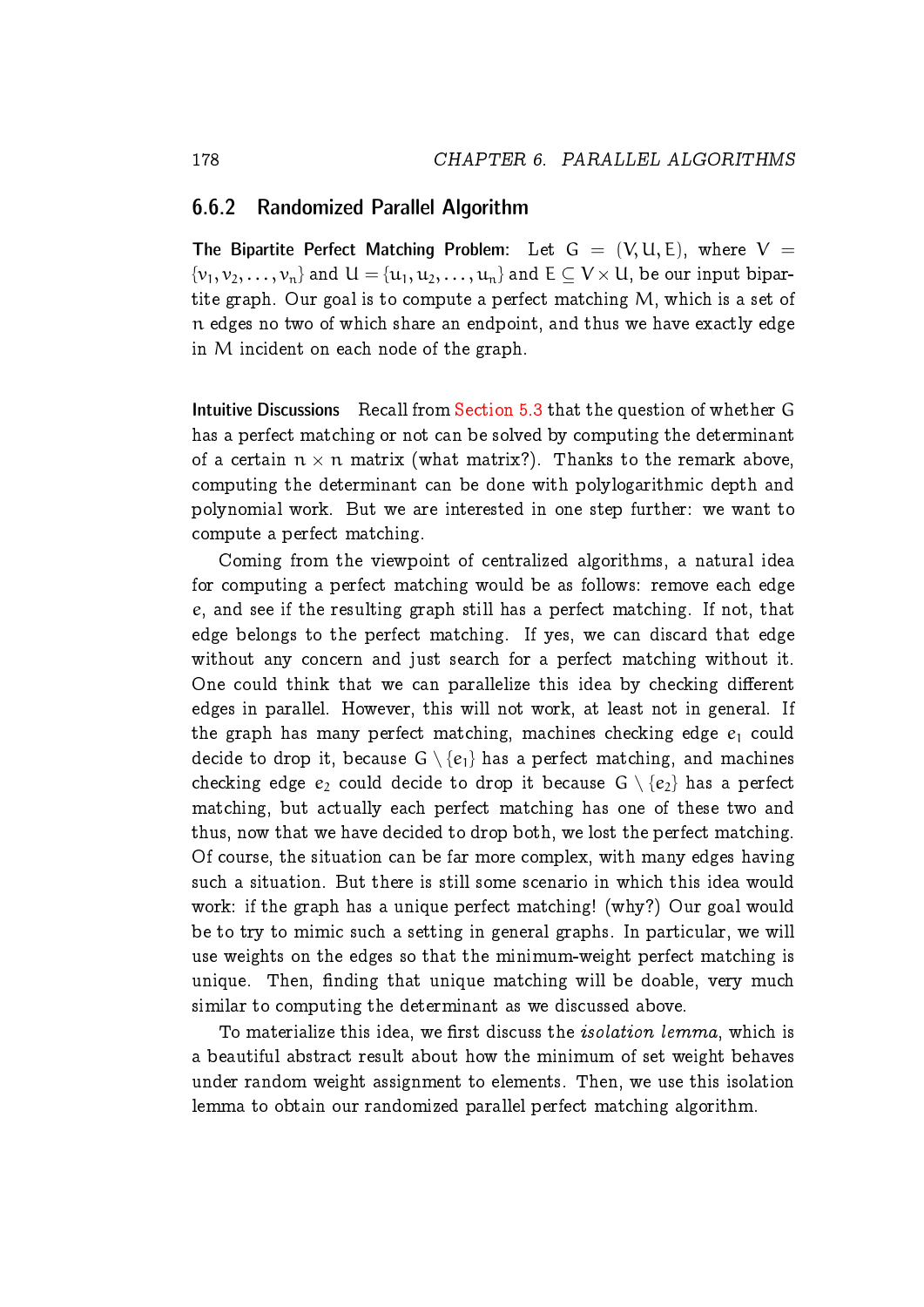**Lemma 6.12.** (Isolation Lemma) Let  $(E, F)$  consist of a finite set  $E$  of elements, with  $m = |E|$ , and a family F of subsets of E, i.e., F =  $\{S_1, S_2, \ldots, S_N\}$ , where  $S_i \subset E$ ,  $\forall 1 \leq i \leq N$ . Assign to each element  $e \in E$  a random weight w(e) uniformly and independently chosen from  $\{1, 2, \ldots, 2m\}$ . Define the weight of any set  $S_i \in F$  to be  $\sum_{e \in S_i} w(e)$ . Then, regardless of how large N is, with probability at least  $1/2$ , there is a unique minimum weight set in F.

Before going to the proof, let us discuss an intuitive aspect of the lemma. In some sense, the lemma might be seen as surprising (although the proof is really simple and elementary). The reason is that N could be as large as  $2^{\mathfrak{m}},$  while the weight of each set is certainly in the range  $[1,(2\mathfrak{m})^2].$  Hence, naively thinking, we could expect to have  $\frac{2^m}{(2m)^2}\gg 1$  many sets have each particular weight value. Something that suggest it is highly unlikely to have a unique set with a given weight. However, thanks to the structure of how sets in a ground set E can relate, this is not the case for the minimumweight set. We will see that with a constant probability, the minimum weight set is unique!

*Proof of [Lemma 6.12.](#page-33-1)* Let us focus on elements  $E' \subseteq E$  that appear in at least one set of F. Let us call an element  $e \in E'$  *ambiguous* if there is a minimum-weight set in F that contains e and another minimum-weight set in F that does not contain e. We will show that, with probability at least 1/2, there is no ambiguous element. Thus, with probability at least 1/2, the minimum-weight set is unique. Let us now focus on one element  $e \in E'$ . Suppose that we have fixed the random weight of all elements besides e (in fact, arbitrarily, from the range  $\{1, \ldots, 2m\}$ ). Let W be the weight of a minimum weight set containing e, according to the weights of all elements besides e (i.e., ignoring the weight of e which is not determined yet). Similarly, let  $\overline{W}$  be the weight of a minimum weight set that does not contain e. Let  $\alpha = \overline{W} - W$ . Imagine increasing w(e) from  $-\infty$  to  $\infty$ , or more realistically, just from  $-2m^2$  to  $2m^2$ . When  $w(e)$  is very small  $(-\infty)$ , then every set of minimum weight must contain e, and when  $w(e)$  is very large  $(\infty)$ , then every set of minimum weight must exclude e. The transition happens in exactly one value. More concretely, whenever  $w(e) < \alpha$ , every minimum weight set must contain e because there is a set containing e that has weight  $W + w(e) < \overline{W}$ , i.e., less than the minimum weight set among those that do not contain e. Similarly, whenever  $w(e)$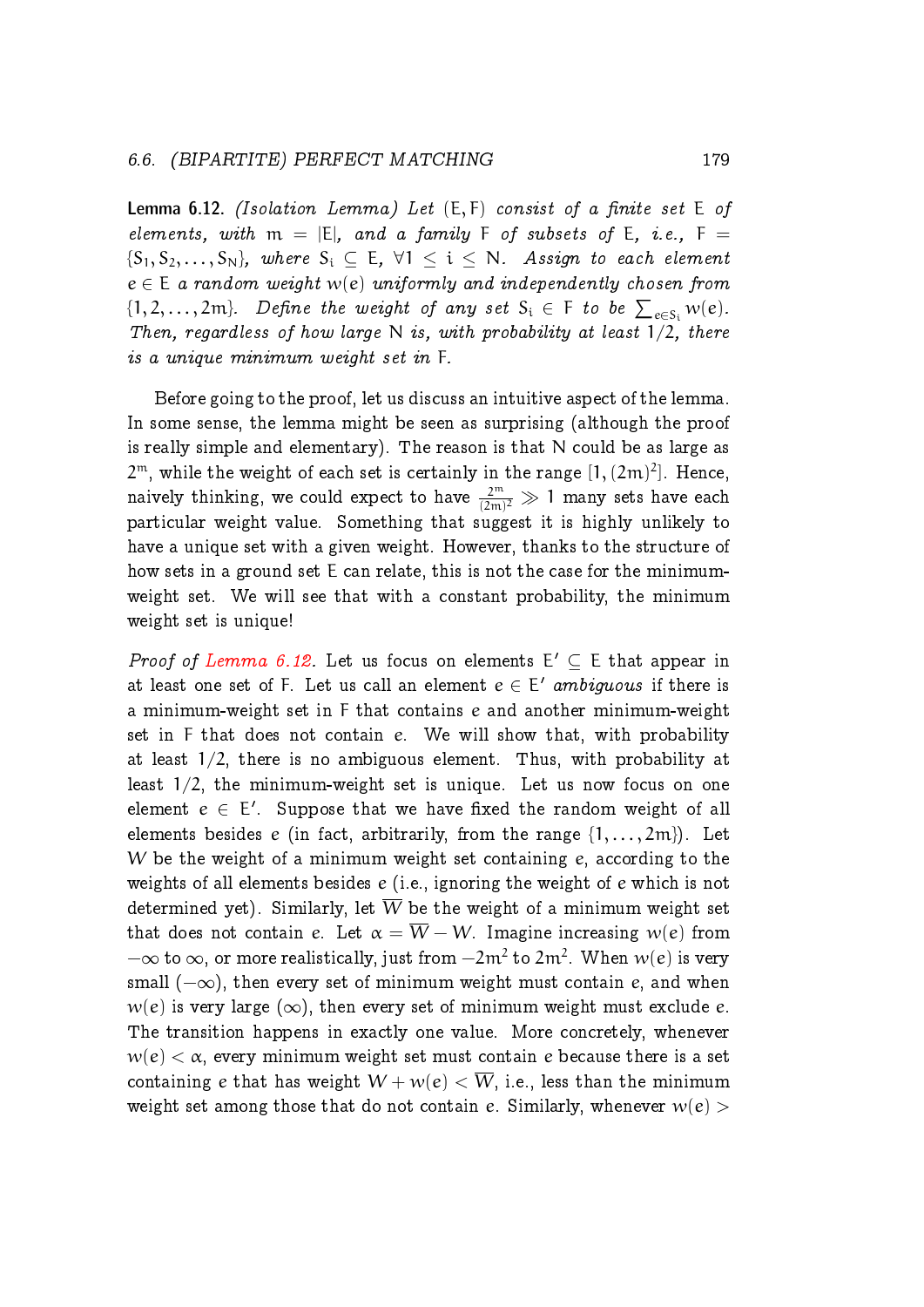$\alpha$ , every minimum weight set must exclude e because there is a set that excludes e and has weight  $\overline{W} < W + w(e)$ , i.e., less than the minimum weight set among those that contain e. Thus, if  $w(e) \neq \alpha$ , then e is not ambiguous. Now e is chosen randomly from a range  $\{1, 2, \ldots, 2m\}$ , and independent of all other elements. Hence,  $Pr[w(e) = \alpha] \le 1/(2m)$ . Thus is, the probability that e is ambiguous is at most  $1/(2m)$ . Now, by a union bound over all the at most  $m$  elements of  $E'$ , we get that the probability that there is at least one ambiguous element is at most  $m \times 1/(2m) = 1/2$ . That is, with probability at least  $1/2$ , there is no ambiguous element. That means, with probability at least  $1/2$ , the minimum weight set is unique.  $\Box$ 

A Bipartite Perfect Matching Algorithm Given the isolation lemma, and the intuitive discussion above, the algorithm should now be clear: we set a random weight  $w(e)$  for each edge  $e \in E$  uniformly and independently chosen from  $\{1, 2, \ldots, 2m\}$ . Then, the isolation lemma tells us that, no matter how many perfect matchings there are in the graph, with probability at least  $1/2$ , the minimum weight perfect matching is unique. Now, we just need to find the minimum weight perfect matching, which we can do as follows.

- Let A be the  $n \times n$  matrix where  $a_{ij} = 2^{w(e_{ij})}$  if there is an edge  $e_{ij} = (u_i, v_j)$ , and  $a_{ij} = 0$  if there is no such edge.
- Compute  $det(A)$  using the parallel algorithm of [Remark 6.3](#page-32-1) and let w be the highest power of 2 that divides  $det(A)$ .
- Compute  $adj(A)$  using the parallel algorithm of [Remark 6.3,](#page-32-1) where the  $(\mathfrak{i},\mathfrak{j})$  entry will be equal to  $(-1)^{\mathfrak{i}+\mathfrak{j}}\mathrm{det}( \mathsf{A}_{\mathfrak{j}\mathfrak{i}}).$  Here,  $\mathsf{A}_{\mathfrak{j}\mathfrak{i}}$  denotes the submatrix of matrix A resulted from removing the  $\mathfrak{j}^{\text{th}}$  row and the  $\mathfrak{i}^{\text{th}}$ column of A.
- For each edge  $e_{ij} = (u_i, v_j)$ , do in parallel:
	- Compute  $\frac{\det(A_{ij})2^{w(e_{ij})}}{2^w}$ . If it is odd, include  $e_{ij} = (u_i, v_j)$  in the output matching.

In the following two lemmas, we explain that if the random weights are chosen such that the minimum-weight perfect matching is unique, then the above procedure will output it (with a deterministic guarantee). To amplify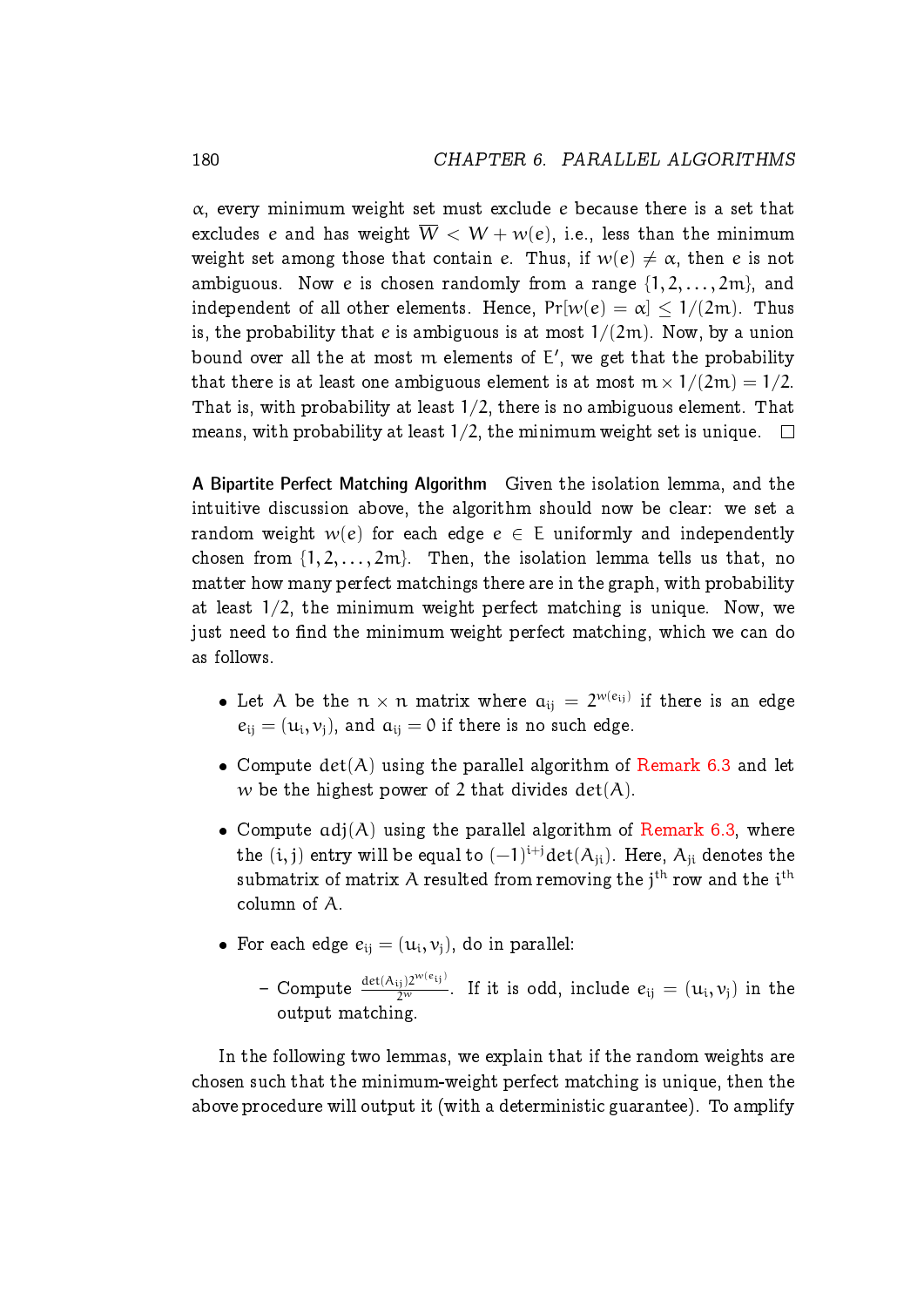#### 6.6. (BIPARTITE) PERFECT MATCHING 181

the success probability of the isolation lemma, we can run it several times in parallel; then we output a perfect matching if any of the runs found a perfect matching. Since each run has success probability at least  $1/2$ , running it 10 log n times ensures that we find a perfect matching with probability at least  $1 - (1/2)^{10 \log n} = 1 - 1/n^{10}$ . We now discuss the two key lemmas, which explain why the above procedure identifies the unique minimum-weight perfect matching.

**Lemma 6.13.** Suppose that  $G = (V, U, E)$  has a unique minimum weight perfect matching M and its weight is w. Then, the highest power of 2 that divides  $det(A)$  is  $2^w$ .

Proof. Recall from [Section 5.3](#page--1-0) that each perfect matching in G corresponds to one permutation  $\sigma \in \mathcal{S}_n$ . For a given permutation, define its value to be  $value(\sigma) = \prod_{i=1}^n a_{i\sigma(i)}$ . We have  $det(A) = \sum_{\sigma \in \mathcal{S}_n} sign(\sigma) \cdot value(\sigma)$ . Here sign( $\sigma$ ) is +1 for even permutations and -1 for odd permutations (though for this proof, the sign is not relevant). Recalling that M is the unique minimum weight perfect matching of G, the value of the permutation  $\sigma_M$ corresponding to M is

$$
value(\sigma_M) = \prod_{i=1}^n a_{i\sigma(i)} = \prod_{i=1}^n 2^{w(e_{i\sigma(i)})} = 2^{\sum_{i=1}^n w(e_{i\sigma(i)})} = 2^w.
$$

For any other permutation  $\sigma'$ , the value is either 0 or a strictly higher power of 2. Hence,  $det(A)$  which is simply a summation of them (with signs) is divisible by  $2^w$  but no higher power  $2^{w'}$  for  $w' \geq w + 1$ . Notice that the higher powers might cancel each other, due to the  $\pm 1$  signs, but they cannot cancel  $2^w$ , as it is a strictly lower power of 2. they cannot cancel  $2^w$ , as it is a strictly lower power of 2.

**Lemma 6.14.** Suppose that  $G = (V, U, E)$  has a unique minimum weight perfect matching M and its weight is w. Then, edge  $e_{ij} = (u_i, v_j)$  is in  $M$  if and only if  $\frac{\det({\rm A_{ij}})2^{{\rm w}(e_{ij})}}{2^{\rm w}}$  is odd.

Proof. Notice that

$$
|det(A_{ij})2^{w(e_{ij})}|=|\sum_{\sigma\in\mathcal{S}_n\,:\,\sigma(i)=j}sign(\sigma)\cdot value(\sigma)|.
$$

Let  $\sigma_\mathcal{M}$  be the permutation corresponding to M. If  $e_{ij} = (\mathfrak{u}_i, \mathfrak{v}_j) \in M$ , then the term corresponding to  $\sigma_M$  in the above summation is  $2^w$ , while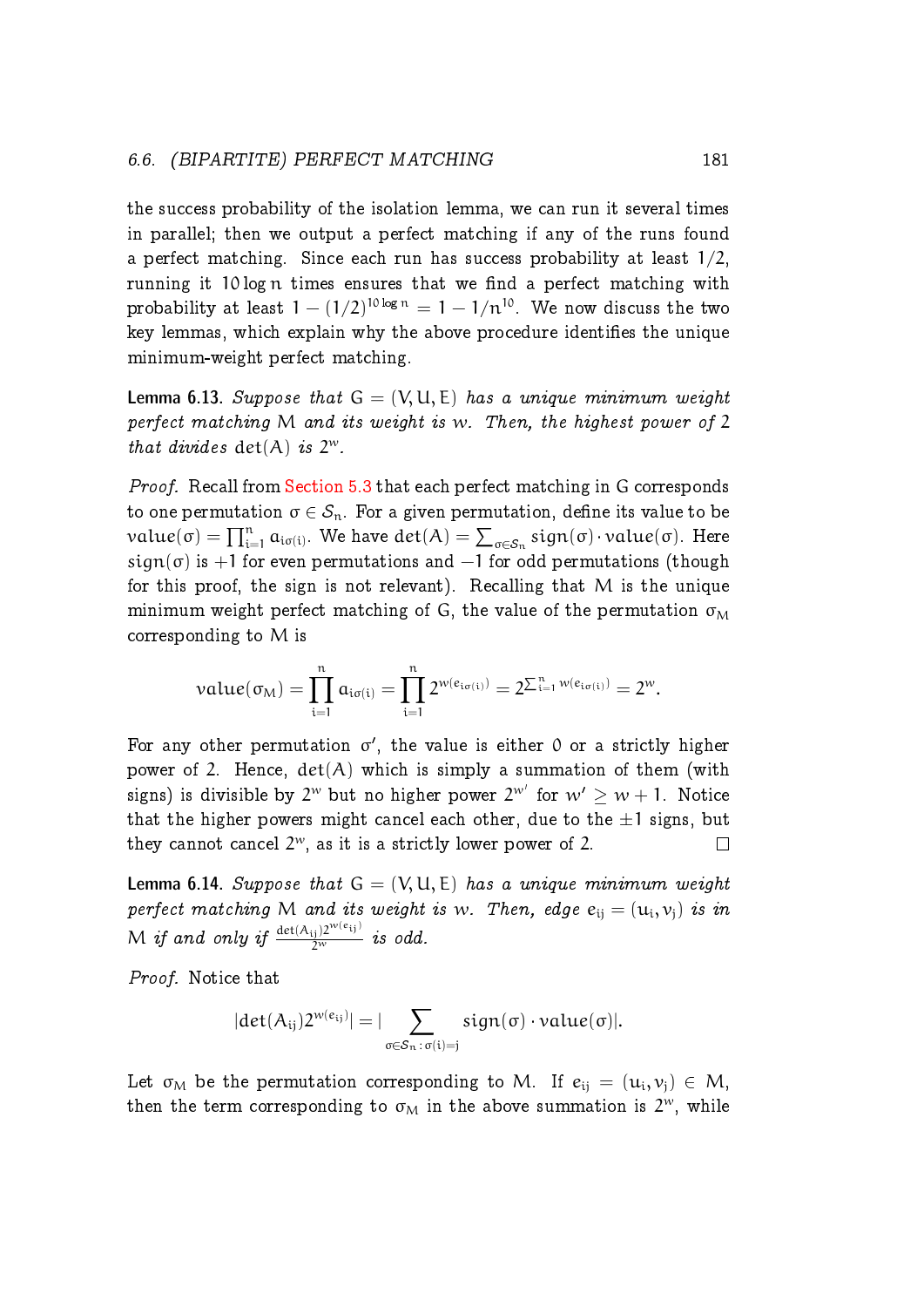all the other terms are either zero or strictly higher powers of 2 than  $2^w$ . That means,  $\frac{\det(A_{ij})2^{w(e_{ij})}}{2^w}$  is odd. If  $e_{ij}=(u_i,v_j)\notin M,$  then all terms in the summation, which correspond to all potential perfect matchings that include  $e_{\mathfrak i\mathfrak j}$ , are either zero or strictly higher powers of 2 than  $2^w$ . Thus,  $\frac{\det(A_{ij})2^{w(e_{ij})}}{2^w}$  is even.  $\Box$ 

#### <span id="page-37-0"></span>6.6.3 Deterministic Parallel Algorithm

In the algorithm discussed in the previous subsection, the only place where we used randomness was the Isolation Lemma. We used random edge weights so that, with a high probability, there is exactly one minimumweight perfect matching. To obtain a deterministic algorithm, we would like to replace these random edge weights with deterministic edge weights. This remained an open question for decades until a recent 2016 breakthrough of Fenner, Gurjar, and Thierauf [\[FGT16,](#page-56-2) [FGT19\]](#page-56-3), which almost resolves the problem, though using quasi-polynomial amount of work. This is what we cover in this section.

Concretely, we will define a family  $W$  of  $n^{O(log n)}$  weight functions  $w$ :  $E \to \mathbb{R}_0^+$ , in each of which each edge has a positive integer weight that is at most  $\mathfrak{n}^{\rm O(\log n)},$  with the following property: for any bipartite graph, there is at least one weight function  $w \in \mathcal{W}$  for the edges such that there is exactly one minimum-weight perfect matching. We call  $W$  an *Isolating Family of* Weight Functions. Then, via checking all the weight functions in  $W$  in parallel, and trying to obtain a perfect matching using the scheme discussed in the previous subsection for each weight function, we can compute a perfect matching in parallel. Overall, the algorithm uses  $\mathfrak{n}^{\text{O(log}\,\mathfrak{n})}$  work and poly(log n) depth.

The rest of this section is dedicated to developing such an Isolating Family of Weight Functions, as captured by the following statement.

<span id="page-37-1"></span>Theorem 6.15. consider two n-node sets of vertices U and V and all possible bipartite graphs between them. There is a family  $\mathcal W$  of  $\mathfrak n^{O(\log n)}$ weight functions  $f : ([U] \times [V]) \to \mathbb{R}^+_0$ , in each of which each possible edge  $e \in [U] \times [V]$  has a positive integer weight  $w(e) \leq n^{O(\log n)}$ , with the following property: for any bipartite graph  $G = (U, V, E)$ , there is at least one weight function  $w \in \mathcal{W}$  for the edges such that if we set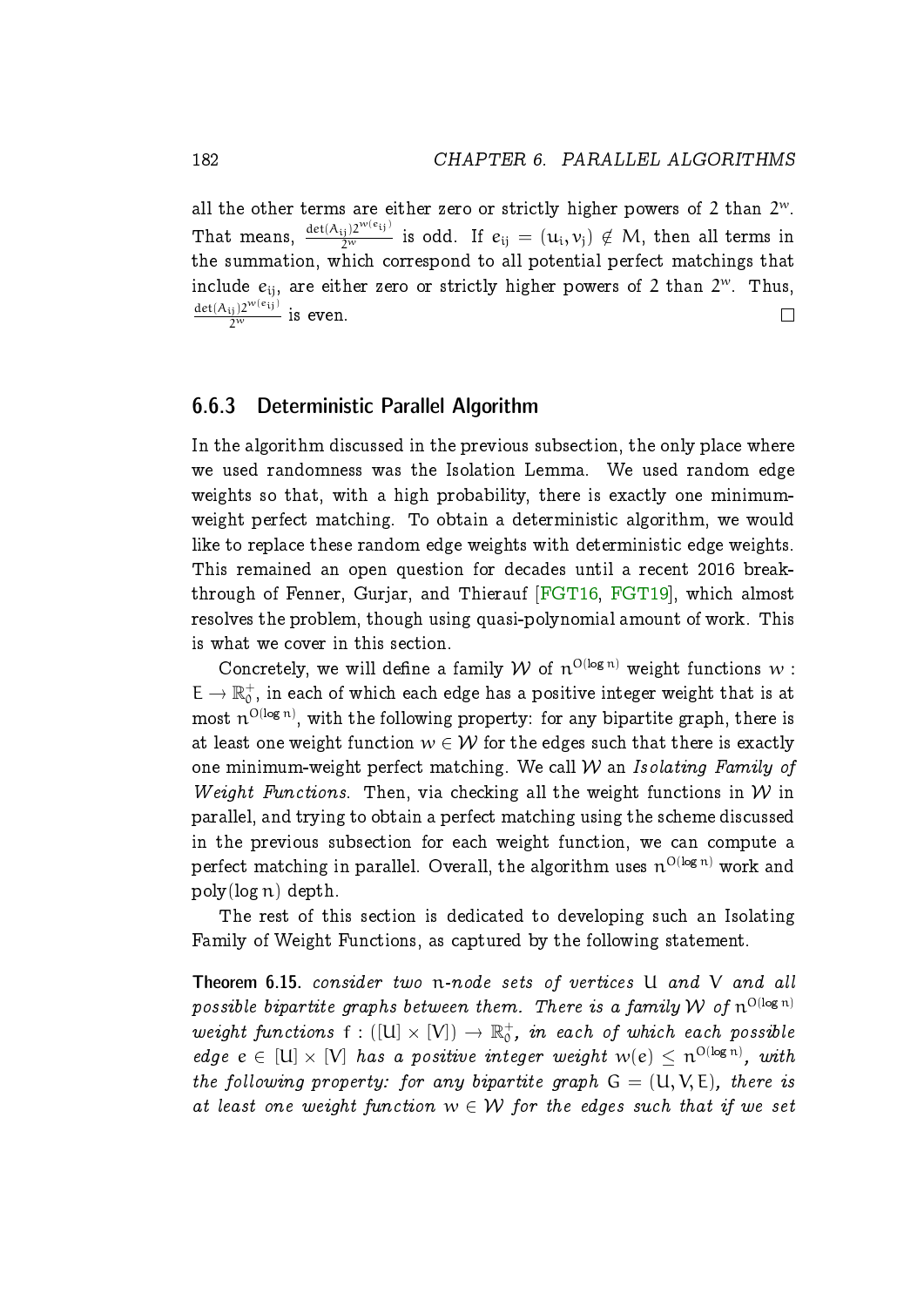#### 6.6. (BIPARTITE) PERFECT MATCHING 183

the weight of the edges E according to  $w(e)$ , then graph G has exactly one minimum-weight perfect matching.

Intuitive Discussion, and Circulations We will build the family of weight functions gradually, for that a key concept will be circulation in each cycle. Let us discuss these in an intuitive manner:

Consider a weighted bipartite graph, where  $w(v, u)$  denotes the weight of the edge between nodes v and u. Consider two perfect matchings  $M_1$ and  $M_2$  and their disjoint union  $M_1 \sqcup M_2$ , that is, edges that appear in exactly one of  $M_1$  and  $M_2$  (and not both). Observe that  $M_1 \sqcup M_2$  is simply a number of cycles, each of even length (as we are in a bipartite graph), where per cycle the edges alternate between those of  $M_1$  and those of  $M_2$ . Define the *circulation* of a cycle to the absolute difference of the summation of its odd edges and the summation of its even edges. That is, for a cycle  $\mathsf{C}=(\mathsf{v}_1,\mathsf{v}_2,\mathsf{v}_3,\mathsf{v}_\mathsf{k}) ,$  define its circulation

 $circ_w(C) = |w(v_1, v_2) - w(v_2, v_3) + w(v_3, v_4) - \cdots + w(v_{k-1}, v_k) - w(v_k, v_1)|.$ 

Notice that this definition is independent of the matching that we are considering, and also independent of what we viewed as the starting point of the cycle. If all the cycles in  $M_1 \sqcup M_2$  have zero circulation, then  $M_1$  and  $M_2$  have the same weight. Interestingly, we have a converse of this if both matchings are min-weight matching: If  $M_1$  and  $M_2$  are two min-weight perfect matchings, then in their disjoint union  $M_1 \sqcup M_2$ , every cycle must have zero circulation. We next state a more general claim, which talks about the union of all min-weight perfect matchings. This will be a key tool in devising the Isolating Family (the proof provided here departs from that of Fenner et al. [\[FGT16,](#page-56-2) [FGT19\]](#page-56-3), and is instead based on an observation of Anup Rao, Amir Shpilka, and Avi Wigderson [\[GG17\]](#page-56-4)):

<span id="page-38-0"></span>**Lemma 6.16.** Let  $G = (V, E)$  be an weighted bipartite graph. Let  $G' =$  $(V, E')$  be the subgraph where  $E'$  is the set of all edges  $e \in E$  that are in at least one minimum weight perfect matching. Then, for each cycle C in G', we have  $circ_w(C) = 0$ . Said differently, any cycle C' in G that has  $circ_w(C') \neq 0$  cannot be fully in G' and at least one of its edges is not in  $E'$ .

*Proof.* Suppose that  $G = (V, E)$  has d min-weight perfect matchings. Also, let Z be the weight of each minimum-weight perfect matching. Let H be the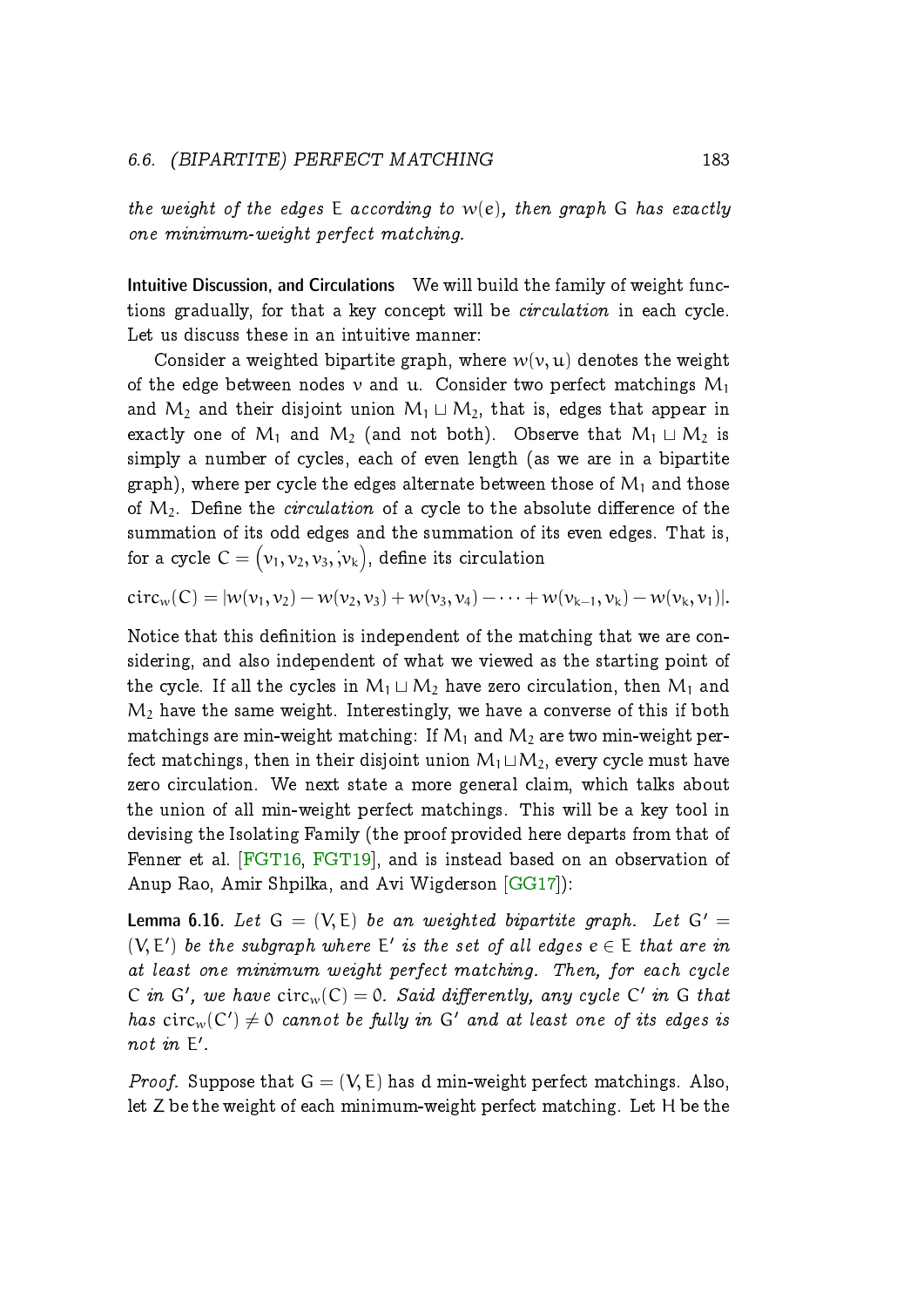multigraph obtained by including all of these d many min-weight perfect matchings: if an edge  $e \in E$  appears in say k different min-weight perfect matchings of G, there are k copies of e in the multigraph H. Notice that H is a bipartite and d-regular graph, i.e., each node has degree d.

Suppose that there is a cycle  $C'$  that has nonzero circulation in  $G'$ . This cycle appears also in H. Then, we can alter H to remain d-regular but with a smaller total weight. E.g., if in the cycle  $C'$ , odd number edges have a strictly larger weight than even numbered edges, we then remove one copy of the odd numbered edges of  $\mathsf{C}'$  from H and instead add one copy of the even numbered edges of  $\mathsf{C}'$  to H. Graph H remains d-regular but it has weight strictly less than dZ. Graph H can be decomposed in d disjoint perfect matchings (why? hint: repeatedly apply Hall's condition). Hence, there is a perfect matching in H that has weight strictly smaller than Z. But the same matching is present in G (as edges of H are just copies of edges of G), which means G has a perfect matching of weight strictly smaller than Z. This contradicts the definition of Z. Hence, our initial assumption must have been wrong and cycle  $\mathsf{C}'$  that has nonzero circulation cannot be present in  $G'$ .  $\Box$ 

Intuitive Plan Because of [Lemma 6.16,](#page-38-0) to achieve [Theorem 6.15,](#page-37-1) our plan of attack is to devise a weight function so that cycles have non-zero circulation. For a small collection of cycles, we can do this directly: We next discuss in [Lemma 6.17](#page-39-0) how to define a collection of polynomially many weight functions so that for a small collection—say  $poly(n)$  many—of cycles, at least one of the weight functions ensures that none of these cycles has zero circulation. However, unfortunately, a graph has exponentially many cycles and that complicates the task of designing the weight function family. To handle that, we will handle the cycles in log n iterations, where in iteration i we target cycles of length  $2^i$ . We will see in [Lemma 6.18](#page-41-0) that, per iteration, we will have to target only  $poly(n)$  cycles (because of the weights of the previous iterations that handled smaller length cycles). This will enable us to apply [Lemma 6.17](#page-39-0) per iteration.

<span id="page-39-0"></span>**Lemma 6.17.** Consider a graph and collection  $C$  of  $s$  many cycles in it. There is collection of  $O(n^2s)$  weight functions for the edges, where each edge gets a weight in  $\{0, 2, ..., O(n^2s)\}\$ , such that for at least one of the weight functions, none of the cycles in C has zero circulation.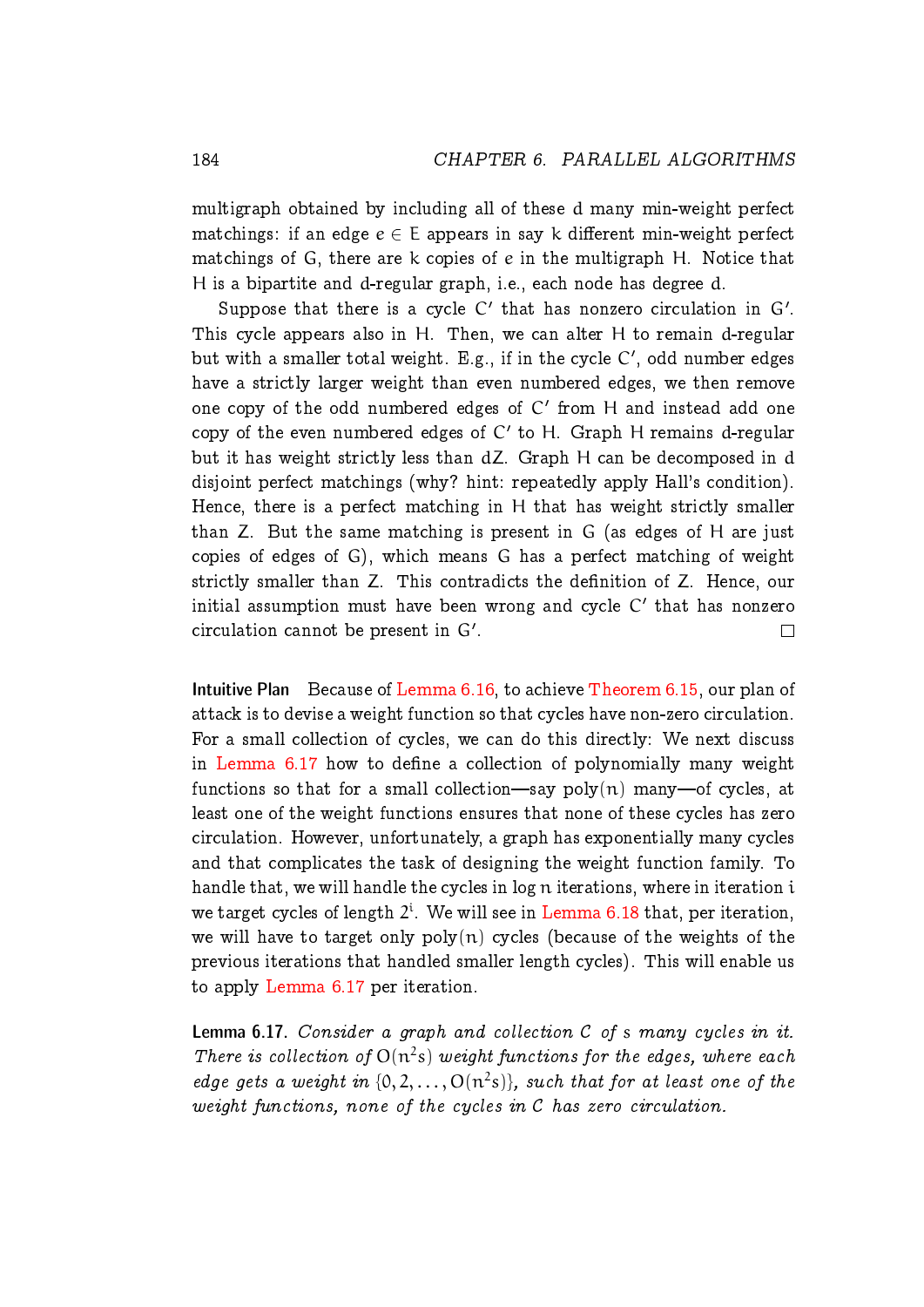#### 6.6. (BIPARTITE) PERFECT MATCHING 185

*Proof.* Let  $E = \{e_1, \ldots, e_m\}$  be the set of the edges of the graph. Consider an initial weight function  $w(e_i) = 2^{i-1}$  for all  $i \in \{1, 2, ..., m\}$ . These weights give non-zero circulation in each cycle (why?) but unfortunately these are exponentially large weights. We want the weights to be polynomially large.

Let  $t = n^2 s$ . Define the family  $\mathcal F$  of weight functions  $f : E \to \{0, \ldots, t\}$ where for each integer  $j \in [2, t]$ , we define  $f_i(e_i) = w(e_i) \mod j$ . We show that for any collection  $C$  of s many cycles, there is at least one weight function  $f_i \in \mathcal{F}$  that gives nonzero circulation for all cycles of C.

Suppose for the contradiction that this is not the case. Then, for each  $j \in [2, t]$ , there is at least one cycle in the collection C that has zero circulation in  $f_j$ . Thus, the circulation of that cycle according to initial weights  $w(e_i) = 2^{i-1}$  is divisible by j. That would mean, the multiplication  $\prod_{k=1}^{s} circ_w(C_k)$  of the circulations of all cycles  $C_k \in \mathcal{C}$ —with the initial weights  $w(e_i) = 2^{i-1}$ — is divisible by each each integer  $j \in [2, t]$ . This is because for each j there is at least one term in the multiplication that is divisible by j. However, the least common multiple of all integers in  $[2, t]$ is strictly greater than  $2^{\text{t}}$  [\[Nai82\]](#page-57-5). In contrast, the product  $\prod_{\text{k=1}}^{\text{s}}\text{circ}_{\text{w}}(\textsf{C}_{\text{k}})$ is at most  $2^{\text{t}} = 2^{\text{n}^2\text{s}}$  because each term  $\text{circ}_\text{w}(\text{C}_\text{k})$  is at most  $2^{\text{n}^2}.$  This is a contradiction.

Having arrived at a contradiction, we conclude that our assumption must have been wrong and thus, there is at least one  $j \in [2, t]$  such that  $f_j$  gives nonzero circulation to all the cycles in C. gives nonzero circulation to all the cycles in  $C$ .

Devising the overall Isolating Family of Weight Functions We will devise the Isolating Family in iterations, where we successively target longer and longer cycles, in smaller and smaller subgraphs. In the very first iteration, we target cycles of length at most 4 in  $\mathsf{G_0}=\mathsf{G.}$  There are at most  $\mathfrak{n}^4$  many such cycles. We apply [Lemma 6.17](#page-39-0) to get  $O(n^6)$  weight functions, each with values at most  $O(n^6)$ , such that at least one function gives non-zero circulation to all cycles of length at most 4.

We then move toward targeting longer cycles. Let us discuss the second iteration. For now, focus on that one good function from iteration one (at the end we will try all in parallel). Let  $G_1$  be the spanning subgraph of G defined by edges that are in a min-weight perfect matching, according to this good weight function. By Lemma  $6.16$ ,  $G_1$  cannot have any cycle of length 4. We then target cycles of length at most  $8$  in  $G_1$ . Thanks to the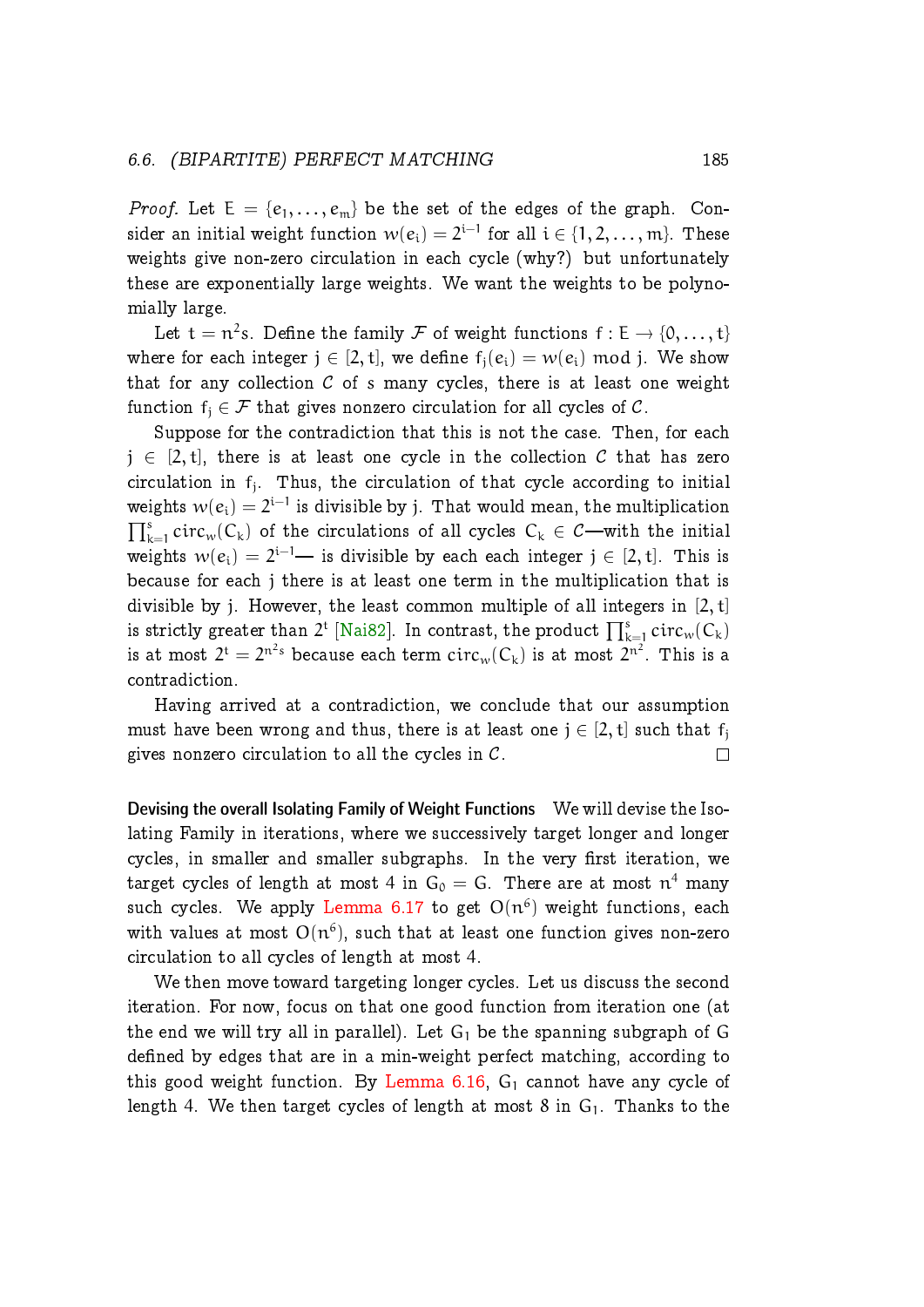next lemma, we know there are at most  $\mathfrak{n}^4$  such cycles.

We repeat this process for log n iterations. In general, suppose that we have done i iterations and consider the good weight function at the end of the i iterations. Let  $G_i$  be the subgraph defined by all edges that are in a min-weight perfect matching in this weight function. Then, we know by [Lemma 6.16](#page-38-0) that  $G_i$  has no cycle of length at most  $2^i$ . By [Lemma 6.18,](#page-41-0)  $\textsf{subgraph}\,\, \textsf{G}_\mathfrak{i}$  has at most  $\mathfrak{n}^4$  cycles of length at most  $2^{\mathfrak{i}+1}.$  Then, we invoke [Lemma 6.17](#page-39-0) to devise updated weights so that these cycles of length  $2^{\mathrm{i}+1}$ also have nonzero circulations. In general, the weight  $w_i + 1$  in iteration i is defined as  $w_{\mathfrak{i}+1} = \mathsf{N} w_\mathfrak{i} + w'$  where  $w_\mathfrak{i}$  is (any of) the weight function(s) from the previous iteration,  $w'$  is (any of) the weight function(s) provided by [Lemma 6.17,](#page-39-0) and N is set equal to 2n max $_e$  w'. Notice that  $\mathsf{N} = \mathsf{O}(\mathfrak{n}^7).$ Because of this large N factor, any cycle that previously had a nonzero circulation will remain with a non-zero circulation regardless of what  $w'$ weights we set on its edges: the reason is that even a circulation of  $\pm 1$  in  $w_{\rm i}$  is now scaled to a circulation of  $\pm {\rm N},$  and that cannot be canceled by up to  $\bm{{\mathfrak n}}$  edge additions of each at most  $\max_{e}w'$ . Then, we move to the next iteration.

At the end of log n iterations, we know that the subgraph defined by edges that are in a min-weight perfect matching has no cycle. That means the min-weight perfect matching is unique. In each iteration, we apply any of the  $\mathrm{O}(\mathfrak{n}^6)$  weight functions. Hence, overall, this is  $\mathfrak{n}^{\mathrm{O}(\log n)}$  different weight functions  $-$  the key is that we do not need to find the right one for the graph; the entire family is our Isolating Family. We will just use them all in parallel and one of them will be the good weight function that ensures that there is exactly one min-weight perfect matching. Moreover, the maximum (additional) weight of any edge is  $O(n^6)$  per iteration but it gets multiplied by  $\mathsf{N}=\mathsf{O}(\mathfrak{n}^7)$  as we move from the weights  $w_\mathfrak{i}$  of this iteration to those weights  $w_{i+1}$  of the next iteration. Hence, over the log n iterations, the final values of weight are at most  $\mathfrak{n}^{\rm Ollog\, n)}$ . This gives [Theorem 6.15.](#page-37-1)

What remains from the above outline is to state and prove [Lemma 6.18.](#page-41-0)

<span id="page-41-0"></span>Lemma 6.18. Consider a graph H and suppose that it has no cycle of length r, for some even number  $r \geq 4$ . Then, the number of cycles of length at most  $2r$  is at most  $n^4$ .

Proof. Consider an arbitrary cycle C of length at most 2r in H. We associate C with a 4-tuple of nodes: Choose four nodes  $(u_1, u_2, u_3, u_4)$  in the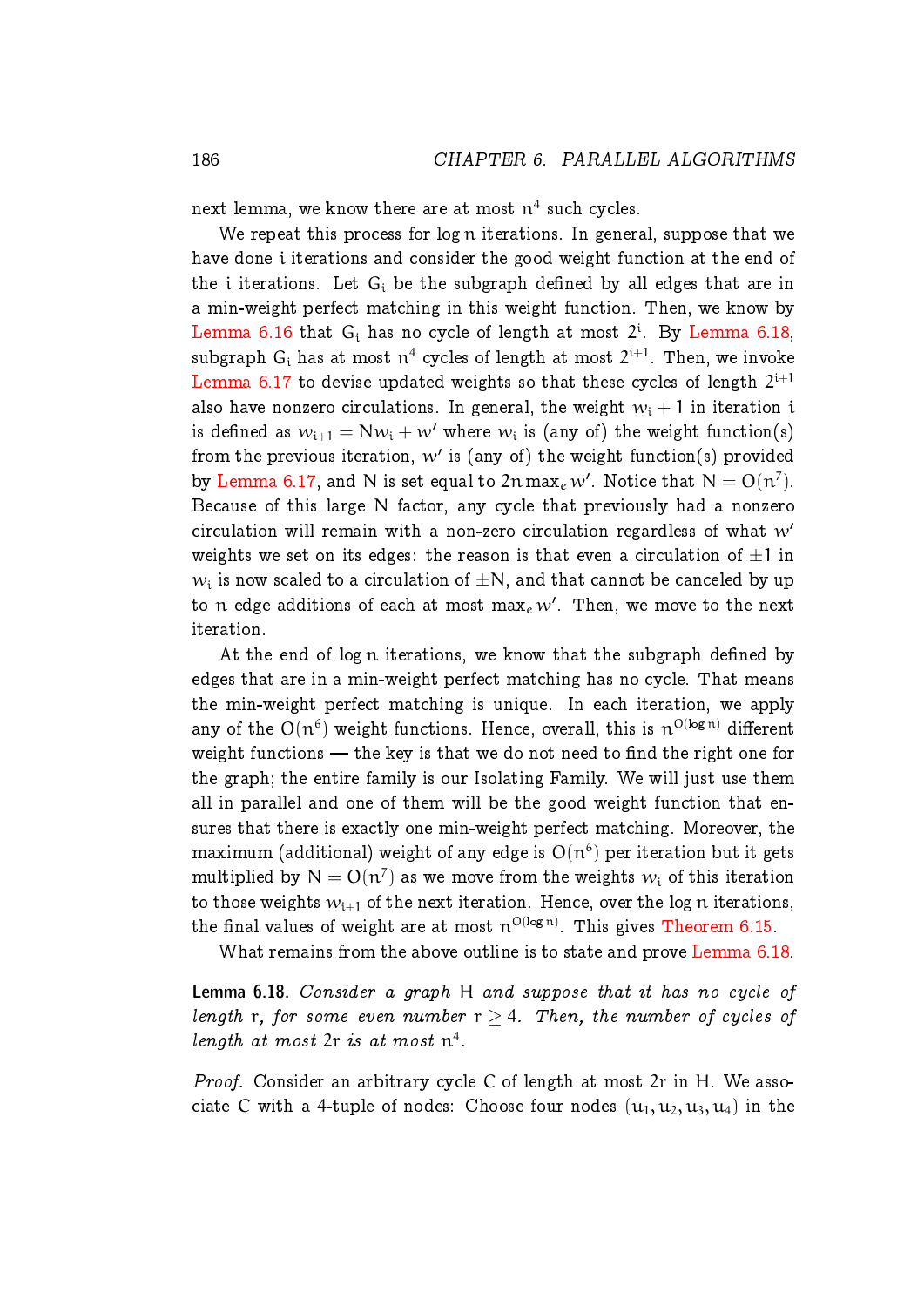cycle where each two consecutive ones are  $r/2$  steps apart in the cycle. We claim that there cannot be any other cycle  $C'$  of length at most  $2r$  that is also associated with this same 4-tuple  $(u_1, u_2, u_3, u_4)$ . For contradiction, suppose there is such a cycle  $\mathsf{C}'$ . Each of these two cycles is made of four paths: Cycle C consists of path  $P_1$  from  $u_1$  to  $u_2$ , path  $P_2$  from  $u_2$  to  $u_3$ , path  $P_3$  from  $u_3$  to  $u_4$ , path  $P_4$  from  $u_4$  to  $u_1$ . Cycle C' consists of path  $P'_1$  from  $u_1$  to  $u_2$ , path  $P'_2$  from  $u_2$  to  $u_3$ , path  $P'_3$  from  $u_3$  to  $u_4$ , path  $P'_4$ from  $u_4$  to  $u_1$ . Since the two cycles are not the same, for at least some i, we have  $P_i \neq P'_i$ . But those paths  $P_i$  and  $P'_i$  would be two distinct paths of length  $r/2$  between the same nodes, which would mean that the graph has a cycle of length at most  $r/2+r/2 = r$ . This is a contradiction. Hence, each 4-tuple of nodes  $(u_1, u_2, u_3, u_4)$  has at most one cycle of length at most  $2r$ associated with it. There at most  $n^4$  such 4-tuples of nodes. Hence, the number of cycles of length at most  $2r$  is also at most  $\mathfrak{n}^4.$  $\Box$ 

This brings us a concrete open problem: the above gives a parallel deterministic algorithm with  $\mathfrak{n}^{\rm O(log\, n)}$  work and  $\rm poly(log\, n)$  depth for bipartite perfect matching. Can we find such an algorithm with only  $\mathfrak{n}^{O(1)}$  work?

# <span id="page-42-0"></span>6.7 Modern/Massively Parallel Computation (MPC)

### <span id="page-42-1"></span>6.7.1 Introduction and Model

Parallelism: Fine-grained versus Coarse-grained: In the previous sections, we discussed parallel algorithms in the classic PRAM model, where multiple processors all have access to a globally shared memory and each step of computation is one RAM operation, or a read/write access to the shared memory. This is in some sense a rather fine-grained view of parallelism. When designing algorithms for PRAM, we are trying to break the computation into very fine-grained operations, each being an individual RAM operation—such as adding and multiplying—or a memory access operation to the global shared memory. Moreover, we are somehow implicitly relying on the assumption that these tiny operations will all be done at the very same speed, by different processors across the whole system. If one processor is slightly slower at a certain point, this design means all processors should be slowed down by that much, before proceeding to their next step.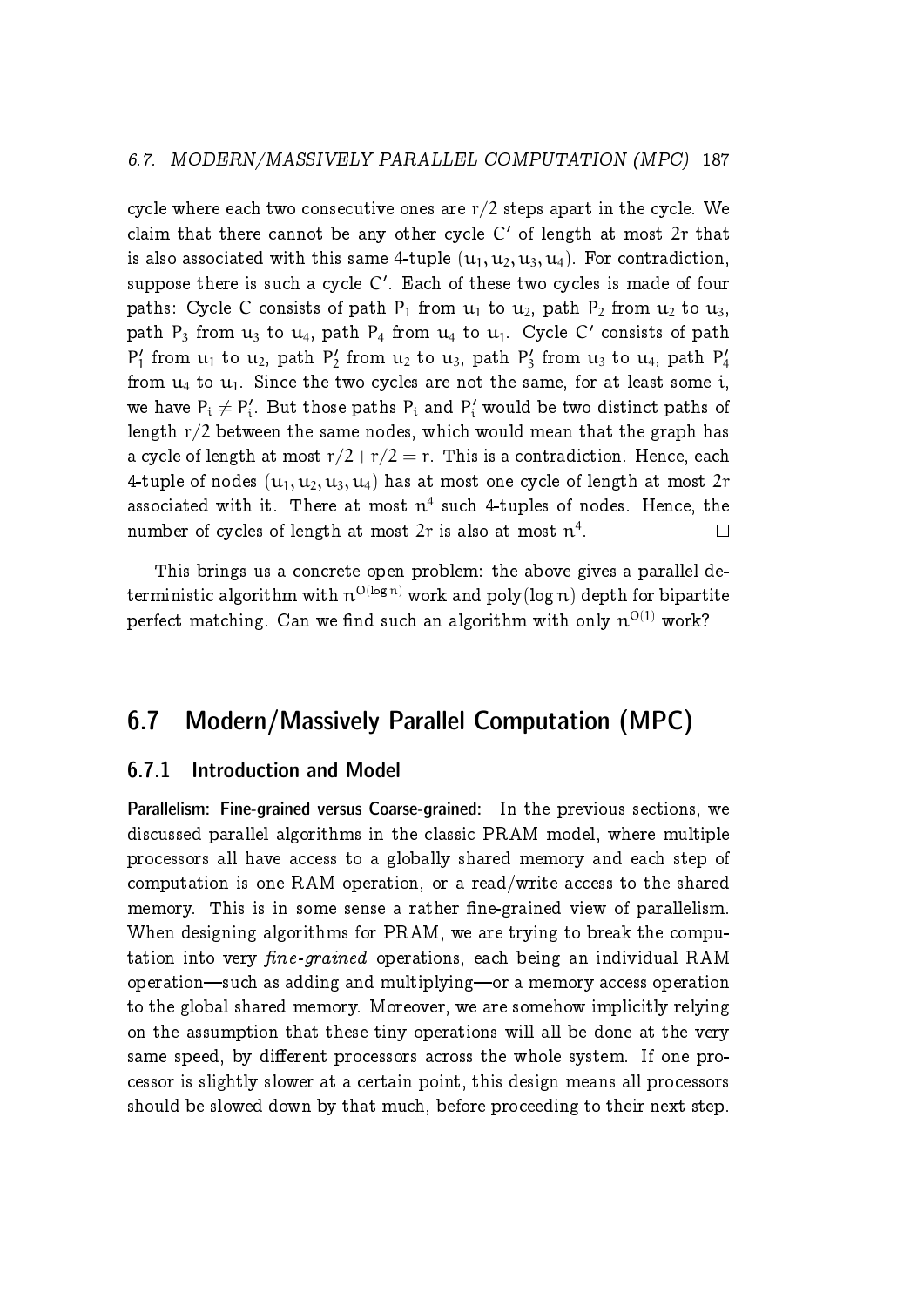If a processor fails/crashes for one reason or another (something that occurs frequently when you have thousands of processors), then some other processor has to pick up that task and perform it, before we can proceed to the next step. This causes a signicant overhead on the whole system, but all because of a fault in a tiny step of computation. Furthermore, we have generically discarded all communication issues, e.g., we assumed that all the accesses to the shared memory can be performed in a unit time, regardless of how far the physical location of that shared memory cell is. These issues all suggest that the algorithms that are designed in the PRAM mindset may be somewhat far from the realities of the current world, or the near future. This might partially explain the decay of the research activities in the area of parallel algorithms (specically in the PRAM model), starting in the late 1990s.

We will not attempt to give *practical* parallel algorithms in this section. That would require taking many complex issues into account at the same time, and it is essentially impossible to develop clean, deep, and instructive algorithmic ideas in such a convoluted setting. However, we can argue that a more coarse-grained view of parallelism, with a focus on communication bottlenecks, may circumvent many of the issues discussed above, while still providing a clean algorithmic framework. In fact, we will next discuss a theoretical model known as Massively/Modern Parallel Computation  $(MPC)$  which moves exactly in this coarse-grained direction. The study of MPC algorithms started less than 10 years ago and it has arguably created a renaissance in the area of parallel algorithms.

Massively Parallel Computation (MPC) Model: The system is composed of some M number of machines, each of which has a memory of size S words. This memory S is typically assumed to be signicantly less than the input size N. As an intuitive guideline, try to think of S as a small polynomial of the input size, e.g.,  $S = N^{0.9}$ ,  $S = N^{0.5}$ , or  $S = N^{0.1}$ , depending on the problem and the setting.

The input is distributed arbitrarily across the machines, e.g., in the case of sorting each machine holds some of the items, and in the case of graph problems each machine holds some of the edges of the graph. Unless noted otherwise, there is no guarantee on how this input is distributed, besides the trivial limitation that each machine can hold at most S words of the input. Due to the input size, we have  $\mathsf{M}\geq \frac{\mathsf{N}}{\mathsf{S}}$  $\frac{N}{S}$ . It is common to assume that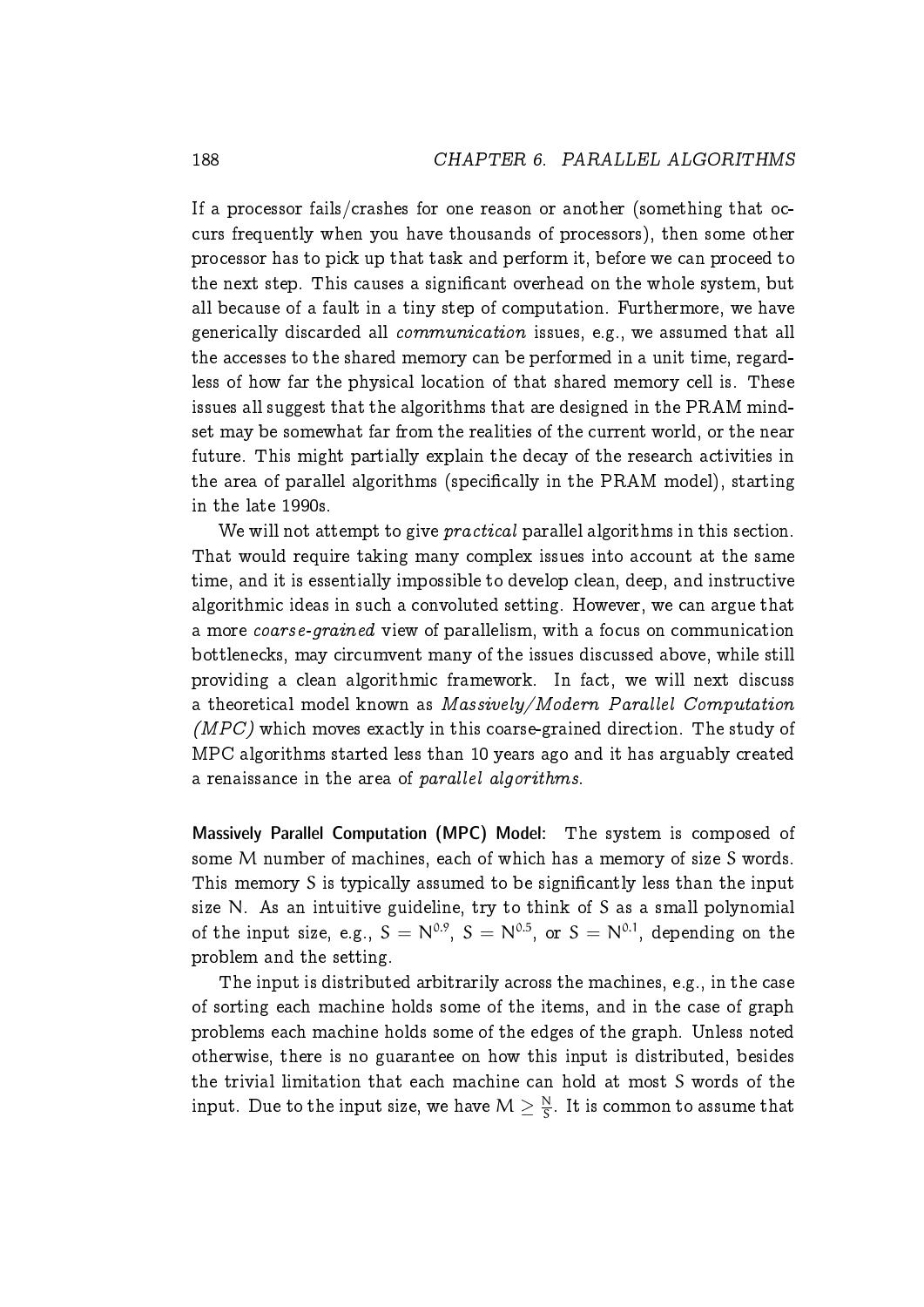$M = C\frac{N}{S}$  $\frac{N}{S}$  for a constant  $C\geq 2$ , so that the overall memory in the system is slightly greater than the input size, but also not much more. In some problems studied in the literature, a further relaxation is considered where we assume  $M = \frac{N}{S}$  $\frac{N}{S} \cdot \log^{O(1)} N$  or even  $M = \frac{N}{S}$  $\frac{N}{S} \cdot N^{\delta}$  for some small  $\delta > 0$ . However, for the purpose of the problems discussed in this chapter, we will not need these relaxations.

The computation in MPC proceeds in lock-step synchronous rounds 1, 2, 3  $\ldots$  Per round, each machine can do some computation on the data that it holds, and then it sends messages to the other machines. The model does not impose any particular restriction on the computations that each machine can perform in one round. However, we keep in mind that this should be a simple computation (polynomial time in the data size or ideally even near linear time). Most often, the algorithms that we see will use only simple computations, e.g., linear time in the size of the data that the machine holds. The key aspect of the model is to put emphasis on the communication bottlenecks, as they seem to be the main challenge in many practical settings of large-scale computation. As for the communication, the limitation is simple: per round, each machine can send at most S words and it can receive at most S words. Our algorithms need to just describe what information should be sent from each machine to each other machine, subject to the above constraints. The system takes care of routing and delivering this information in one round.

Further Discussions About the Model As can be viewed from above, MPC takes a much more coarse-grained approach to parallelism. It roughly tries to break computation into parallelizable parts, each defined by chunk of data of size S. Making S very small -e.g.,  $S = O(1)$  - would get us closer to the viewpoint of PRAM algorithms, with fine-grained parallel steps. But we will frequently work in the more coarse-grained regime where S is some small (sublinear) polynomial of the input size N, e.g.,  $S = \Omega(N^{0.5})$ .

Furthermore, the limitation on S is in some (informal) sense modeling the communication bottlenecks at the same time as modeling memory bottlenecks (if they exist). In some sense, we can interpret S as capturing the communication bottleneck, even if there is no memory limitation: Suppose that the communication is limited such that per round we can communicate at most S words per machine, even if it has a larger memory. For most algorithms that we see in the MPC setting, the round complexity will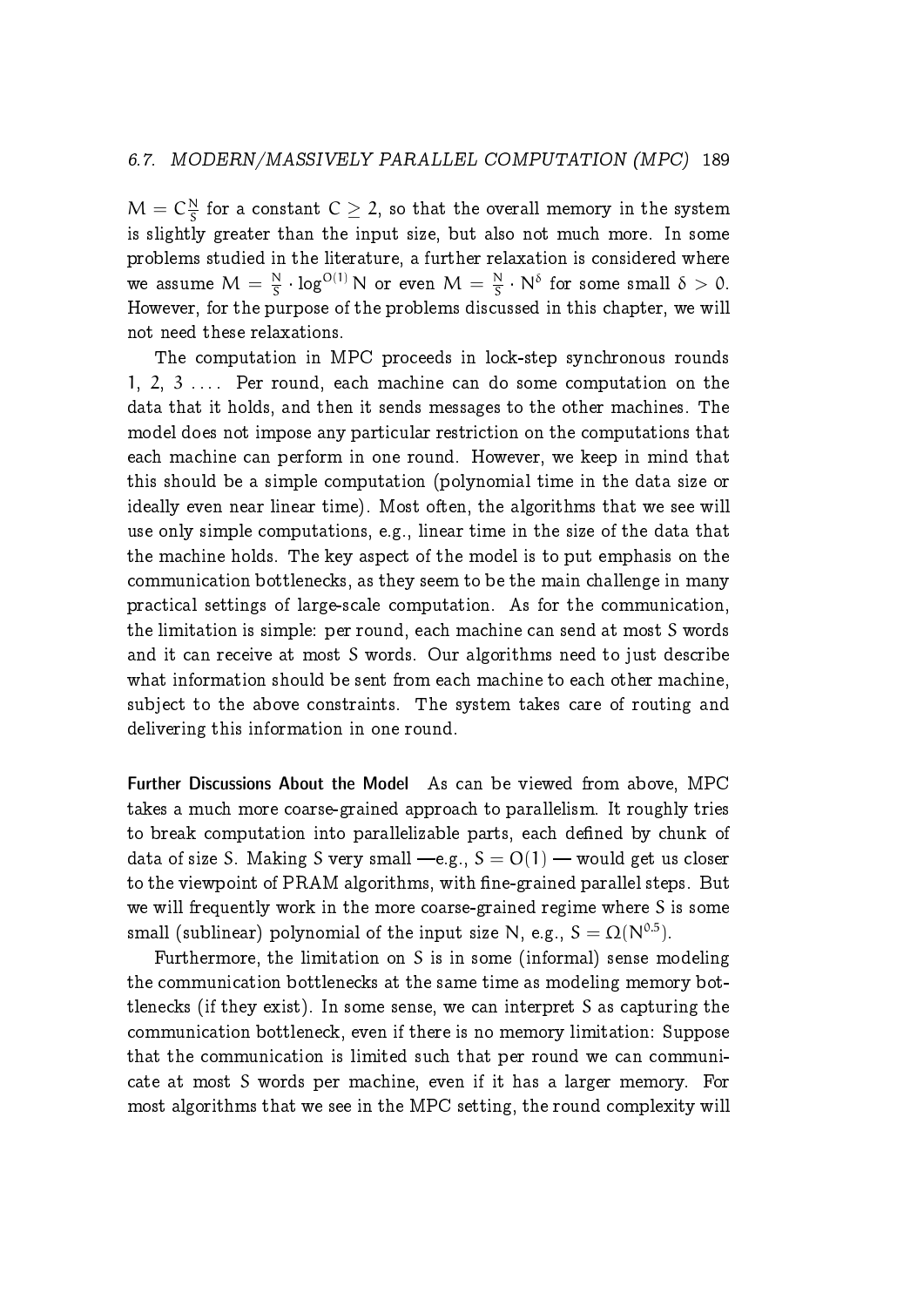be rather small — e.g.,  $O(1)$ ,  $O(log log n)$  or  $O(log n)$ . Thus, just because of the communication bottleneck, each machine cannot receive much more than  $\tilde{O}(S)$  words over the whole run of the algorithm. Thus, the memory restriction does not limit us significantly. In a rough sense, the model is implicitly taking S to be the minimum of communication limitation per round and the memory limitation.

### <span id="page-45-0"></span>6.7.2 MPC: Sorting

Sorting Problem in MPC: The input is n elements, stored arbitrarily in the machines. We assume that each machine has a memory S words (i.e.,  $O(S \log n)$  bits), which is considerably smaller than the input size n. In particular, we will assume that  $S = n^{\varepsilon}$  for some constant  $\varepsilon > 0$ , e.g.,  $\mathcal{S} = \mathfrak{n}^{0.1}.$  We assume that we have  $\mathcal{M} = \mathcal{C} \mathfrak{n} / \mathcal{S}$  machines, for some constant  $C > 2$ . Notice that  $\pi/S$  machines is absolutely necessary (why?) and our assumption means that the overall memory across the system  $SP = Cr$  in asymptotically the same as the input size n. The output format is that each machine should know the rank (in the sorted list) of each of the items that it initially held.

QuickSort in MPC: We explain an algorithm that solves the sorting problem in constant rounds, with high probability. To be more precise, the round complexity will be  ${\rm O}(1/\varepsilon^2)$ , where  ${\rm S} \, = \, {\rm n}^\varepsilon,$  with probability at least  $1 \, 1/n^{10}$ . We leave achieving an  $O(1/\epsilon)$  round complexity as an exercise.

- (A) First, we select a number of pivots. We make each machine mark each of its elements with probability  $p = \frac{n^{\varepsilon/2}}{2n}$ . With high probability, the number of marked elements is no more than  $\mathfrak{n}^{\varepsilon/2}.$
- $(B)$  Then, we gather all the marked elements in one machine, say the first machine, in one round. This machine sorts all the marked elements.
- (C) That machine broadcasts the sorted list to all other machines, in  $O(1/\epsilon)$  rounds, using an  $(n^{\epsilon/2})$ -ary broadcast tree among the machines. That is, the first machine sends the list to  $\left(\mathfrak{n}^{\varepsilon/2}\right)$  machines, in one round. Then, each of these sends it to  $\left( \mathfrak{n}^{\varepsilon / 2} \right)$  new machines, in one round, all in parallel. And so on (Determine the detail on who should send to whom?). After  $O(1/\epsilon)$  rounds, each machine now has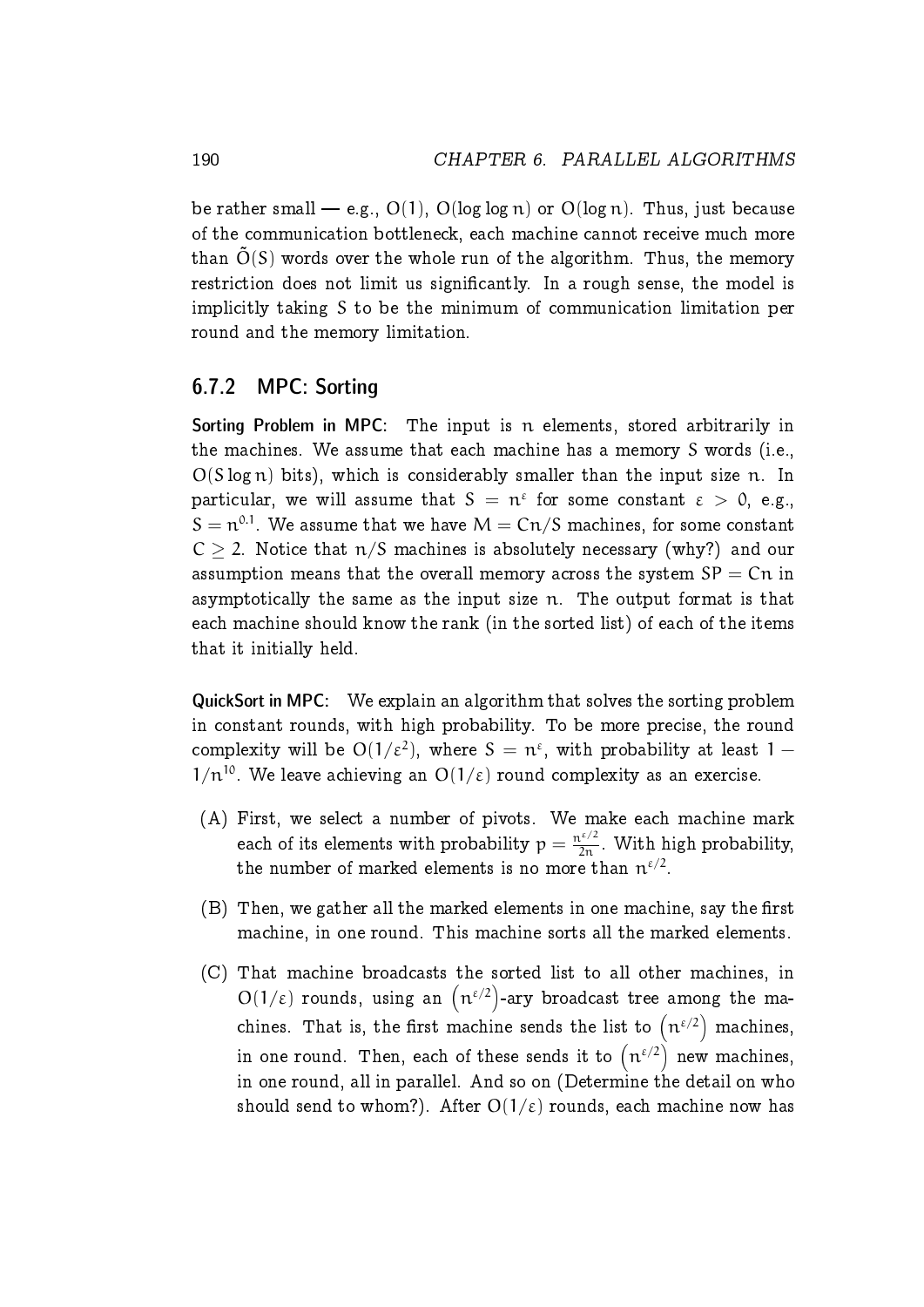#### 6.7. MODERN/MASSIVELY PARALLEL COMPUTATION (MPC) 191

all the pivots, and in a sorted list. At that point, it is clear to which subproblem between these pivots each item belongs.

- (D) We use  $O(1/\epsilon)$  rounds of communication, performing a convergecast backward in the tree of the previous step, so that the leader machine knows the number of elements in each subproblem. The leader then determines for each  $\mathfrak{i}^{\text{th}}$  subproblem the machines allocated for solving it, as a contiguous interval  $[\mathfrak{t}_\mathfrak{i},\mathfrak{u}_\mathfrak{i}]\subseteq [1,\mathsf{M}]$ . The allocation is done such that the number of machines  $(u_i - l_i + 1)$  for each subproblem is proportional to the number of elements in that subproblem. Since the total number of elements is n and the total memory is Cn for some constant  $C \geq 2$ , the leader can allocate machines so that, for each subproblem, on average, each machine is responsible for at most  ${\mathfrak n}^{\mathfrak e}/2$  items. Then, we again use  ${\rm O}(1/\mathfrak e)$  rounds of communication, on the broadcast tree, to deliver all these indices to all the machines.
- $(E)$  Then, we shuffle the data where each machine sends each of the items that it holds to a random one of the machine responsible for the related subproblem. Since the average load per machine is  $\mathfrak{n}^{\varepsilon}/2$  items, we can see that each machine receives at most  $n^{\epsilon}$  items, with high probability (which fits its memory). During this shuffling, for each item, we remember the name of the initial machine that held it.
- (F) Recurse on each subproblem separately. During the recursion, once a  $\text{subproblem}$  has size  $\pi^\varepsilon$  or smaller, sort it in one machine.

Lemma 6.19. With probability  $1 - 1/n^{10}$ , after  $O(1/\varepsilon)$  iterations of the above algorithm, the output is sorted. Since each iteration is implemented in  $O(1/\epsilon)$  rounds of MPC, the algorithm sorts the input in  $O(1/\varepsilon^2)$  rounds of MPC.

Proof Sketch. Consider one iteration starting with n elements: The number of elements between each two marked ones is at most  $30n^{1-\epsilon/2} \log n$ , with high probability. This is because starting from a marked element, the probability of having  $30n^{1-\epsilon/2} \log n$  consecutive non-marked elements is at most  $(1 - \frac{n^{\epsilon/2}}{2n})^{30n^{1-\epsilon/2} \log n} \le e^{-15 \log n} \le 1/n^{15}$ . Thus, with high probability, the size of each subproblem is at most  $30n^{1-\epsilon/2} \log n \ll n^{1-\epsilon/3}$ . Similarly, we can see that in each iteration the size of the subproblems is decreased by a factor of at least  $\pi^{\epsilon/3}$ . Therefore, after  $O(1/\epsilon)$  iterations, the size of each subproblem falls below  $n^{\epsilon}$  and we can sort it in one machine.  $\Box$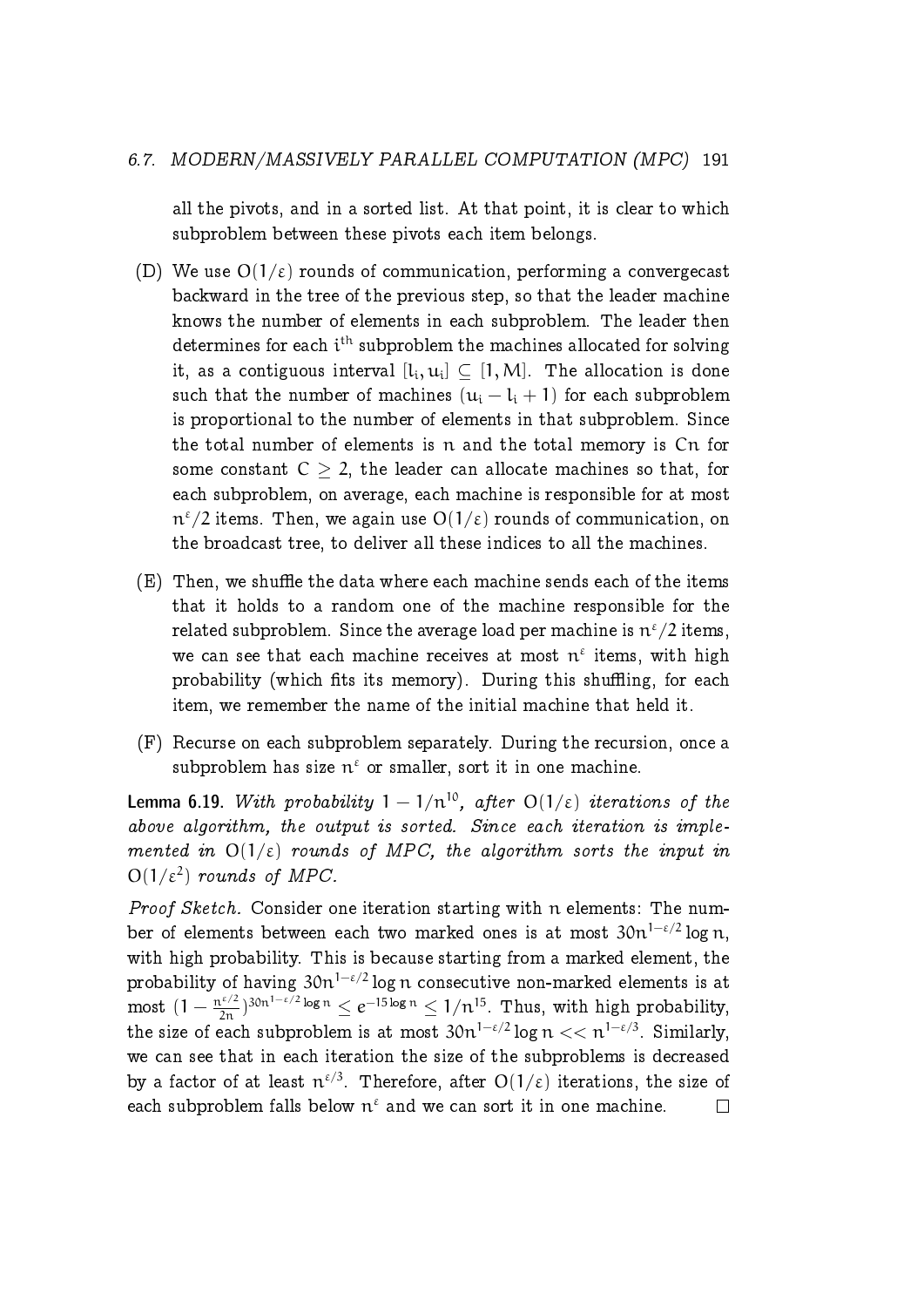Exercise 6.18. Sort Output Format The above does not quite fit the output format that we wanted; it holds each item somewhere in the system, tagged with its rank and also the name of the initial machine that held it. Explain how we can obtain the desired output, with one additional round. Furthermore, an alternative output format would be to rearrange the items so that the  $i<sup>th</sup>$  machine, for  $i \in \{1, ..., P\}$ , holds items with rank  $(i - 1)S + 1$  to iS (if such an item exists). Explain how we can obtain also this alternative output, in one additional round.

Exercise 6.19. \* Faster Sort in MPC Devise an MPC algorithm that sorts n items in  $O(1/\varepsilon)$  rounds when each of P machines has a memory of  $S = n^{\epsilon} = \Omega(\log n)$  words, and we have  $P = \frac{Cn}{n^{\varepsilon}}$  machines for a constant  $C \geq 2$ .

#### <span id="page-47-0"></span>6.7.3 MPC: Connected Components

Connected Components in MPC: The input is a graph  $G = (V, E)$  with  $V = \{1, 2, ..., n\}$  and  $m = |E| \gg n$ , and the objective is to identify the connected components of it. Regarding the memory in each machine of MPC, there are three different regimes, where the complexity of the problem is quite different among them: strongly superlinear memory, almost linear memory, and strongly sublinear memory. For this section, we will discuss only the first of these, which is easiest regime. Here, we assume that each machine has memory  $\mathsf{S} = \mathfrak{n}^{1+\varepsilon}$  for some constant  $\varepsilon \in (0,1]$ , e.g.,  $\varepsilon = 0.1$ .<sup>[5](#page-47-1)</sup> Notice that this is still much smaller than the (potential) graph size  $\Theta(\mathfrak{n}^2).$  We assume that we have  $\mathsf{P}=\mathsf{C}\mathfrak{m}/\mathsf{S}$  machines for a constant  $C > 2$ . Notice that again m/S machines would be the bare minimum and our assumption gives us a minimal degree of flexibility so that we do not need to dive into messy details. We assume that the input is provided as follows: each edge  $e = (v, u) \in E$  is stored in some machine. There is no guarantee besides this and edges of a node can be distributed arbitrarily across the system. The output format is that for node  $\nu$ , some machine should know the identifier of node  $\nu$  as well as the identifier of its connected component. In fact, in this generous regime of strongly superlinear mem-

<span id="page-47-1"></span> $^{5}$ In contrast, the almost linear memory assumes  $\rm{S} = n$  poly $(\rm{log}\,n)$  or ideally just  $\rm{S} = n,$ and the strongly sublinear memory regime assumes  $S = n^{1-\varepsilon}$  for some constant  $\varepsilon \in (0,1)$ .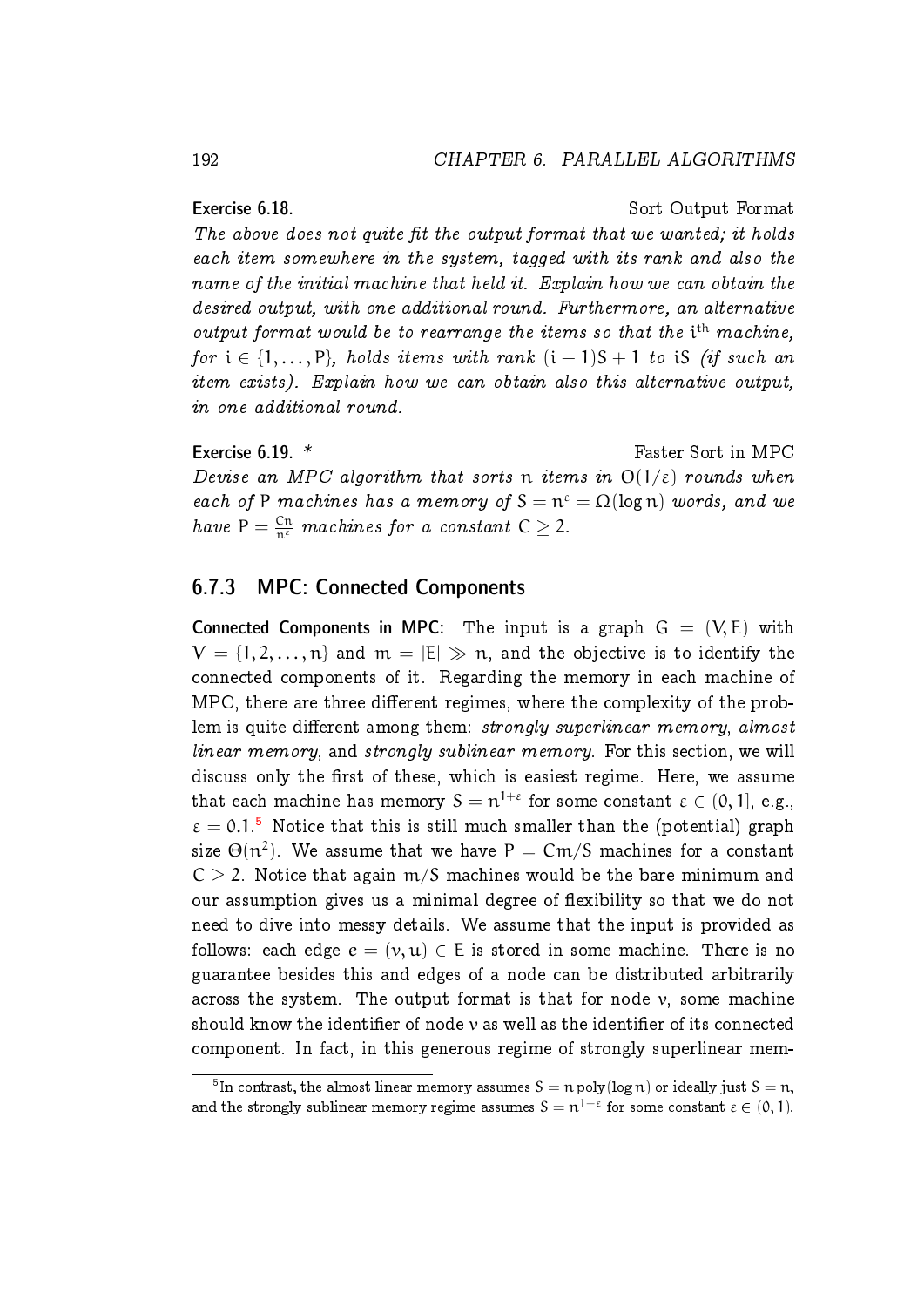ory, we can ask for much more: one machine (or even all machines) should know a maximal forest F of G.

Connected Components with Strongly Superlinear Memory: The algorithm is iterative and gradually removes redundant edges, until we have a maximal forest of the whole graph. Let m be the current number of edges. Pick the first  $k = 2m/n^{1+\epsilon}$  machines as players. Make each machine send each of its edges to a randomly chosen player. With high probability, each player receives at most  $\mathfrak{n}^{1+\varepsilon}$  edges. Then, each player computes a maximal forest among the edges that it receives and it discards all the edges that it received but are not in its maximal forest. Discarding these edges cannot hurt (why?). The total number of remaining edges in each player is at most  $n-1$ . Hence, the total number of remaining edges among all players is at most  $k(n - 1) < 2m/n^{\epsilon}$ . Thus, in one round, we reduce the number of edges by a factor of  $\mathrm{n}^{\varepsilon}/2$ . After at most  $\mathrm{O}(1/\varepsilon)$  repetitions, the number of remaining edges is below  $\mathfrak{n}^{1+\varepsilon}.$  All these edges can be put in one machine, who can then solve the problem among them and output the maximal forest.

Exercise 6.20. Extension to MST Modify the above algorithm so that it outputs a minimum-weight spanning tree of any connected graph (or in the case of disconnected graphs, a maximal forest with minimum weight).

Remarks about Connected Components in Other Memory Regimes of MPC: Let us mention what is known for the more stringent settings of memory in MPC. For the linear and near linear memory regime, there is an  $O(1)$ round algorithm in the memory regime of  $S = O(n)$  [\[JN18\]](#page-57-6). In contrast, for the more stringent regime of strongly sublinear memory  $\texttt{S} = \texttt{n}^{1-\varepsilon},$  where  $\varepsilon$  is a constant in  $(0, 1)$ , the best known algorithm runs in  $O(\log n)$  rounds (which is left as an exercise below). Furthermore, it remains a major open problem to resolve the round complexity in this strongly sublinear memory regime. Indeed, we do not know an algorithm faster than  $O(log n)$  rounds to distinguish whether the input graph is just a single n-node cycle or two disjoint  $n/2$ -node cycles (even if we are given the promise that the input is one of these two cases). Recently, an algorithm was developed that is faster whenever each component has a small diameter D, running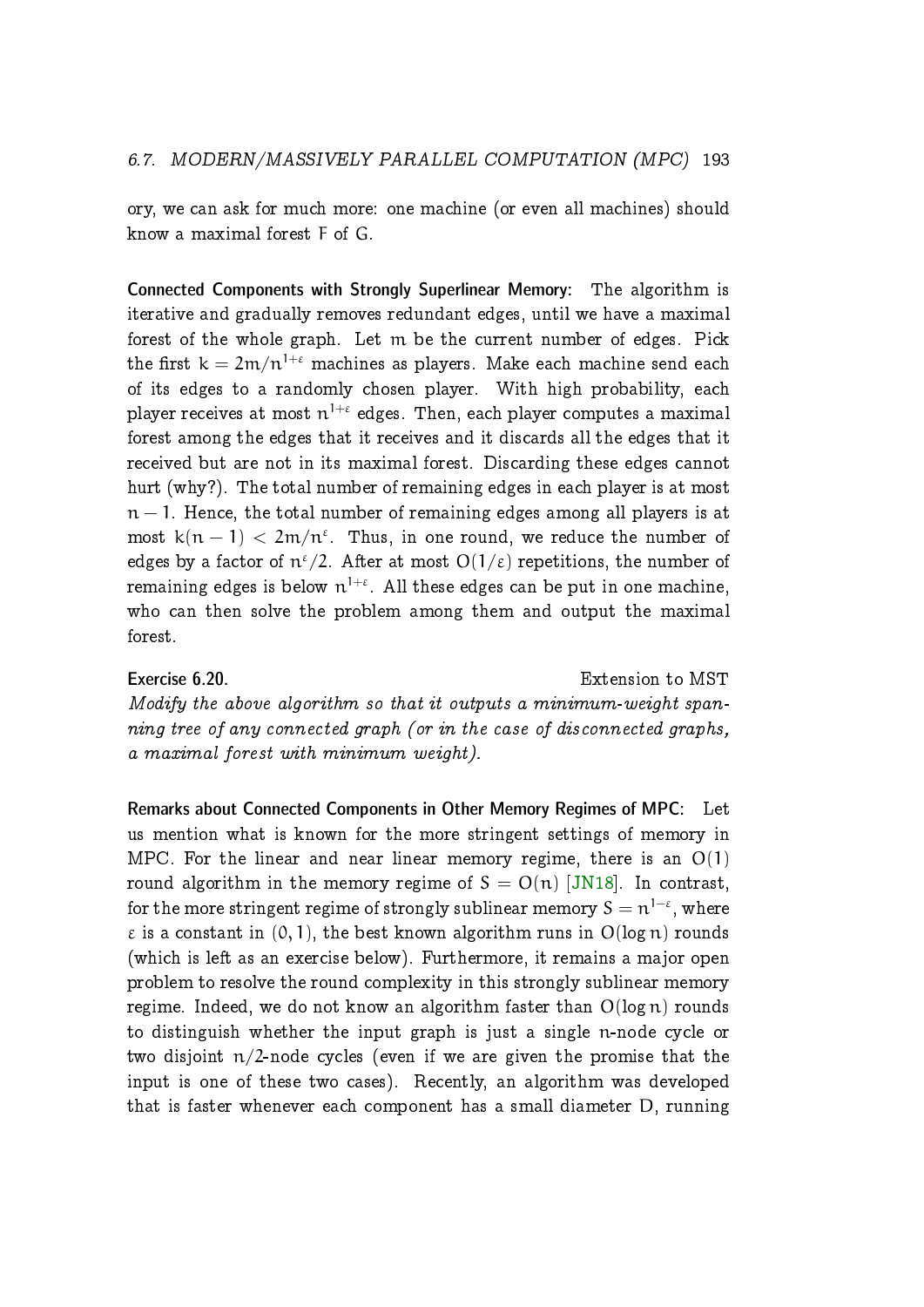in roughly  $O(\log D \cdot \log \log n)$  rounds  $[ASS^+18]$  $[ASS^+18]$ .

Exercise 6.21. \* Connectivity with Strongly Sublinear Memory Devise an MPC algorithm that computes the connected components in  $O(log n)$  rounds when machine has a memory of  $S = n^{\alpha}$  words for a given constant  $\alpha \in (0, 1)$ . For the input, the edges are distributed  $arbitrarily across different machines, each holding at most S edges.$ The output format is that for each node  $v \in V$ , some machine should hold the identifier of v and the identifier  $D(v)$  of its component, where for any two nodes v and u, we have  $D(v) = D(u)$  if and only if they are in the same connected component.

Hint: Think about the randomized method described in [Section 6.5.2,](#page-29-0) where we merge fragments with each other randomly, using head/tail coin tosses, one per fragment. How do you identify the proposed edge of each fragment and the accepted edges? In general, you should ex $plain$  what "structure" you maintain for each fragment, so that you can perform the related merges fast.

#### <span id="page-49-0"></span>6.7.4 MPC: Maximal Matching

We continue our discussion of graph problems, with the usual terminology that the input is a graph  $G = (V, E)$ , where  $V = \{1, ..., n\}$  and  $m = |E| \gg n$ . This time, we are interested in computing a maximal matching of G.

Matching, Maximal Matching, and Maximum Matching: Recall that a matching in a graph is a set  $M \subseteq E$  of edges, no two of which share an endpoint. A maximal matching  $M \subseteq E$  is a matching such that there is no matching  $\mathcal{M}'$  where  $\mathcal{M} \subset \mathcal{M}'$ . We emphasize the strict subset, here, i.e.,  $|M'| \geq |M| + 1$ . In simple words, M is a maximal matching if we cannot add any more edge to it, without violating the constraint that it remains a matching. Contrast this with the definition of  $maximum\ matching$ , which is the matching with absolutely largest cardinality possible in the whole graph. Notice that any maximum matching is a maximal matching, but the converse is not true (think about a 3-edge path: the central edge on its own is a maximal matching, but the two edges on the ends form the maximum matching).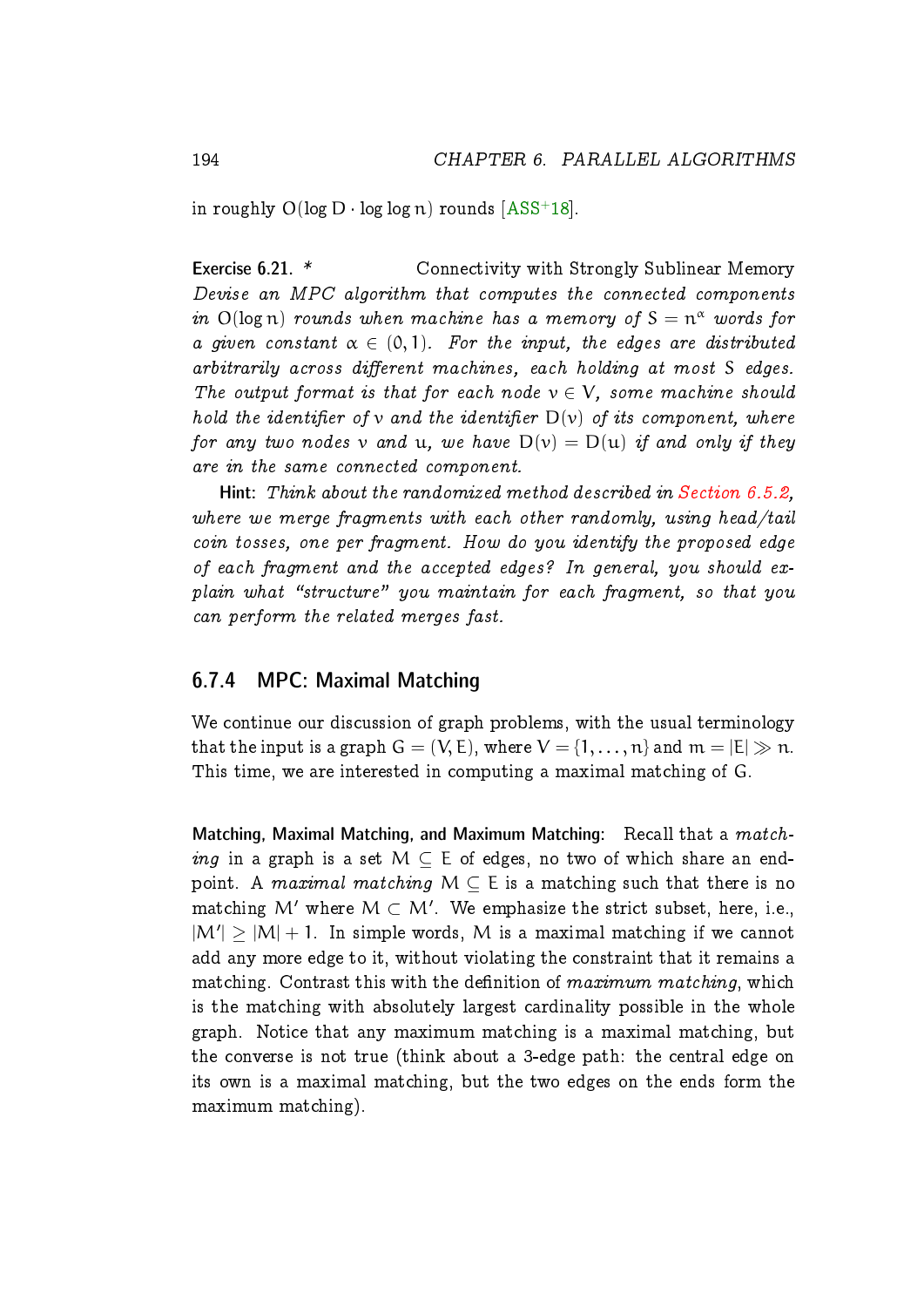**Lemma 6.20.** Any maximal matching M has at least  $|M^*|/2$  edges, where  $|M^*|$  is the number of the edges of any maximum matching  $M^*$ .

Proof. Left as an exercise.

 $\Box$ 

Maximal Matching in MPC: For this chapter, we will focus on the strongly  ${\rm superlinear\ memory\ regime\ and\ assume\ that\ } {\rm S} = {\rm n}^{1+\varepsilon}$  for some constant  $\varepsilon \in$  $(0, 1]$ . We note that, again, the problem has a very different nature in the other regimes of near linear memory and strongly sublinear memory. The input format is that edges are distributed arbitrarily among the machines. The output format is that each machine should know which of its edges belong to the output maximal matching. Whenever  $S = \Omega(n)$ , we can also move all of the matching to one matching, and output it there.

The algorithm is made of iterations, where we gradually add edges to our matching M. Initially, M is empty. Then, each iteration works as follows:

- Let m be the number of remaining edges at the start of the iteration. Mark each edge with probability  $p = n^{1+\epsilon}/(2m)$  and move all marked edges to one machine (e.g., machine number one), in one round.
- There, compute a maximal matching among these marked edges, and add the edges of it to M.
- Send the names of all matched vertices to all machines, and make them remove from the graph (formally from their edges) all edges incident on these matched vertices.

It is clear that the algorithm removes a node only if it is matched. The main claim is that, with a very high probability, we are done after  $O(1/\epsilon)$ iterations, i.e., at that point, no edge remains in the graph and thus the computed matching M is maximal. That is implied easily by the following lemma, which bounds how the number of edges changes from one iteration to the next.

Lemma 6.21. After each iteration starting with m edges, with probability  $1 - \exp(-\Theta(n))$ , the number of the remaining edges is at most  $\frac{2m}{n^{\varepsilon}}$ .

Proof. Let I be the set of vertices that remain for the next iteration. Notice that there cannot be any marked edge with both of its endpoints in I.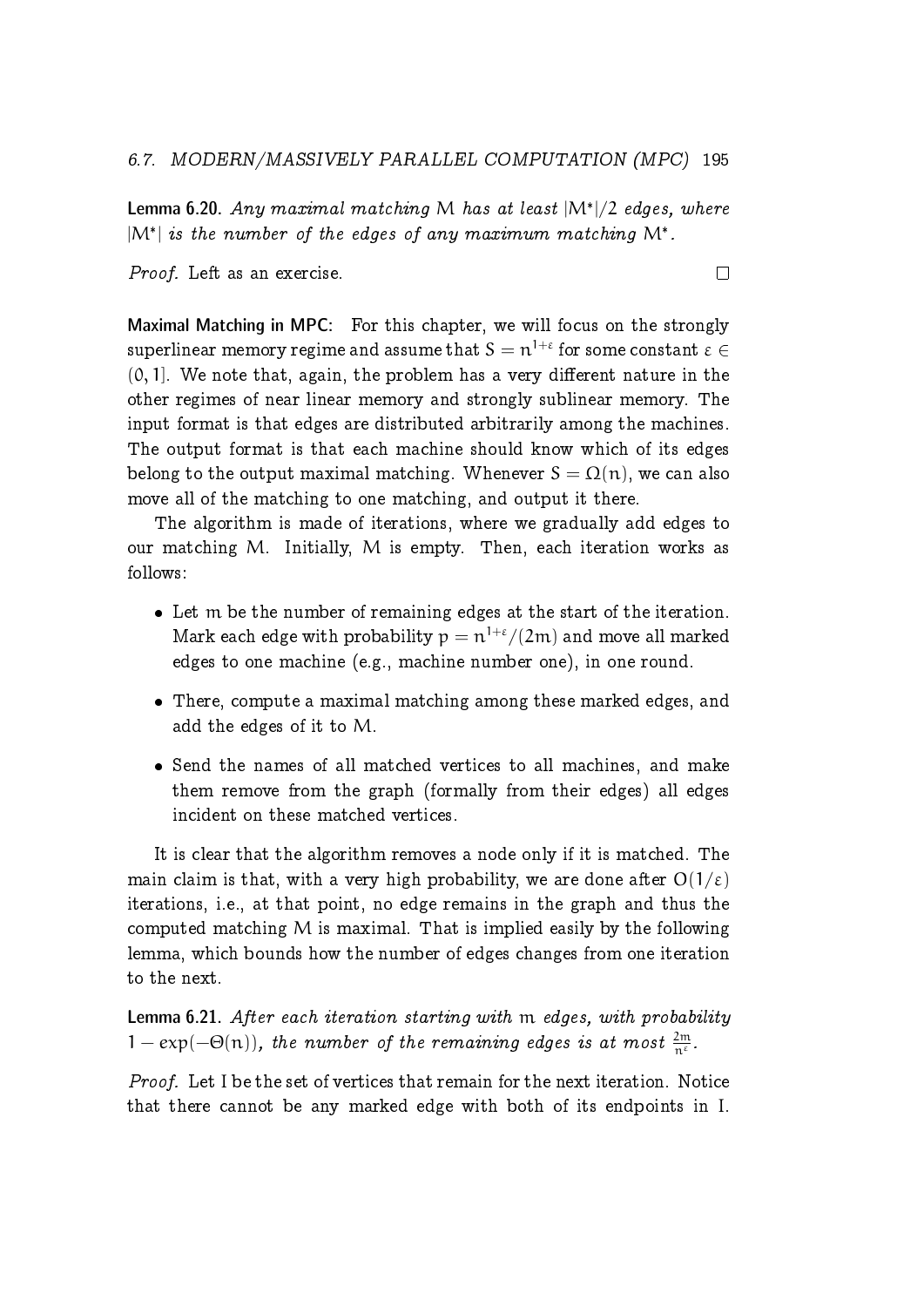Otherwise, at least one of those two endpoints would have been matched and thus removed (hence, not being in I). Now, we claim that this implies that the number of edges induced by I must be small. Consider any set  $S \subset V$  of vertices and call it *heavy* if the subgraph induced by G[S] has at least  $\frac{2m}{n^{\varepsilon}}$  edges. The probability that no edge of G[S] is marked is at most

$$
(1-p)^{\frac{2m}{n^{\epsilon}}}=\left(1-\frac{n^{1+\epsilon}}{2m}\right)^{\frac{2m}{n^{\epsilon}}}\leq e^{-n}.
$$

By a union bound over at most  $2^n$  choices of S, we can deduce that, with probability at least  $1 - e^{-n} \cdot 2^n \ge 1 - \exp(-\Theta(n))$ , for any heavy set S, we have at least one marked edge with its endpoints in S. Since the set I of the remaining vertices has no marked edge with both of its endpoints in I, we can infer that I cannot be a heavy set, with probability at least  $1 - \exp(-\Theta(n))$ . That is, with probability  $1 - \exp(-\Theta(n))$ , the number of the remaining edges is at most  $\frac{2\mathfrak{m}}{\mathfrak{n}^\varepsilon}.$  $\Box$ 

Remarks about Maximal Matching in Other Memory Regimes of MPC: The above algorithm is based on the work of Lattanzi et al. [\[LMSV11\]](#page-57-7). For the near linear memory regime of  $S = n$  poly log n, one can modify the above ideas to obtain an algorithm with round complexity  $O(\log n)$  or even slightly below that, particularly  $\mathrm{O}(\frac{\log n}{\log \log n})$  $\frac{\log n}{\log \log n}$ ). For the more stringent strongly sublinear memory regime of  $\texttt{S} = \texttt{n}^{\textsf{T}-\varepsilon},$  the best known round complexity is  $O(\sqrt{\log n} \cdot \log \log n)$  [\[GU19\]](#page-57-8). This remains also the best known for the more relaxed  $S = n$  poly log n memory regime. For that regime, the state of the art seems to be getting close to achieving a round complexity of  $O(\log \log n)$ —e.g., there is an "almost" maximal matching algorithm and also a  $(1 + \varepsilon)$ -approximation algorithm for the maximum matching, in  $O(\log \log n)$  rounds  $[G G K^+ 18]$ — though we are not quite there yet.

#### <span id="page-51-0"></span>6.7.5 MPC: Maximal Independent Set

Maximal Independent Set A set  $S \subset V$  of vertices is called a Maximal Independent Set (MIS) of the graph  $G = (V, E)$  if and only if we have the following two properties:  $(1)$  no two vertices in S are adjacent,  $(2)$  for each vertex  $v \notin S$ , there is a neighbor u of v such that  $u \in S$ .

Our focus regime of memory: For a change, we will examine this problem in the near-linear memory range and assume that each machine has memory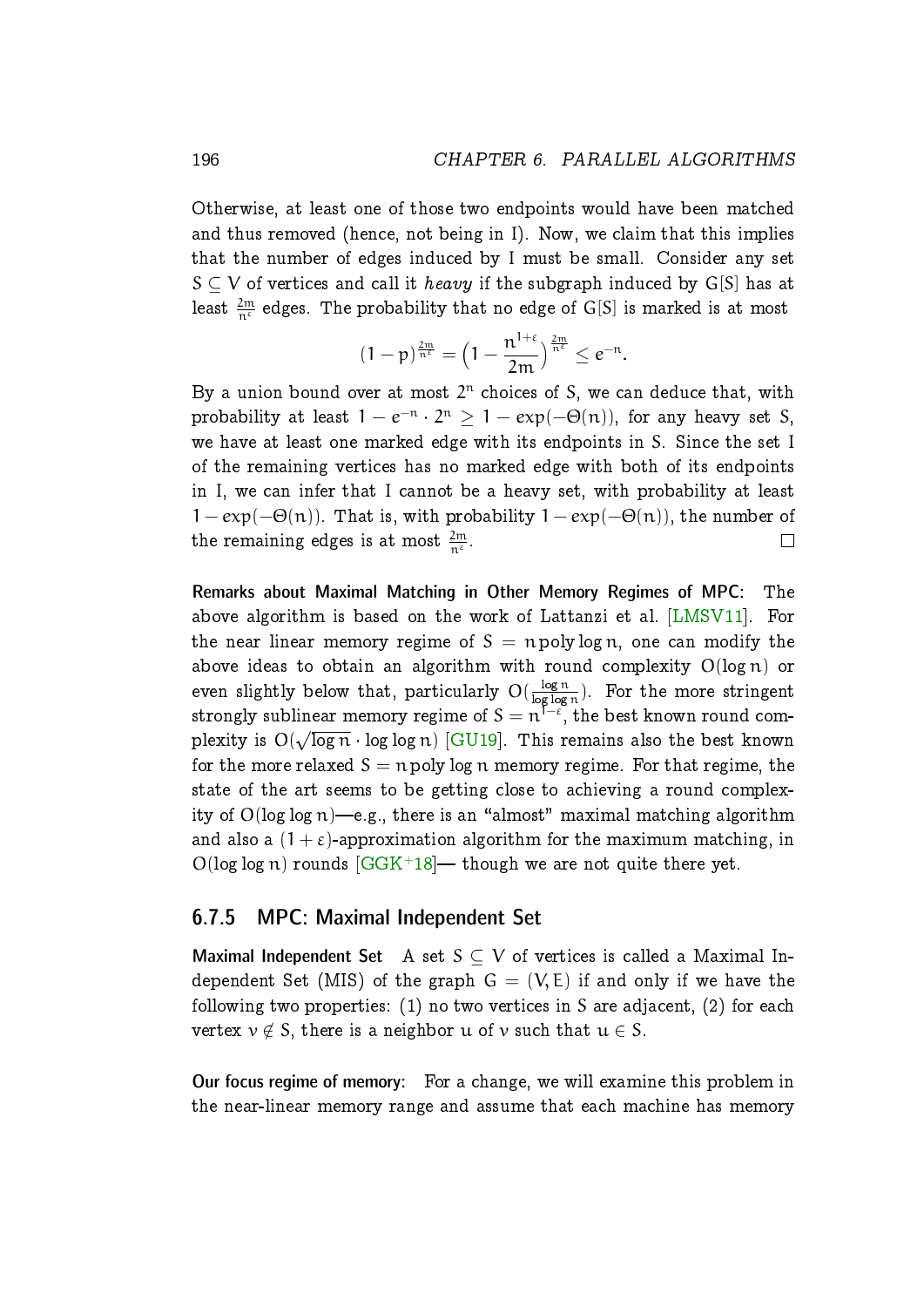$S = \Omega(n \log^3 n)$  words. We will see an  $O(\log \log n)$  round MIS algorithm for this regime. The space bound can be optimized to any  $\frac{n}{\log^{O(1)} n}$ , while keeping the same round complexity, but we do not discuss that here. We also note that for the strongly superlinear memory regime of  $\text{S} = \text{n}^{1+\varepsilon}$  for any constant  $\varepsilon \in (0, 1]$ , one can obtain an  $O(1/\varepsilon)$  round algorithm, based on ideas similar to what we saw in the previous section. In contrast, for the more stringent regime of strongly sublinear memory, where  $S = n^{\epsilon}$  for a constant  $\varepsilon \in (0, 1)$ , the currently best known algorithm is much slower and runs in  $O(\sqrt{\log n} \cdot \log \log n)$  rounds [\[GU19\]](#page-57-8).

Randomized Greedy Process for Choosing an MIS Consider the following sequential process for choosing an MIS. We will late see how to obtain a fast version of this, for the MPC setting. We choose a random permutation  $\pi \in S_n$  of the vertices, and then we process vertices in an order according to  $\pi$ , building an MIS greedily. That is, we check vertices  $\pi(1)$ ,  $\pi(2)$ , ...,  $\pi(n)$ , one by one, each time adding the vertex  $\pi(i)$  to our independent set S if and only if none of the previous vertices  $\pi(j)$  adjacent to  $\pi(i)$ , for any  $j < i$ , has been added to S.

The above process will clearly build a maximal independent set. However, as is, it seems like we need to perform n steps, one after the other, and the process is not suitable for parallelism. Indeed, if  $\pi$  was an arbitrary permutation rather than a random permutation, it seems quite hard to find a fast parallel method to implement this idea $^6$  $^6$ . However, we will see that for a random permutation  $\pi$ , the story is very different: indeed, we will be able to emulate this process in just  $O(log log n)$  rounds of MPC, with memory of  $S = \Omega(n \log^3 n)$  per machine.

<span id="page-52-1"></span>**Lemma 6.22.** Fix an arbitrary  $t \in \{1, ..., n\}$ . Consider the graph  $G_t$ resulting from removing all vertices  $\pi(1)$ ,  $\pi(2)$ , ...,  $\pi(t)$  as well as all vertices that are adjacent to the independent set S computed after processing  $\pi(1)$ ,  $\pi(2)$ , ...,  $\pi(\text{t})$ . With probability at least  $1 - 1/\mathfrak{n}^5$ , each node in  $G_t$  has degree at most  $O(\frac{n \log n}{t})$  $\frac{\log n}{t}$ ).

*Proof.* Consider a node v and suppose that  $d_t$  is the remaining degree of

<span id="page-52-0"></span><sup>&</sup>lt;sup>6</sup>In fact, this is exactly the problem of Lexicographically-First MIS (LFMIS) which is known to be P-complete. That means, if we find a polylogarithmic depth PRAM algorithm for LFMIS, we have shown that all decision problems in P admit polylogarithmic depth PRAM algorithms.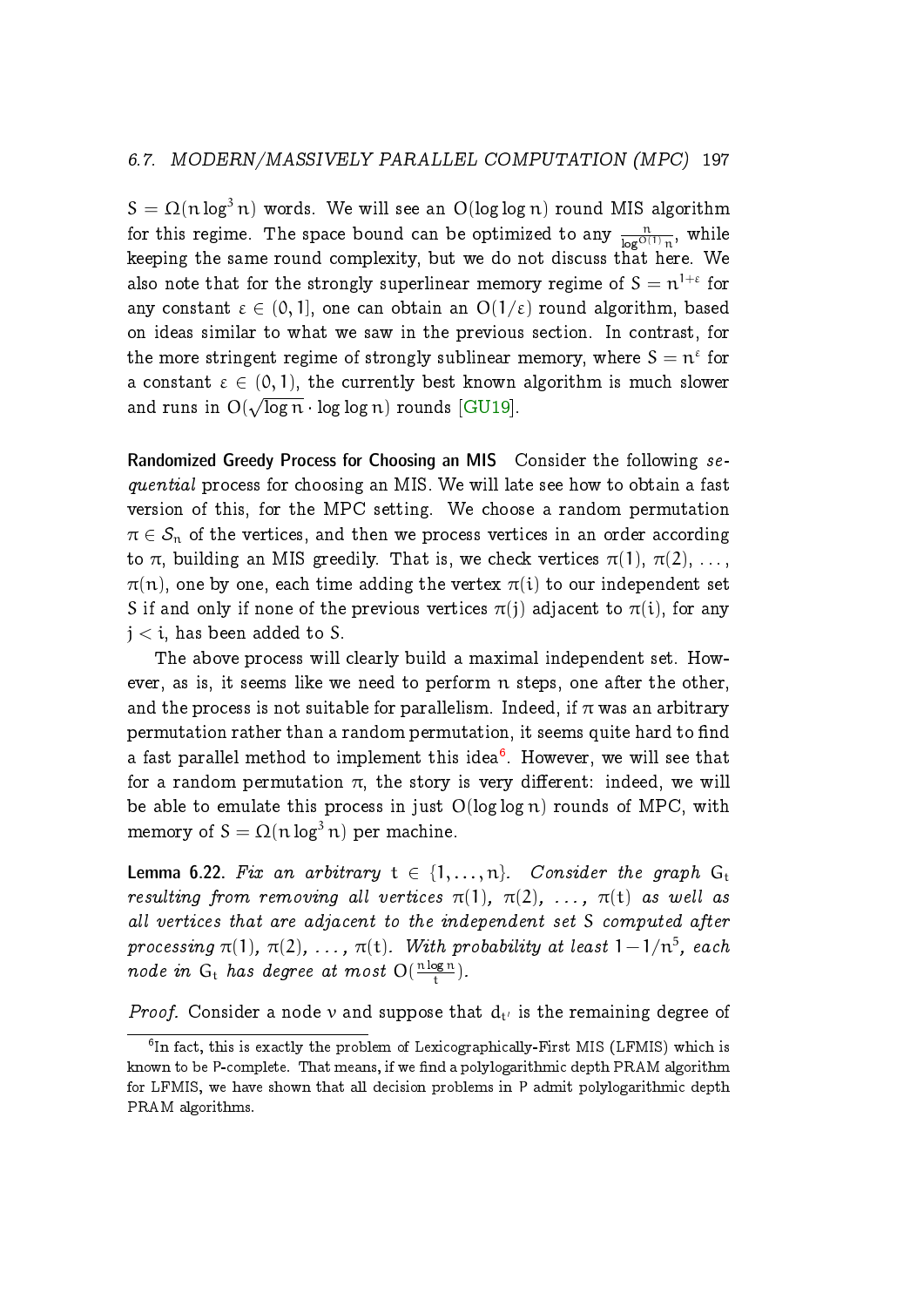$\begin{split} \nu \text{ after processing }\pi(1),\ \pi(2),\ \ldots,\ \pi(\mathsf{t}') \text{ for }\mathsf{t}' \leq \mathsf{t}. \ \text{ If for any $\mathsf{t}' \leq \mathsf{t}$, we} \end{split}$ have  $d_{t'} \leq \frac{10n \log n}{t}$  $\frac{\log n}{\epsilon}$ , then we do not need to prove anything for this node. In the contrary, consider any step  $\mathsf{t}' < \mathsf{t}$  where we have  $\mathsf{d}_{\mathsf{t}'} \geq \frac{10\mathsf{n}\log \mathsf{n}}{\mathsf{t}}$  $\frac{\log n}{t}$ . Then, the probability that  $\pi(t')$  is either node v and or one of its  $d'_t \geq \frac{10n\log n}{t}$ t neighbors is at least  $\frac{10{\mathfrak n}\log n}{\mathfrak t n}.$  If that happens,  $\nu$  would be removed. Thus, the only case where v remains with a high degree is if this does not happen, for any  $t' < t$ . The probability of that is at most  $(1 - \frac{10n \log n}{\ln})^t \le e^{-10 \log n}$ . By a union bound over all vertices, we conclude that the probability that there is any vertex  $v$  who remains with a degree higher than  $\frac{10n\log n}{t}$  is at most  $n \cdot e^{-10 \log n} < 1/n^5$ .  $\Box$ 

Preparation for MIS in MPC: We first move all the edges of each node to one machine, using the MPC sorting algorithm that we saw in [Section 6.7.2,](#page-45-0) in constant rounds (how?).

Round Compression for Randomized Greedy MIS in MPC: We now discuss how we can compress the seemingly n rounds of computation in the randomized greedy procedure described above to just  $O(log log n)$  rounds, in MPC. The algorithm has  $O(log log n)$  iterations.

For the first iteration, we pick the  $\sqrt{n}$  first vertices of the permutation  $\pi$ , and deliver the subgraph induced by them to one machine. Notice that this can be done in  $O(1)$  rounds (why?). That machine can then run the process over  $\pi(1)$  to  $\pi(\sqrt{n})$  and report the resulting independent set S to all other machines. Each machine then discards all of its vertices that are in S or adjacent to S.

For the second iteration, we pick the first  $\mathfrak{n}^{3/4}$  vertices of the permutation  $\pi$  and deliver the subgraph induced by the remaining ones of them to one machine. The subgraph induced by these nodes has  $O(n \log n)$  edges, with high probability. The reason is that each of these  $n^{3/4}$  vertices has degree at most  $10\sqrt{n}\log n$ , after we finished the first iteration, as [Lemma 6.22](#page-52-1) shows. Hence, we expect it to have at most  $10\sqrt{n} \log n \cdot \frac{n^{3/4}}{n} = 10n^{1/4} \log n$ neighbors among the first  $\mathfrak n^{3/4}$  vertices of  $\pi.$  Using a Chernoff bound, we can conclude that with high probability, the node has at most  $20n^{1/4}$  log n neighbors there. Now, summing up over all the first  $\mathfrak{n}^{3/4}$  vertices of  $\pi,$  the number of edges is  $n^{3/4} \cdot 20n^{1/4} \log n = 20n \log n$  edges. We have the capacity to deliver all these edges to one machine, in one round. That machine then simulates the greedy MIS process for vertices  $\pi(\sqrt{n}+1),\,\ldots,\,\pi(n^{3/4}),$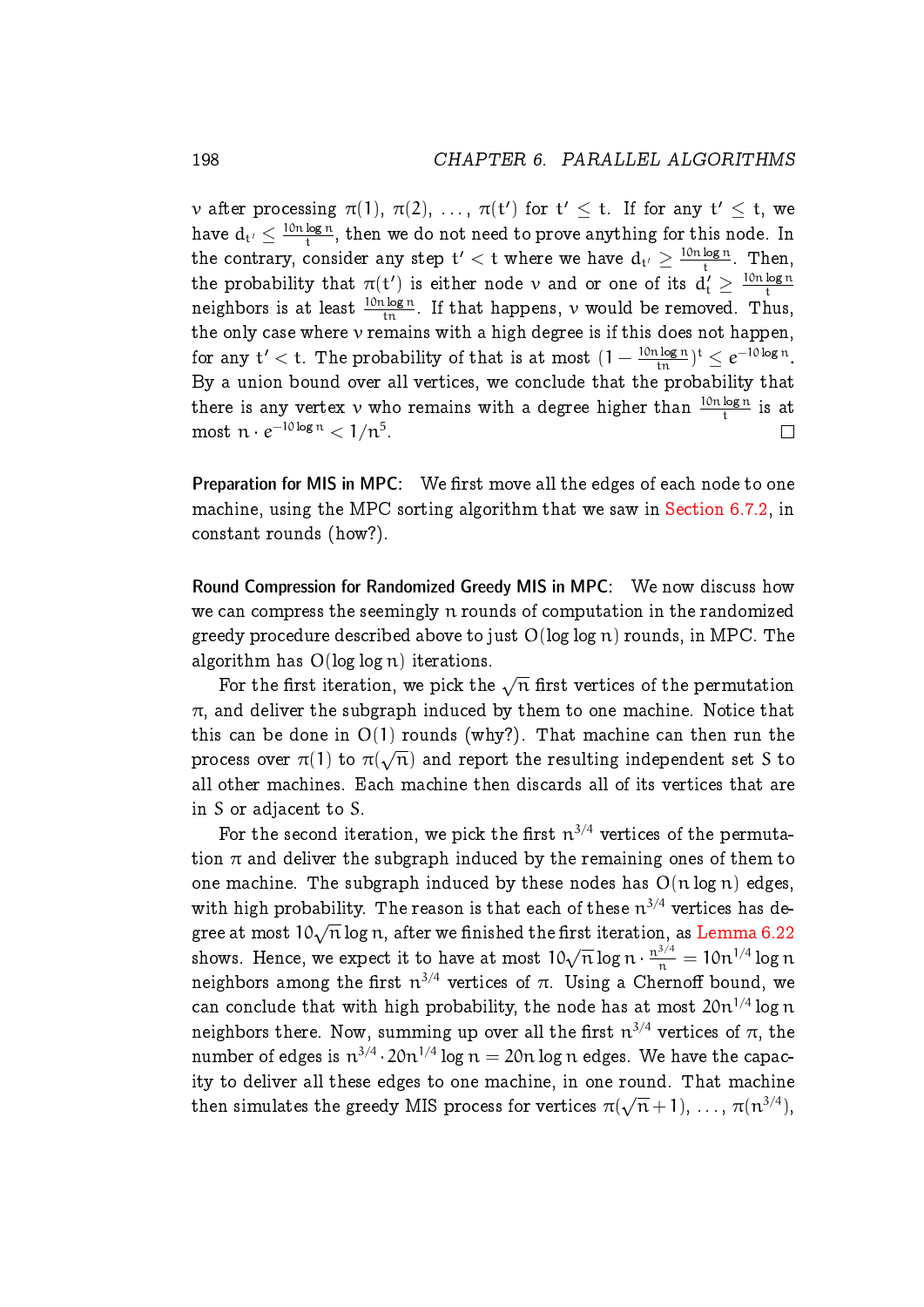and reports the resulting updated independent set S to all machines. They then remove any vertex that is in S or adjacent to S.

We then proceed to the next iteration. In general, in iteration i, we will continue the process over  $\pi(\ell_{i-1} + 1)$  to  $\pi(\ell_i)$  where  $\ell_i = n^{1-1/2^i}$ , but in a way that it is compressed to just  $O(1)$  rounds of MPC. It can be seen similar to the above paragraph that, thanks to the *degree drop behavior* stated in [Lemma 6.22,](#page-52-1) the total number of the edges induced by these vertices is at most  $O(n \log n)$ , with high probability. Hence, all these edges can be delivered to one machine, thus allowing us to process all vertices  $\pi(\ell_{i-1} + 1)$  to  $\pi(\ell_i)$  there. After log log n iterations, we have processed vertices up to rank  $\ell_{\log \log n} = n^{1-1/2^{\log \log n}} = n \cdot n^{-1/\log n} = n/2$ . Then, by lemma [Lemma 6.22,](#page-52-1) all remaining vertices have degree at most 20 log n and thus we can move them to one machine and finish the process there.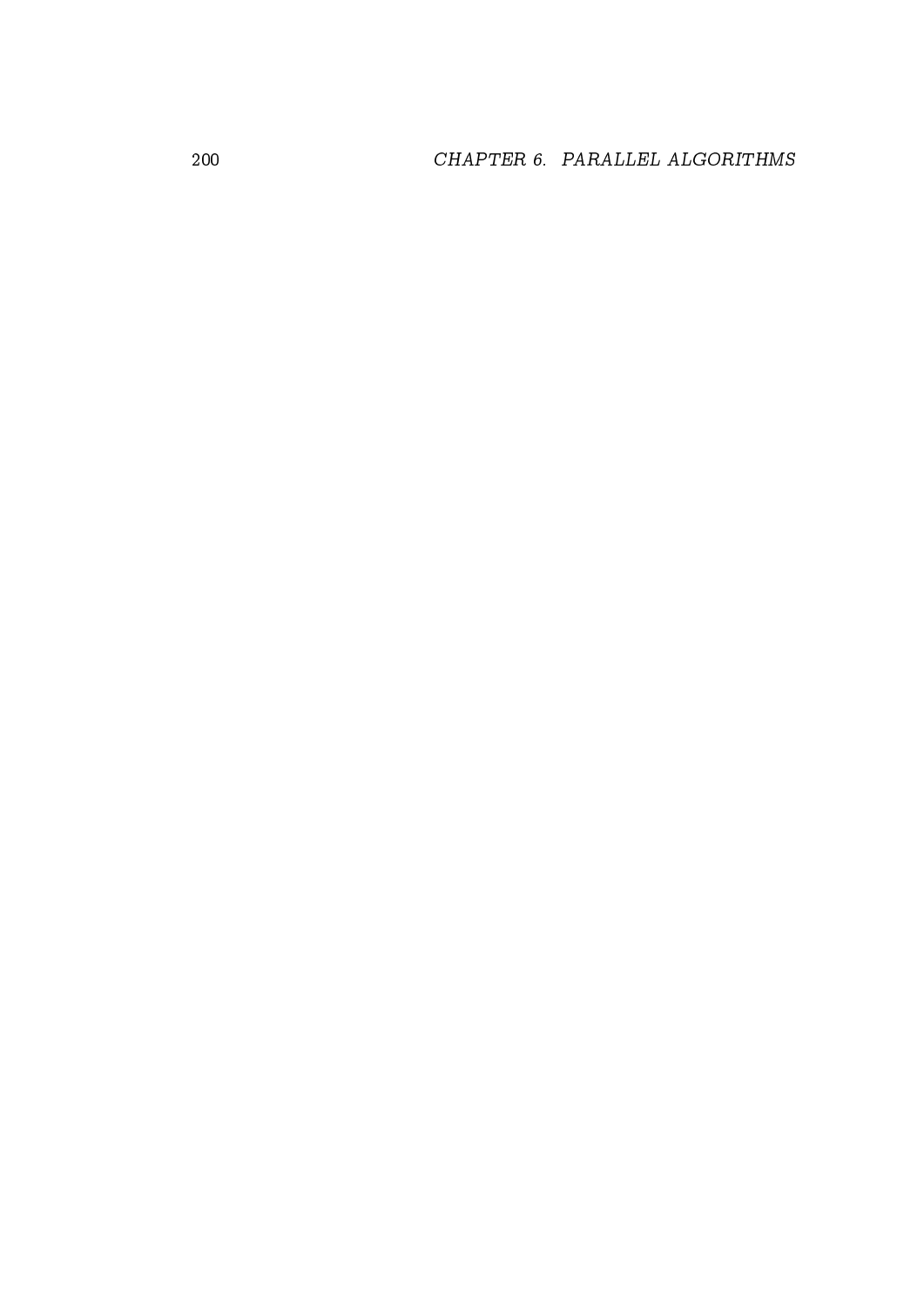# **Bibliography**

- <span id="page-56-5"></span>[ASS<sup>+</sup>18] Alexandr Andoni, Clifford Stein, Zhao Song, Zhengyu Wang, and Peilin Zhong. Parallel graph connectivity in log diameter rounds. In Foundations of Computer Science (FOCS), arXiv:1805.03055, 2018.
- <span id="page-56-1"></span>[Col88] Richard Cole. Parallel merge sort. SIAM Journal on Computing,  $17(4)$ :770-785, 1988.
- <span id="page-56-0"></span>[CV89] Richard Cole and Uzi Vishkin. Faster optimal parallel prefix sums and list ranking. Inf.  $Comput.$ , 81(3):334-352, June 1989.
- <span id="page-56-2"></span>[FGT16] Stephen Fenner, Rohit Gurjar, and Thomas Thierauf. Bipartite perfect matching is in quasi-nc. In Proc. of the Symp. on Theory of Comp. (STOC), pages  $754-763$ , 2016.
- <span id="page-56-3"></span>[FGT19] Stephen Fenner, Rohit Gurjar, and Thomas Thierauf. Bipartite perfect matching is in quasi-nc. SIAM Journal on Computing,  $(0):$ STOC16-218, 2019.
- <span id="page-56-4"></span>[GG17] Sha Goldwasser and Ofer Grossman. Bipartite perfect matching in pseudo-deterministic nc. In  $44th$  International Colloquium on Automata, Languages, and Programming (ICALP 2017). Schloss Dagstuhl-Leibniz-Zentrum fuer Informatik, 2017.
- <span id="page-56-6"></span>[GGK+18] Mohsen Ghaffari, Themis Gouleakis, Christian Konrad, Slobodan Mitrovic, and Ronitt Rubinfeld. Improved massively parallel computation algorithms for mis, matching, and vertex cover. In Proceedings of the 2018 ACM Symposium on Principles of Distributed Computing, PODC 2018, Egham, United Kingdom, July 23-27, 2018, pages 129-138, 2018.